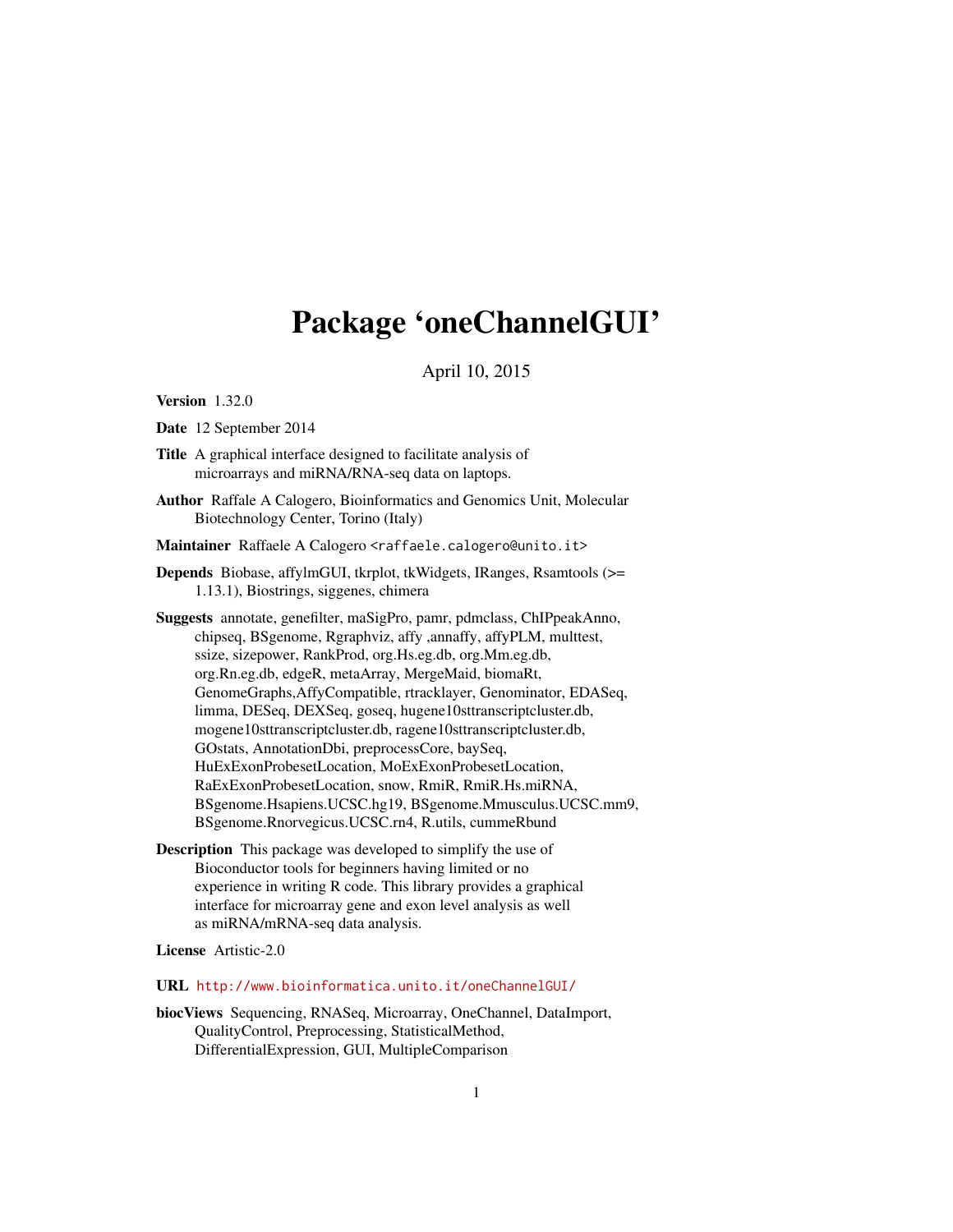# R topics documented:

| $\overline{4}$                                                                                                                                                                                                                                             |
|------------------------------------------------------------------------------------------------------------------------------------------------------------------------------------------------------------------------------------------------------------|
| 5                                                                                                                                                                                                                                                          |
| 6                                                                                                                                                                                                                                                          |
| 6                                                                                                                                                                                                                                                          |
| $\overline{7}$                                                                                                                                                                                                                                             |
| $\overline{7}$                                                                                                                                                                                                                                             |
| 8                                                                                                                                                                                                                                                          |
| 8                                                                                                                                                                                                                                                          |
| 8                                                                                                                                                                                                                                                          |
| 9                                                                                                                                                                                                                                                          |
| 9                                                                                                                                                                                                                                                          |
| 10                                                                                                                                                                                                                                                         |
| 10                                                                                                                                                                                                                                                         |
| 11                                                                                                                                                                                                                                                         |
| 11                                                                                                                                                                                                                                                         |
| 12                                                                                                                                                                                                                                                         |
| 12                                                                                                                                                                                                                                                         |
| 13                                                                                                                                                                                                                                                         |
| 13                                                                                                                                                                                                                                                         |
| 14                                                                                                                                                                                                                                                         |
| 14                                                                                                                                                                                                                                                         |
| 15                                                                                                                                                                                                                                                         |
| 15                                                                                                                                                                                                                                                         |
| 16                                                                                                                                                                                                                                                         |
| 17                                                                                                                                                                                                                                                         |
| 17                                                                                                                                                                                                                                                         |
| 18                                                                                                                                                                                                                                                         |
| 18                                                                                                                                                                                                                                                         |
| 19                                                                                                                                                                                                                                                         |
| 19                                                                                                                                                                                                                                                         |
| 20                                                                                                                                                                                                                                                         |
| 20                                                                                                                                                                                                                                                         |
| 21                                                                                                                                                                                                                                                         |
| 21                                                                                                                                                                                                                                                         |
| 22                                                                                                                                                                                                                                                         |
| 23                                                                                                                                                                                                                                                         |
| 23                                                                                                                                                                                                                                                         |
| 24                                                                                                                                                                                                                                                         |
| extractmirTargets<br>24                                                                                                                                                                                                                                    |
| 25<br>filteringmiRtargets<br>. The contract of the contract of the contract of the contract of the contract of the contract of the contract of the contract of the contract of the contract of the contract of the contract of the contract of the contrac |
| filteringTable<br>26                                                                                                                                                                                                                                       |
| 26                                                                                                                                                                                                                                                         |
| 27<br>genomePlot                                                                                                                                                                                                                                           |
| 27                                                                                                                                                                                                                                                         |
| 28                                                                                                                                                                                                                                                         |
| 28                                                                                                                                                                                                                                                         |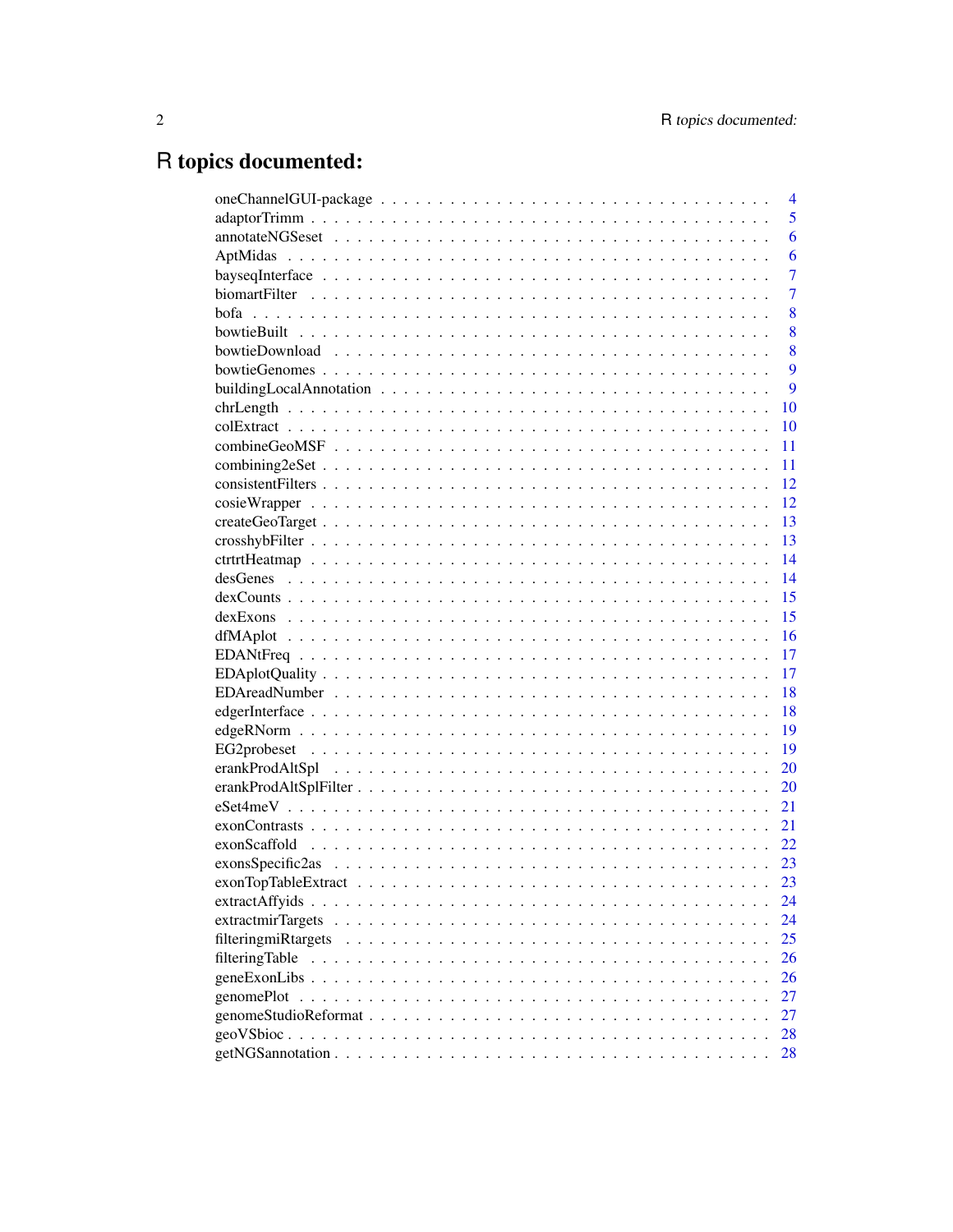|                       | 29 |
|-----------------------|----|
| hsfa                  | 29 |
|                       | 30 |
|                       | 30 |
|                       | 31 |
|                       | 31 |
| igrFilter             | 32 |
|                       | 33 |
|                       | 33 |
|                       | 34 |
|                       | 34 |
|                       | 35 |
|                       | 35 |
|                       | 36 |
|                       | 36 |
|                       | 37 |
|                       | 37 |
|                       | 38 |
|                       | 38 |
|                       | 39 |
|                       | 40 |
|                       | 40 |
|                       | 41 |
|                       | 41 |
|                       | 42 |
|                       | 42 |
|                       | 43 |
|                       | 44 |
|                       | 44 |
|                       | 45 |
|                       | 45 |
|                       |    |
|                       | 46 |
|                       | 46 |
|                       | 47 |
|                       | 47 |
| ocPlotPCA             | 48 |
|                       | 48 |
|                       | 51 |
| <b>OpenLargefiles</b> | 51 |
| <b>OpenmRNABam</b>    | 52 |
|                       | 52 |
| plotGO                | 53 |
|                       | 53 |
| plotVariantSI         | 54 |
| qcMDS                 | 54 |
| rankingConversion     | 55 |
|                       | 55 |
| rawBoxplotPN          | 56 |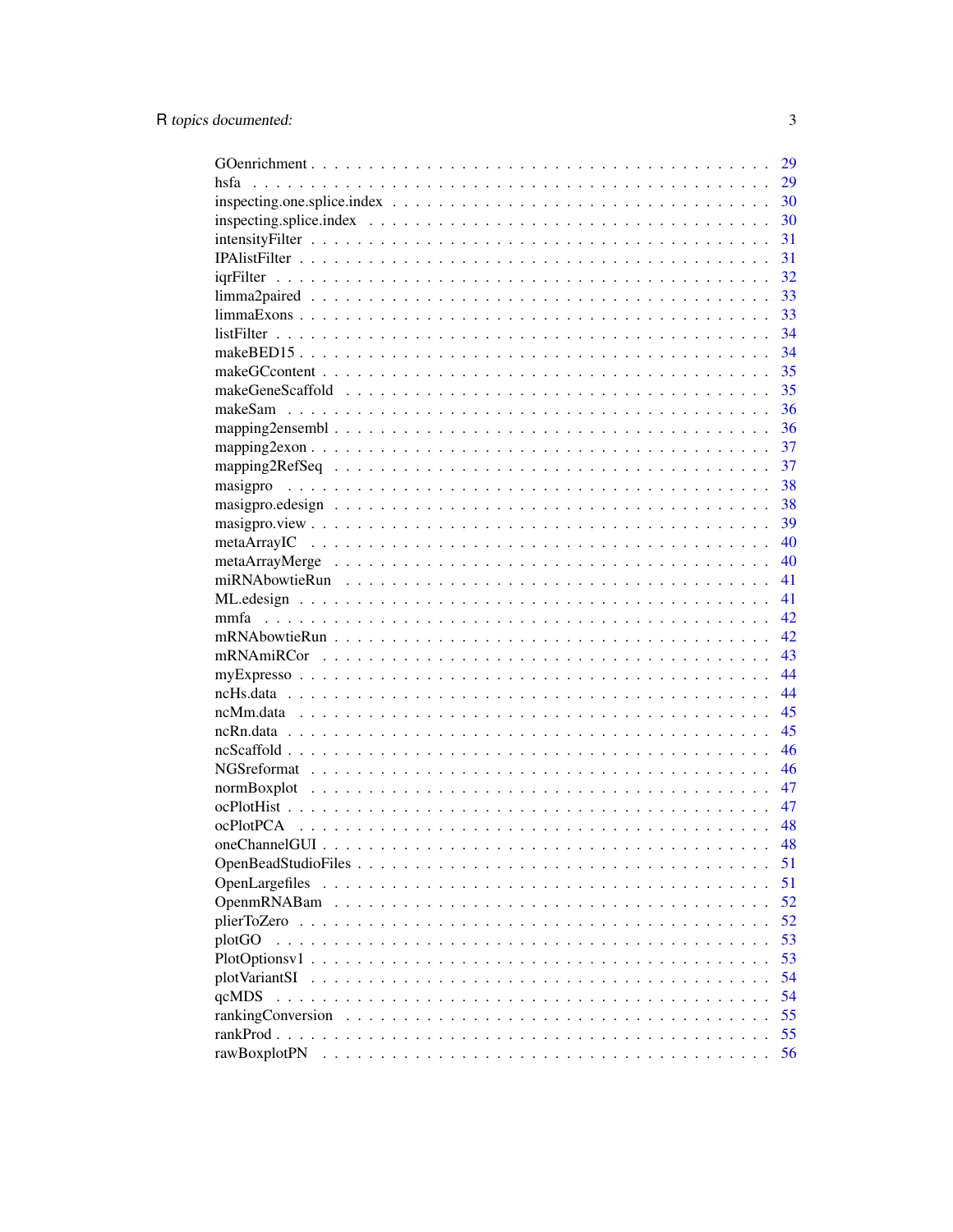<span id="page-3-0"></span>

| Index |              | 74       |
|-------|--------------|----------|
|       |              | 73       |
|       |              | 73       |
|       |              | 72       |
|       |              | 72       |
|       | variantExons | 71       |
|       |              | 71       |
|       |              | 70       |
|       |              | 70       |
|       |              | 69       |
|       |              | 69       |
|       |              | 68       |
|       |              | 68       |
|       |              | 67       |
|       |              | 66       |
|       | spliceIndex  | 66       |
|       |              | 65       |
|       |              | 65       |
|       |              | 64       |
|       |              | 64       |
|       |              | 63       |
|       |              | 63       |
|       |              | 62       |
|       | rnfa         | 61       |
|       |              | 61       |
|       |              | 60       |
|       |              | 60       |
|       |              | 59       |
|       |              | 59       |
|       |              | 58       |
|       |              | 58       |
|       |              | 57<br>57 |
|       |              | 56       |
|       |              |          |

oneChannelGUI-package *Set of functions extending the capability of affylmGUI package*

## Description

This package is directed to Bioconductor beginners that have little or no experience in writing R code. The package implements, as simple functions accessible over the affylmGUI graphical interface, some code useful for QC, data filtering, data output manipulation and identification of GO enriched classes.

## Details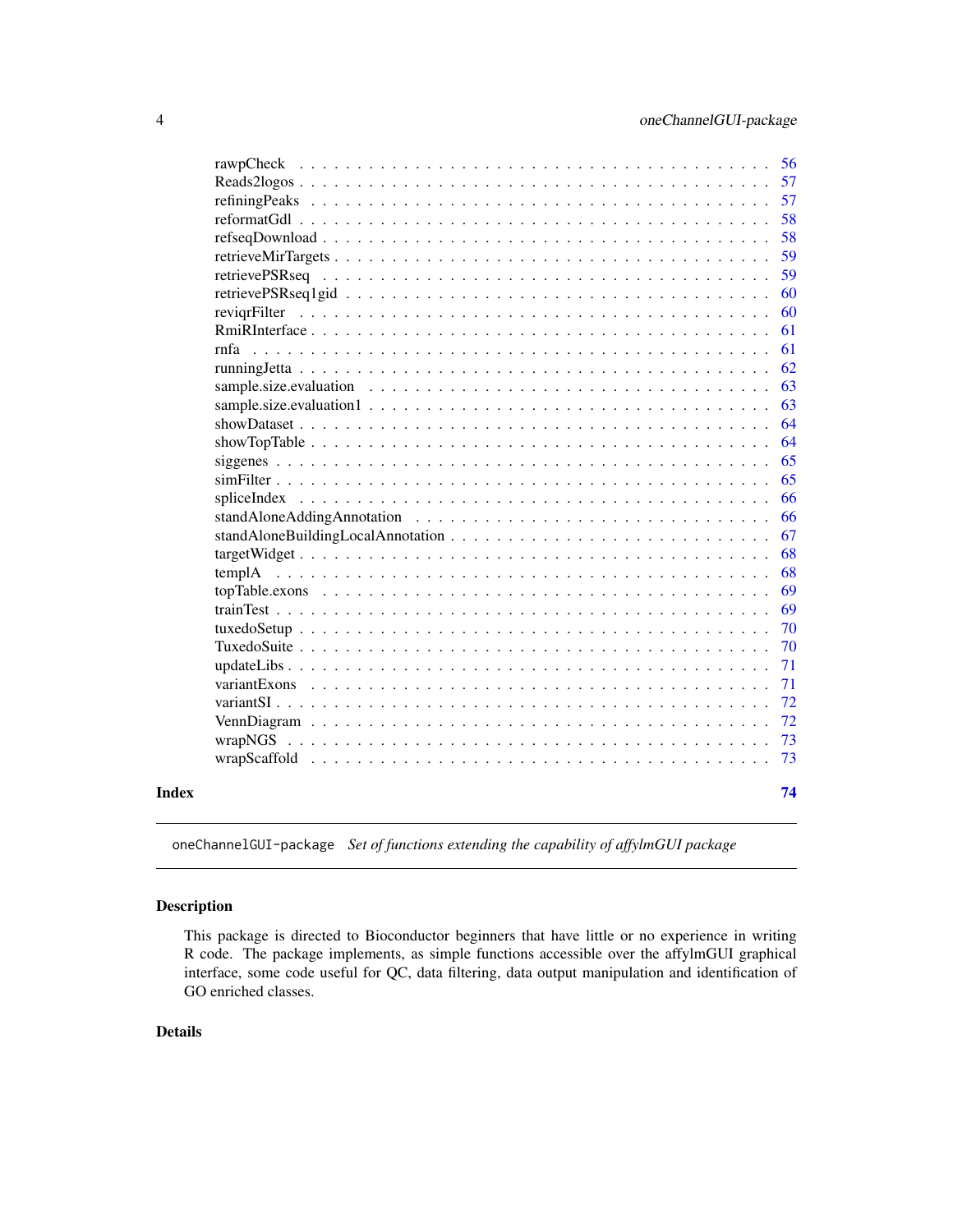<span id="page-4-0"></span>Package: oneChannelGUI Type: Package Version: 1.0 Date: 2006-12-16 License: GPL version 2 or newer

## Author(s)

Author: Raffaele A Calogero Maintainer: Raffaele A Calogero <raffaele.calogeor@unito.it>

## Examples

```
# library(oneChannelGUI)
## To start the oneChannelGUI with the modifications
#oneChannelGUI()
```
adaptorTrimm *Trimming 3,5 end primers for miRNAs NGS*

## Description

A function to trim 3, 5 end primers for miRNAs NGS fastq files. The function is nt very efficient. it takes about 5 minutes for 1 milion reads file

## Usage

```
adaptorTrimm()
```
## Author(s)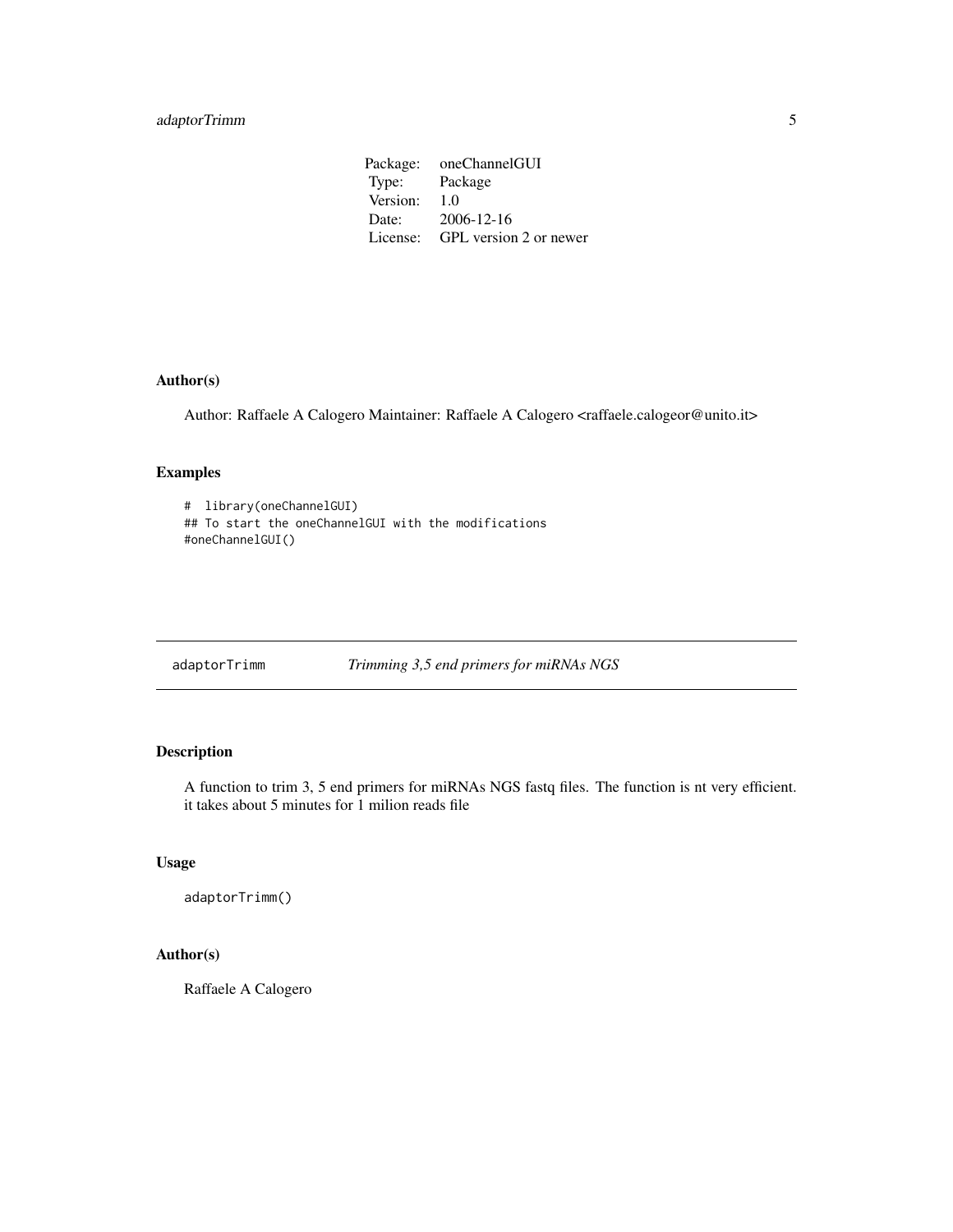<span id="page-5-0"></span>

This function associates annotation to NGS data loaded in oneChannelGUI, using the information retrieved by genome annotation from ENSEMBL by ChIPpeakAnn package

#### Usage

```
annotateNGSeset()
```
#### Author(s)

Raffaele A Calogero

AptMidas *Graphical interface to APT midas*

#### Description

This is a graphical interface to the midas program for detection of alternative splicing detection implemented in the Affymetrix APT tools

#### Usage

AptMidas()

## Note

For more information see Affymetrix Alternative Transcript Analysis Methods for Exon Arrays whitepaper. Before using MiDAS is strongly recomanded to filter out gene level probe sets with low intensity values to avoid searching alternative splicing for probe sets which are not expressed. This can be done using filtering method implemented in oneChannelGUI which define a background intensity threshold on the basis of the intron exon signals of a set of housekeeping genes present in the exon arrays. However it is also possible to use a filter based on the dabg p-value calculated using Affymetrix APT tools. This function will also calculate Splice Index

## Author(s)

Raffaele A Calogero

## See Also

erankProdAltSpl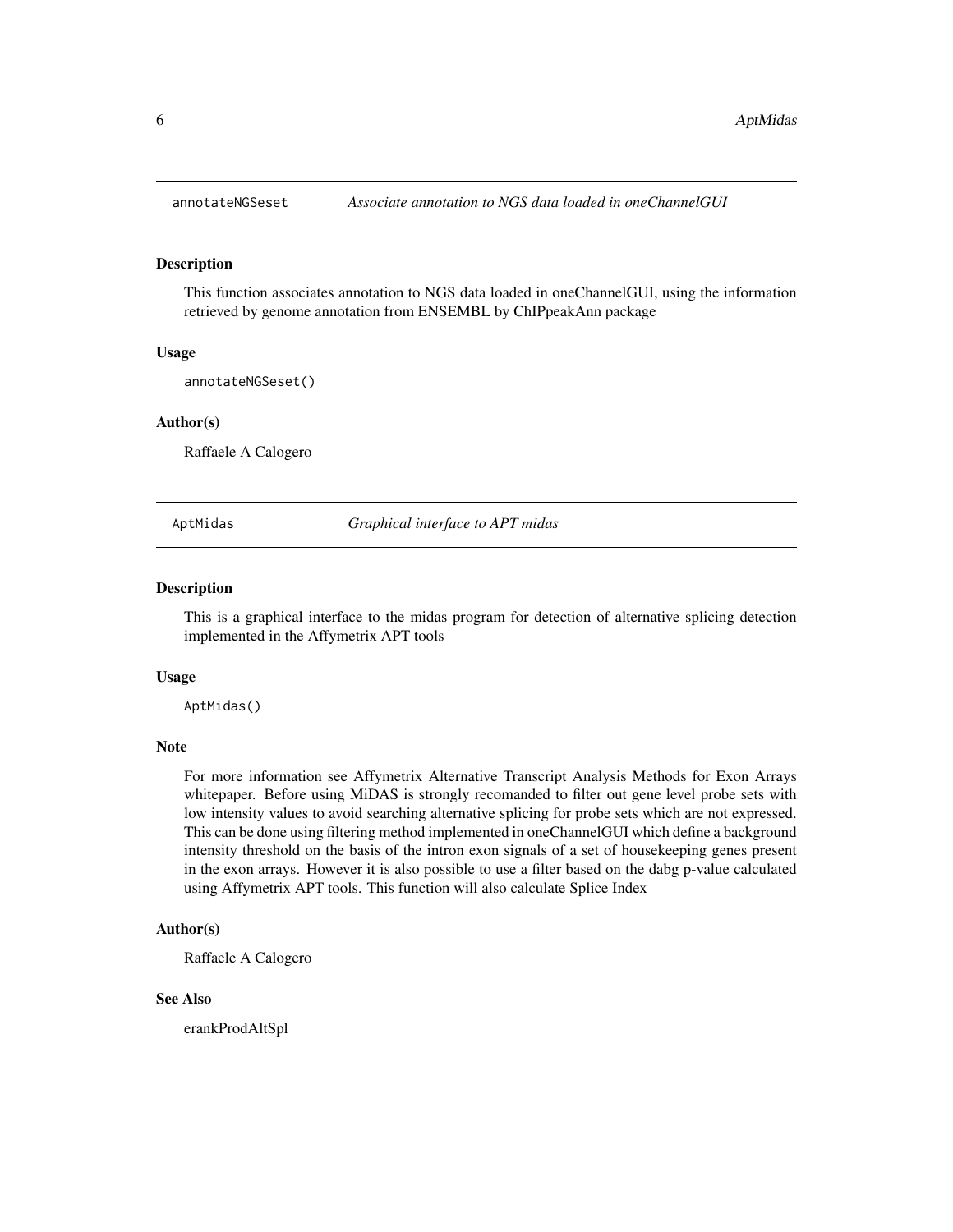<span id="page-6-0"></span>bayseqInterface *graphical interface to baySeq library.*

## Description

BaySeq provides statistical routines for determining differential expression in digital gene expression data. The routines can be applied equally to two groups experiments only.

## Usage

bayseqInterface()

## Details

This interfase reorganizes NGS data loaded in oneChannelGUI to be analysed by baySeq

#### Author(s)

Raffaele A Calogero

biomartFilter *Filtering only gene-level probe sets with multiple ensembl transcripts*

## Description

This function allows to filter exon array data to selected only those gene-level probe sets associated to multiple mRNAs annotated in ensembl data base

## Usage

biomartFilter()

#### Author(s)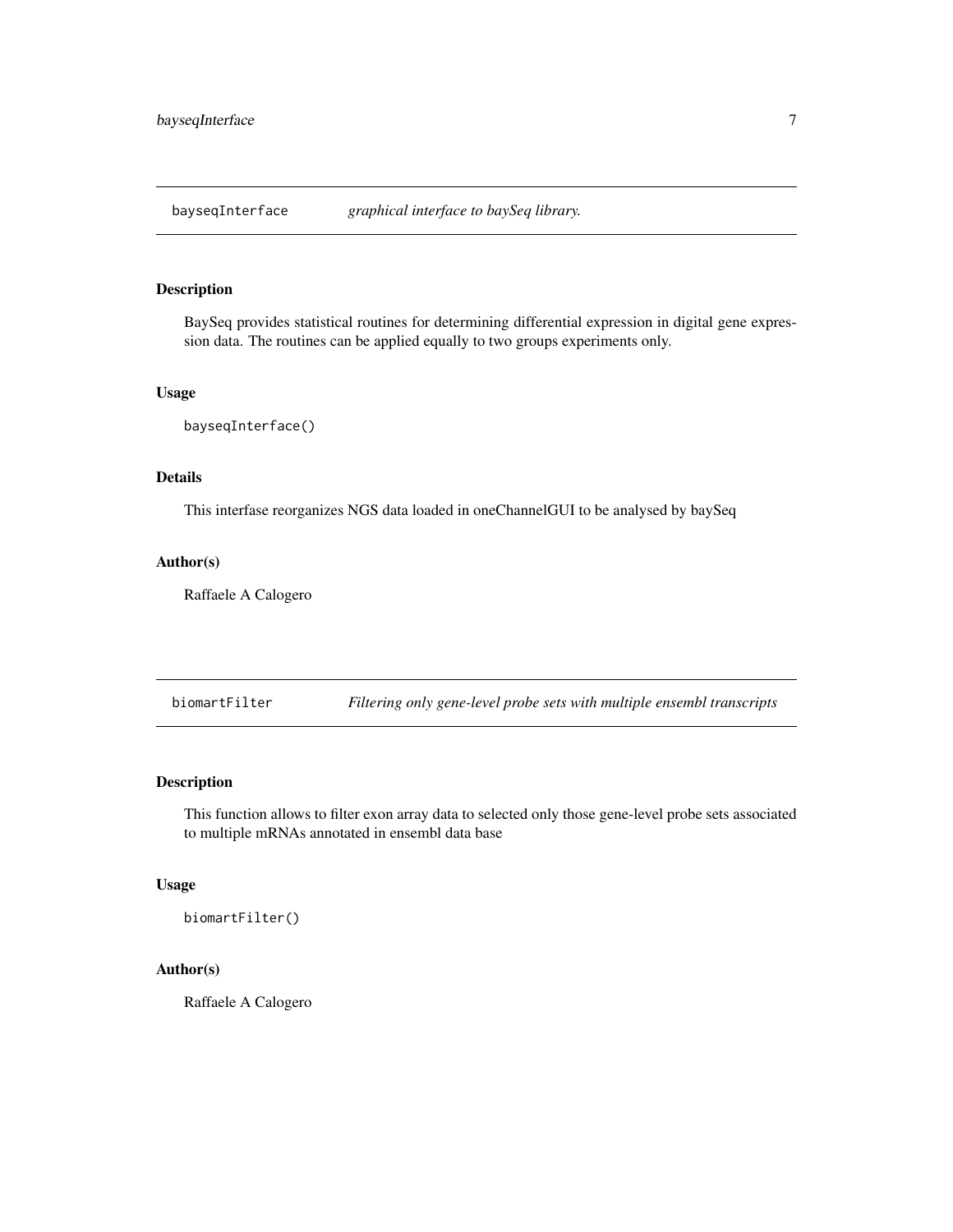<span id="page-7-0"></span>

microRNA data set fasta produced using miRbase B taurus precursors reformated to have only miR name as descriptor of the fasta file

## Usage

bofa

## Format

Fasta file

bowtieBuilt *Downloading Bowtie prebuilt reference sets*

#### Description

A function to download built reference sets for Human Mouse and Rat, available as precompiled at sourceforge oneChannelGUI.extras project.

## Usage

bowtieBuilt()

## Author(s)

Raffaele A Calogero

bowtieDownload *Downloading Bowtie and Picard tools*

#### Description

A function to download Bowtie and Picard tools for primary mapping of short reads and conversion of SAM to BAM format. Reference mapping for Bowtie are also generated using miRBase precursors sets for Human Mouse and Rat. Human, mouse and Rat gene-level scaffolds are also downloaded by sourceforge oneChannelGUI.extras

#### Usage

bowtieDownload()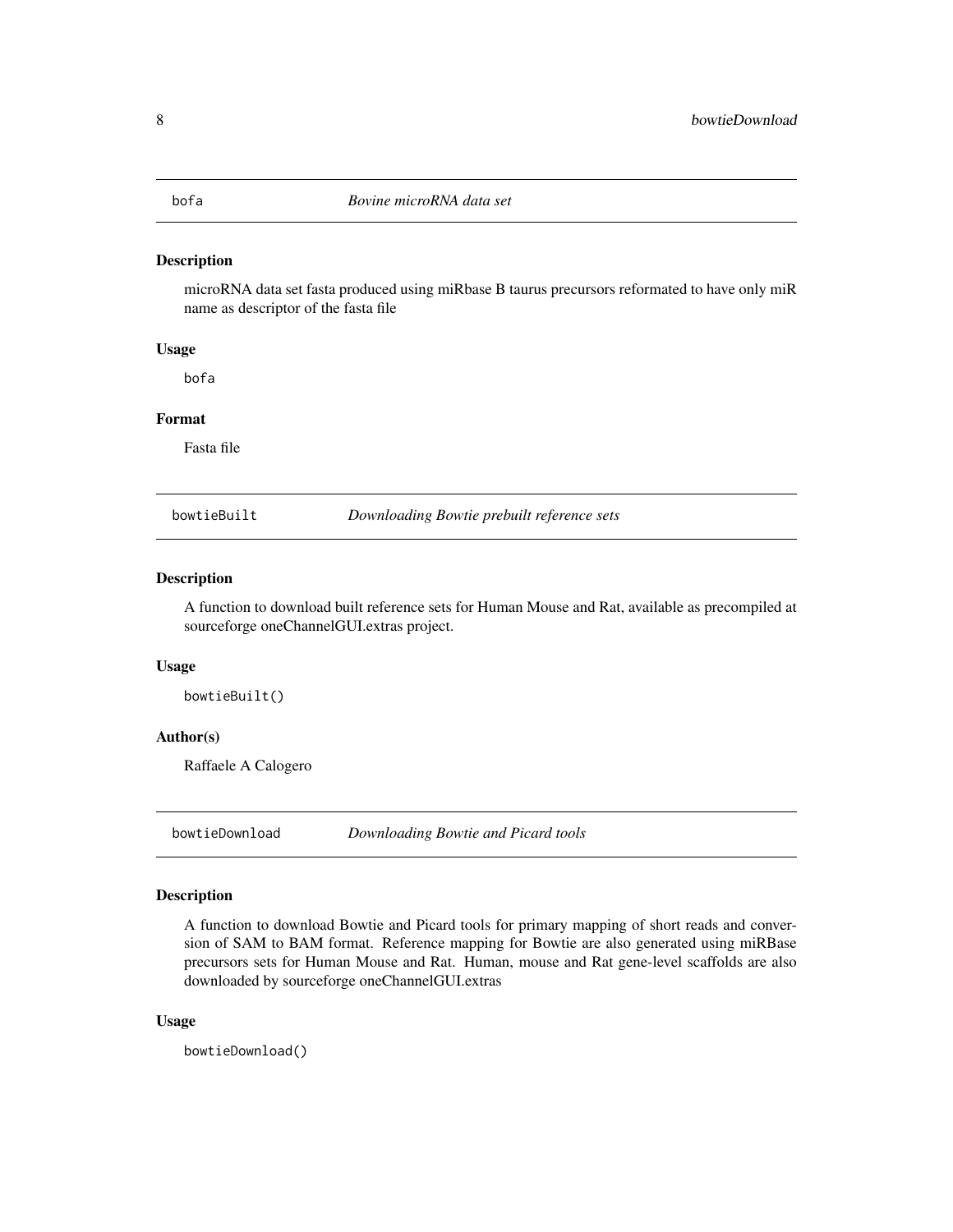<span id="page-8-0"></span>bowtieGenomes 9

## Author(s)

Raffaele A Calogero

| bowtieGenomes | Downloading and building chromosome level genomes references for |
|---------------|------------------------------------------------------------------|
|               | bowtie                                                           |

## Description

A function to build Bowtie reference sets for short reads primary mapping.

## Usage

bowtieGenomes()

#### Author(s)

Raffaele A Calogero

buildingLocalAnnotation

*Updates local gene-level annotation data for gene and exon arrays using the netaffx database*

## Description

Internal oneChannelGUI Gene-level annotation data can be upgraded using this function, which queries netaffx database. The exon-level annotations are upadated using UCSC golden path data. annotation RDA files are saved in the data subdir of oneChannelGUI dir. Windows users need to exchange the older copies present in Rdata.zip, simply dragging them in the zip file.

#### Usage

buildingLocalAnnotation()

#### Author(s)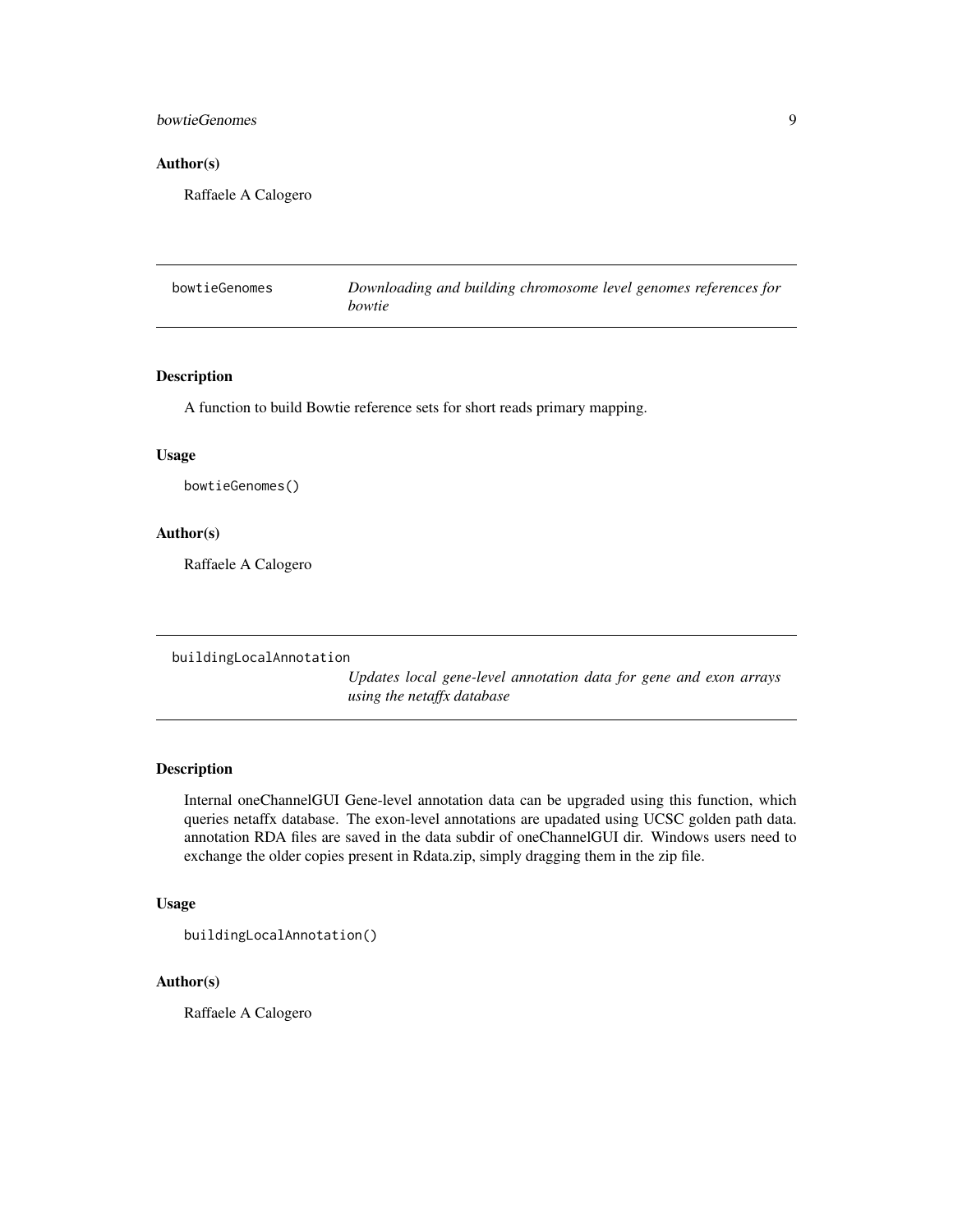<span id="page-9-0"></span>

A list containing chromosome lengths for hg19, mm9 and rn4 genome releases

#### Usage

chrLength

#### Format

A list with three observations: chromosome lengths for hg19, mm9 and rn4 genome releases

## Author(s)

Raffaele A Calogero

colExtract *Extract a column from a tab delimited file with header*

## Description

This function allows to extract a specific column from a tab delimited file generated by oneChannelGUI. The file should contain an header. This function is useful to extract probe set ids to be used fro ven diagram representations

#### Usage

colExtract()

## Author(s)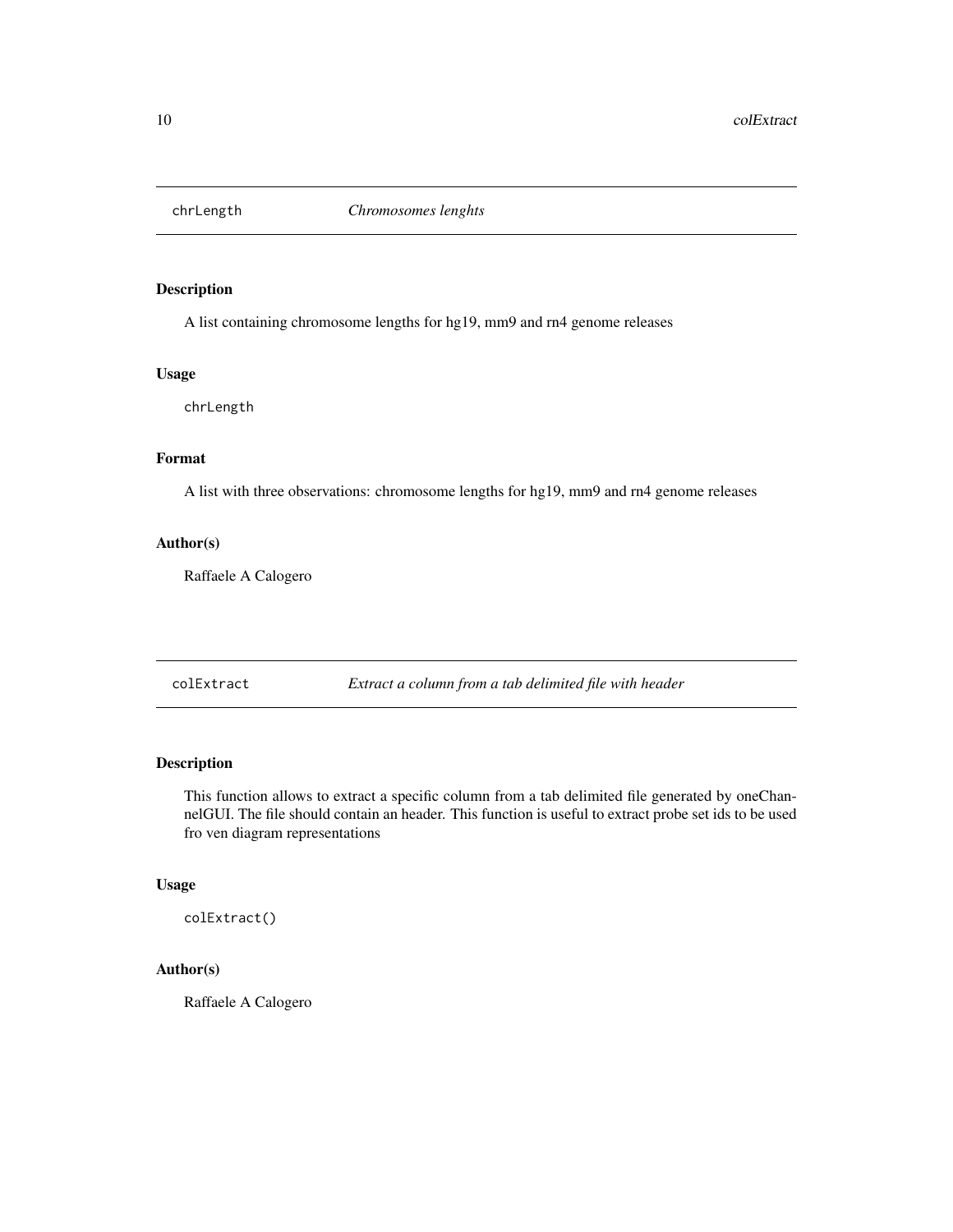<span id="page-10-0"></span>combineGeoMSF *This function allows to combine GEO Matrix Series Files belonging to the same experiment.*

#### Description

The function combines in a unique ExpressionSet the data derived from multiple Matrix Series Files belongig to a GEO experiment contaning more than 255 arrays.

#### Usage

combineGeoMSF()

#### Note

see oneChannelGUI vignette for more info

## Author(s)

Raffaele A Calogero

| combining2eSet | This function allows to combine two matrices extracted from one Chan-<br>nelGUI. |
|----------------|----------------------------------------------------------------------------------|
|----------------|----------------------------------------------------------------------------------|

## Description

The function combines two matrices in one using column binding. This function is useful to combine two matrices generated for meV visualization.

#### Usage

```
combining2eSet()
```
#### Note

see oneChannelGUI vignette for more info

## Author(s)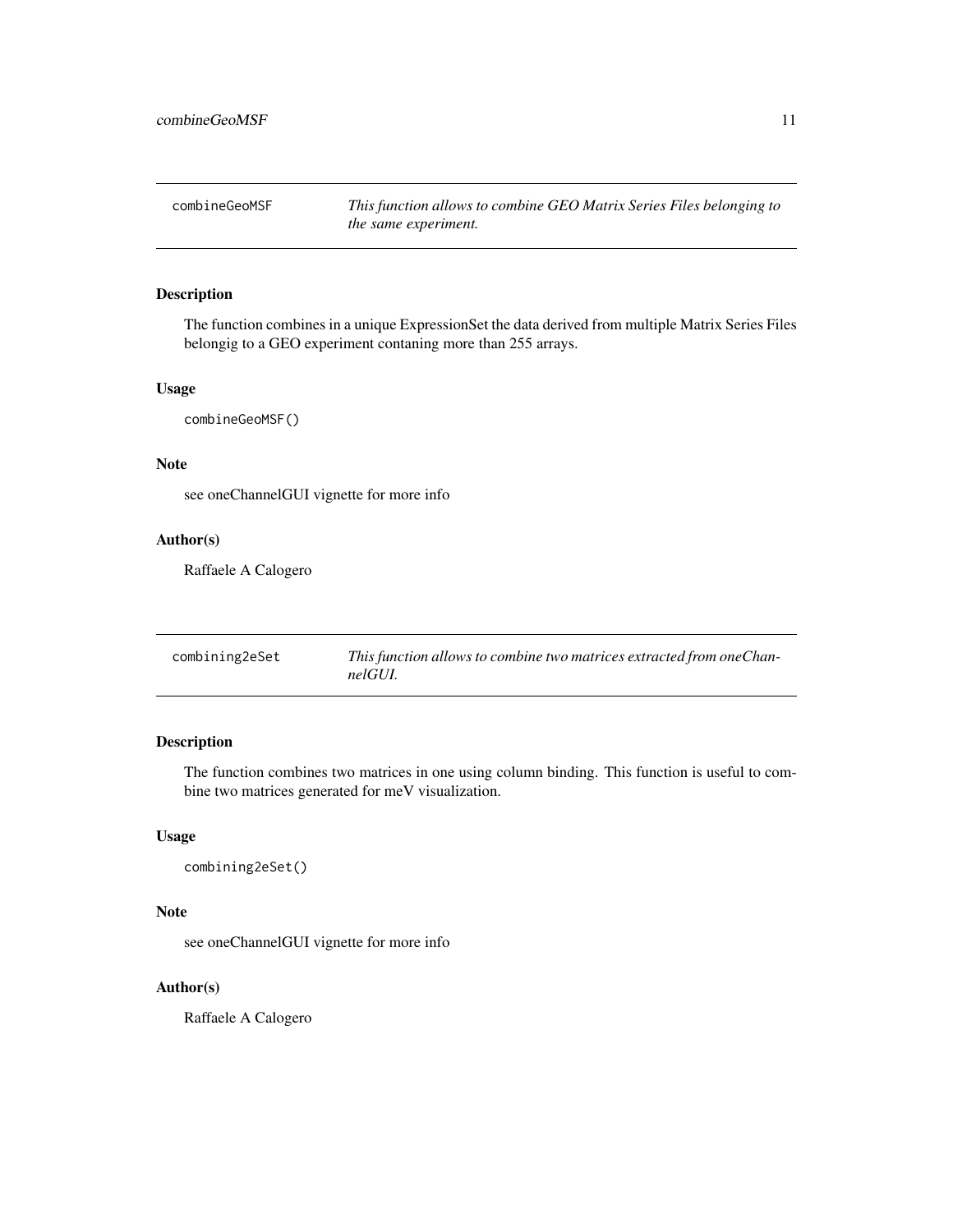<span id="page-11-0"></span>consistentFilters *This function allows filtering using the combination of multiple paramenters, e.g. MiDAS p-values and Rank Product p-values*

#### **Description**

This filter can be used to moderate multiple tests errors. E.g. finding the intersection between MiDAS p-values and Rank Product p-values user will remove some of the false positive produced by the two methods. A filter on the size of delta Splice Index associated to MiDAS p-values filter will will allow to remove statistical significant splicing events which are characterized by a very limited variation.

### Usage

```
consistentFilters()
```
## Note

This fuction needs the presence of Splice Index data, MiDAS p-values and RP p-values. It works for two groups only

#### Author(s)

Raffaele A Calogero

#### See Also

erankProdAltSpl, AptMidas

cosieWrapper *A wrapper to cosie, Corrected Splicing Indices for Exon arrays, that for any given set of new exon array experiments corrects for the observed bias and improves the detection of alternative splicing*

#### **Description**

COSIE is a function that for a given set of exon arrays corrects for the observed bias and improves the detection of alternative splicing. It adjusts splicing indices for exons, especially for those that belong to differentially expressed genes. For this adjustment, COSIE uses parameters that are specific for each probeset which were trained from a large number of published exon arrays. The downside of this approach is that such parameters cannot be estimated for all probesets on the microarray. Based on our training set, COSIE corrects 95.1 percent of the probesets. Separate parameter files are provided for both the full and core sets, including all probesets that are linked to transcripts. We recommend the use of the core set that was also used in the cited study below. The full set is not as well characterized.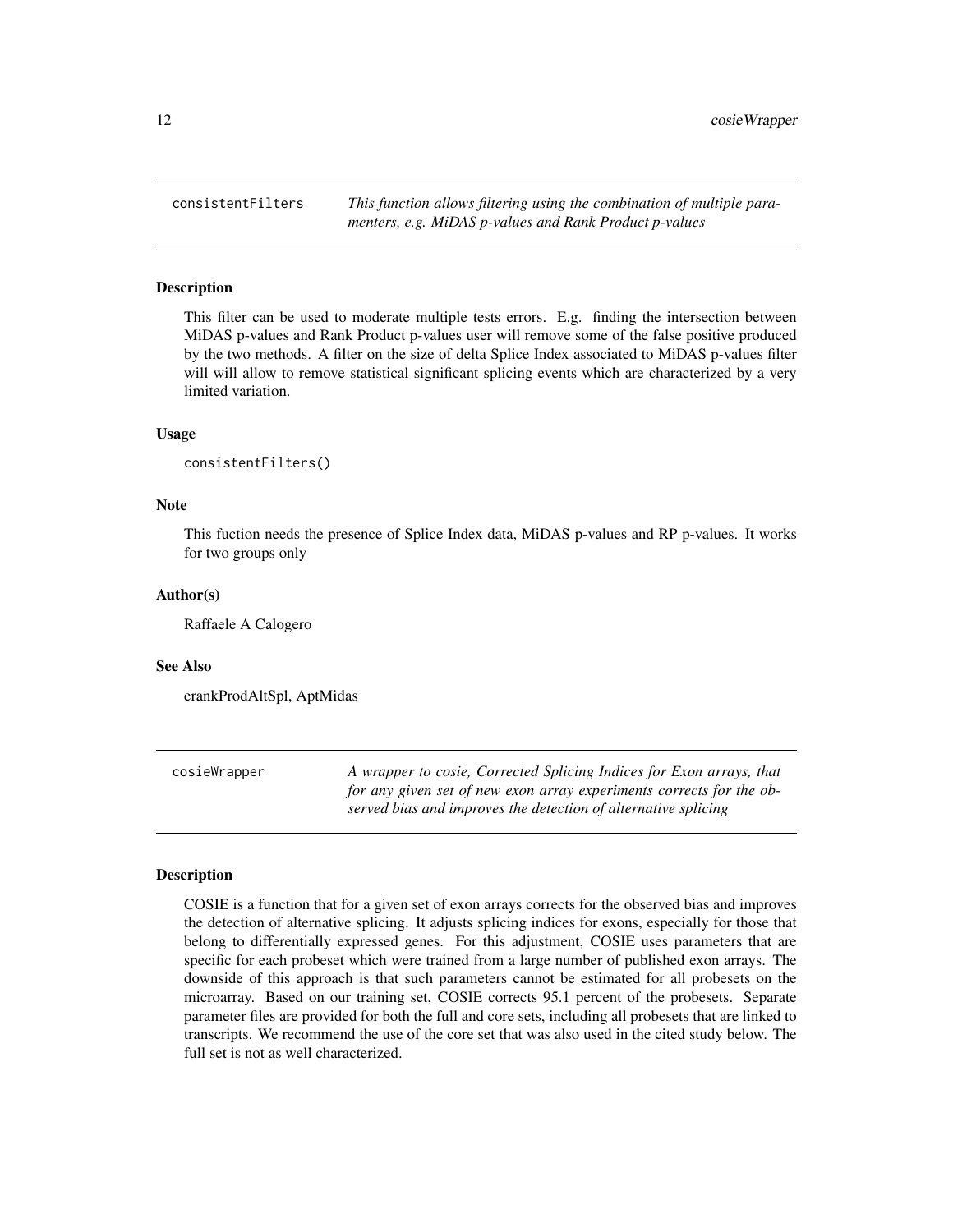## <span id="page-12-0"></span>createGeoTarget 13

#### Usage

cosieWrapper()

#### Author(s)

Gaidatzis et al. Nucleic Acids Research, 2009, 1

#### See Also

cosieHscore, cosieMmcore, cosieHsfull, cosieMmfull

createGeoTarget *Creating a affylmGUI Target starting from a GEO Matrix series file*

## Description

The function extracts from GEO series matrix file all the information to create a Target file, that can be used to load the GEO series matrix file into oneChannelGUI.

#### Usage

createGeoTarget()

#### Note

see oneChannelGUI vignette for Target file description

## Author(s)

Raffaele A Calogero

| crosshybFilter | Removing from exon array gene/exon level probe sets characterized by |
|----------------|----------------------------------------------------------------------|
|                | cross hybridization with other transcripts                           |

#### Description

XHYB field is mainly an indicator of weak assignment between a transcript cluster and the assigned mRNA, suggesting a potential crosshyb, CRSSHYB is a measure of the promiscuity of the probes within a probe set among transcribed sequences.

- 1. 1 unique. All probes in the probe set perfectly match only one sequence in the putatively transcribed array design content. The vast majority of probe sets are unique.
- 2. 2 similar. All the probes in the probe set perfectly match more than one sequence in the putatively transcribed array design content.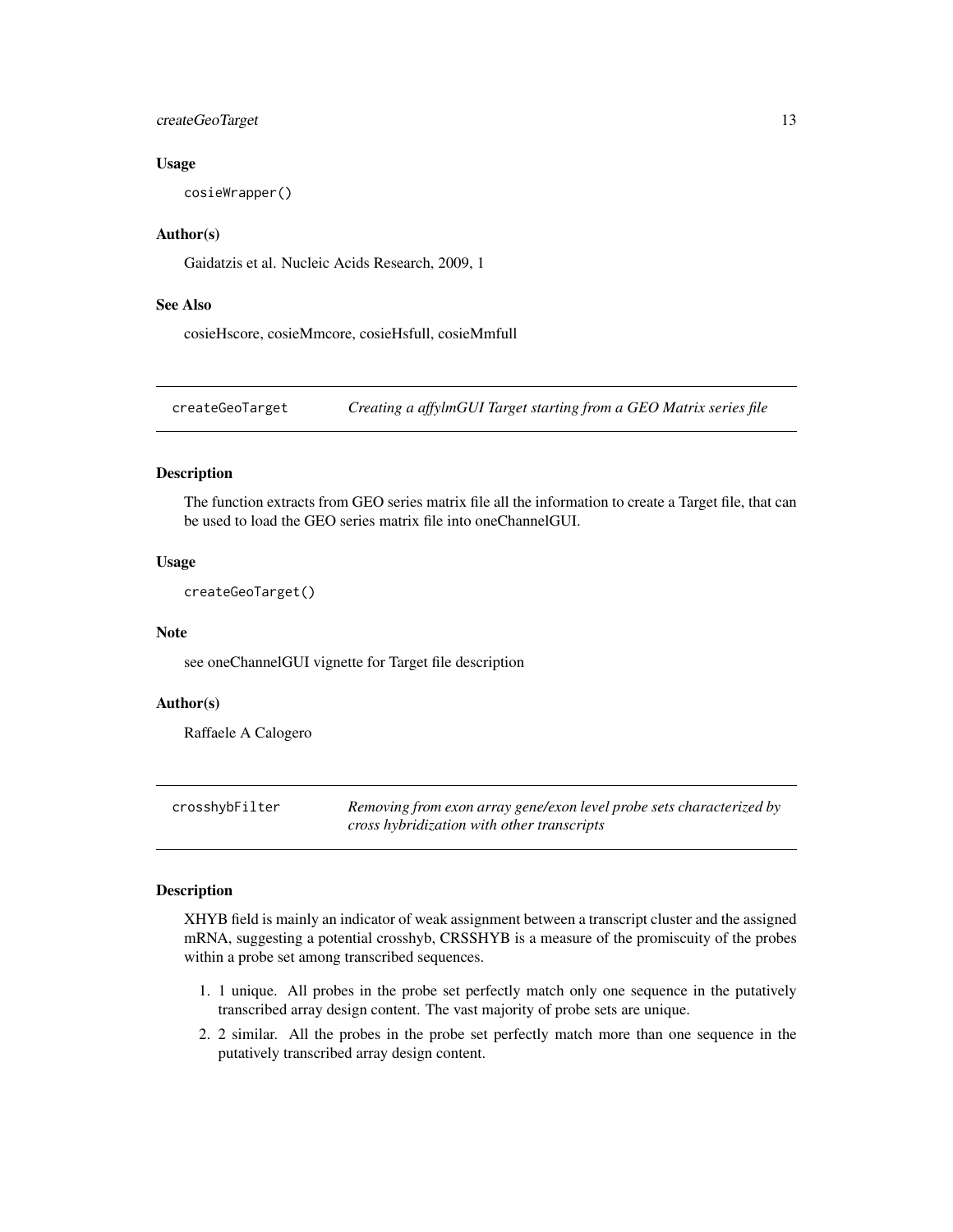<span id="page-13-0"></span>3. 3 mixed. The probes in the probe set either perfectly match or partially match more than one sequence in the putatively transcribed array design content.

XHYB and CRSSHYB are used to remove probe sets characterized by multiple hybridization of exon probes

#### Usage

crosshybFilter()

## Author(s)

Raffaele A Calogero

| ctrtrtHeatmap | Creating heat map for maSigPro data with only one treatment condi- |
|---------------|--------------------------------------------------------------------|
|               | tion                                                               |

#### Description

This function needs a maSigPro target econmpassing only one treatment condition. This function is ideal to visualize the expression data for putative mRNA targets upon miRNA expression perturbation with antagomir or mimics. Expression data reorganized as the average expression differences between treatment and untreated condition over the time course.

#### Usage

ctrtrtHeatmap()

#### Author(s)

Raffaele A Calogero

desGenes *desGenes*

## Description

This function calculates differential gene expression for an RNA-seq experiment.

## Usage

desGenes()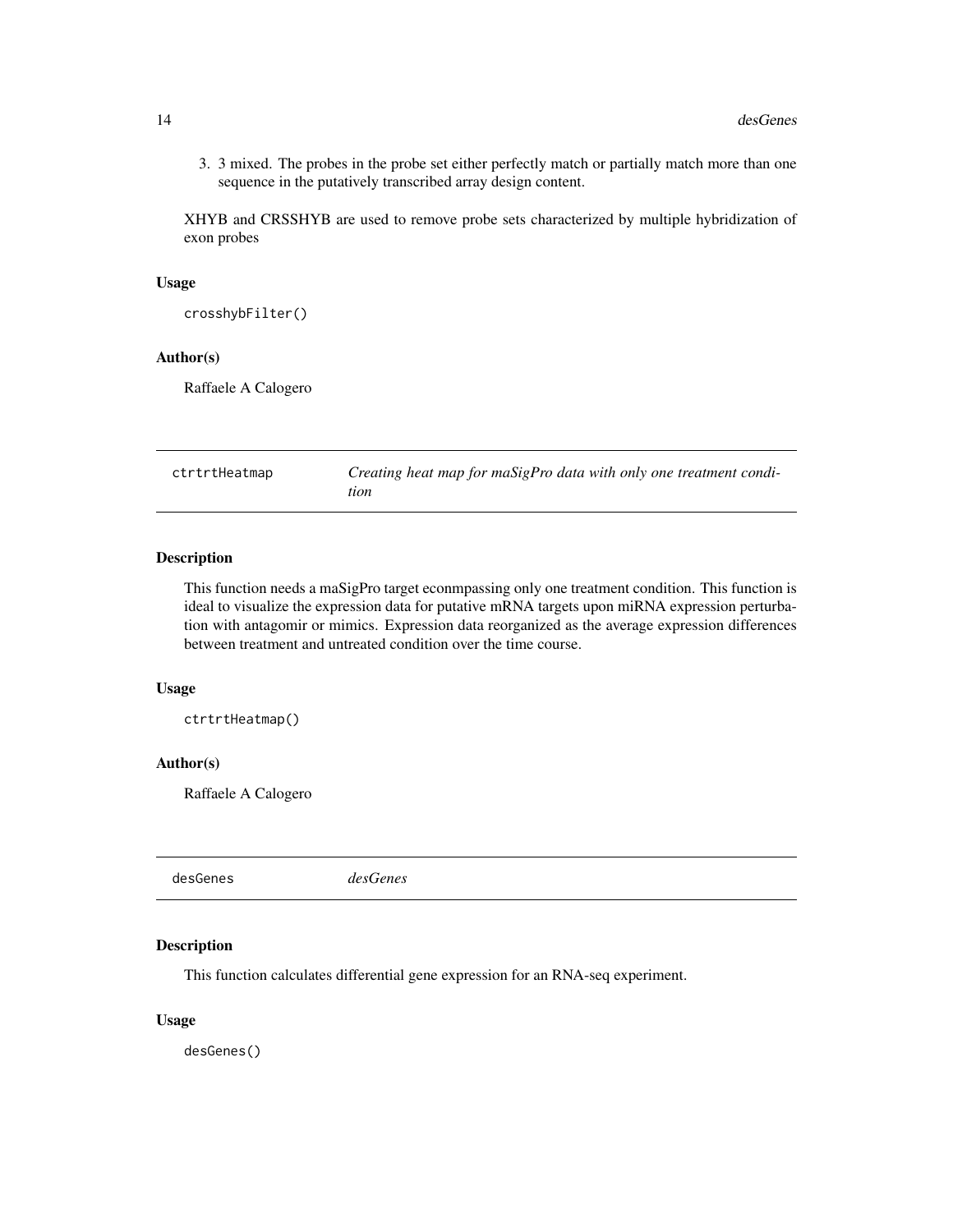#### <span id="page-14-0"></span>dexCounts and the set of the set of the set of the set of the set of the set of the set of the set of the set of the set of the set of the set of the set of the set of the set of the set of the set of the set of the set of

## Details

This function uses DESeq package to calculate differential expression at gene level starting from a gene table generated by DEXseq package. it returns an rda object called res.genes that can be used for further analysis.

#### Author(s)

Raffaele A Calogero

dexCounts *dexCounts*

## Description

This function summarises counts using DEXseq python scripts.

#### Usage

dexCounts()

#### Details

This function uses the python scripts present in DEXseq package to summarise at the level of exons the reads derived by a sam file. The function needs to be run for each sample. It runs in background. It is necessary the installation of HTSeq python library

#### Author(s)

Raffaele A Calogero

dexExons *dexExons*

## Description

This function calculates differential expression at exon level for an RNA-seq experiment.

## Usage

dexExons()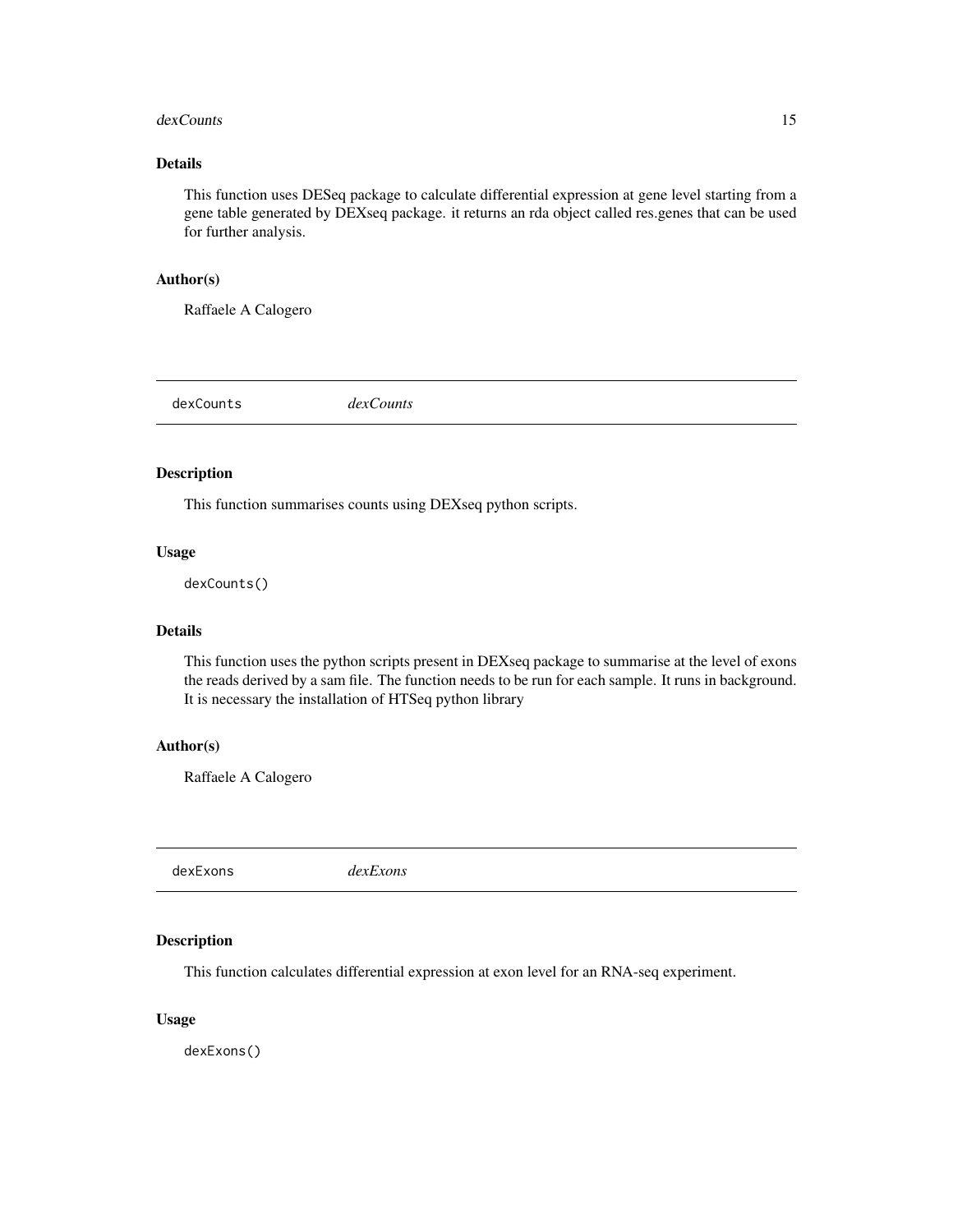## <span id="page-15-0"></span>Details

This function uses DEXseq package to calculate differential expression at exon level starting from a set of counts files located in different folders and generated by dexCounts function. The target file is the one used to run tophat in oneChannelGUI. it executes in background a batch file that returns two rda object called res.exons and ecs that can be used for further analysis. res.exons is contains all results descirbing differential expression at exon level and ecs is the DEXseq object containg all info for the exons.

## Author(s)

Raffaele A Calogero

dfMAplot *MA and Volcano plots from data present in a limma derived topTable*

## Description

MA and Volcano plots can be generated starting from limma results summarized in a topTable. Specific subsets of the topTable defined by p-value below an user-defined threshold and/or log2 fold changes over an user-defined threshold can be saved. The subset of data can be saved as a tab delimited file

#### Usage

```
dfMAplot(table1)
```
## Arguments

table1 topTable data.frame generate by affylmGUI

## Note

To know more about topTable see limma help

## Author(s)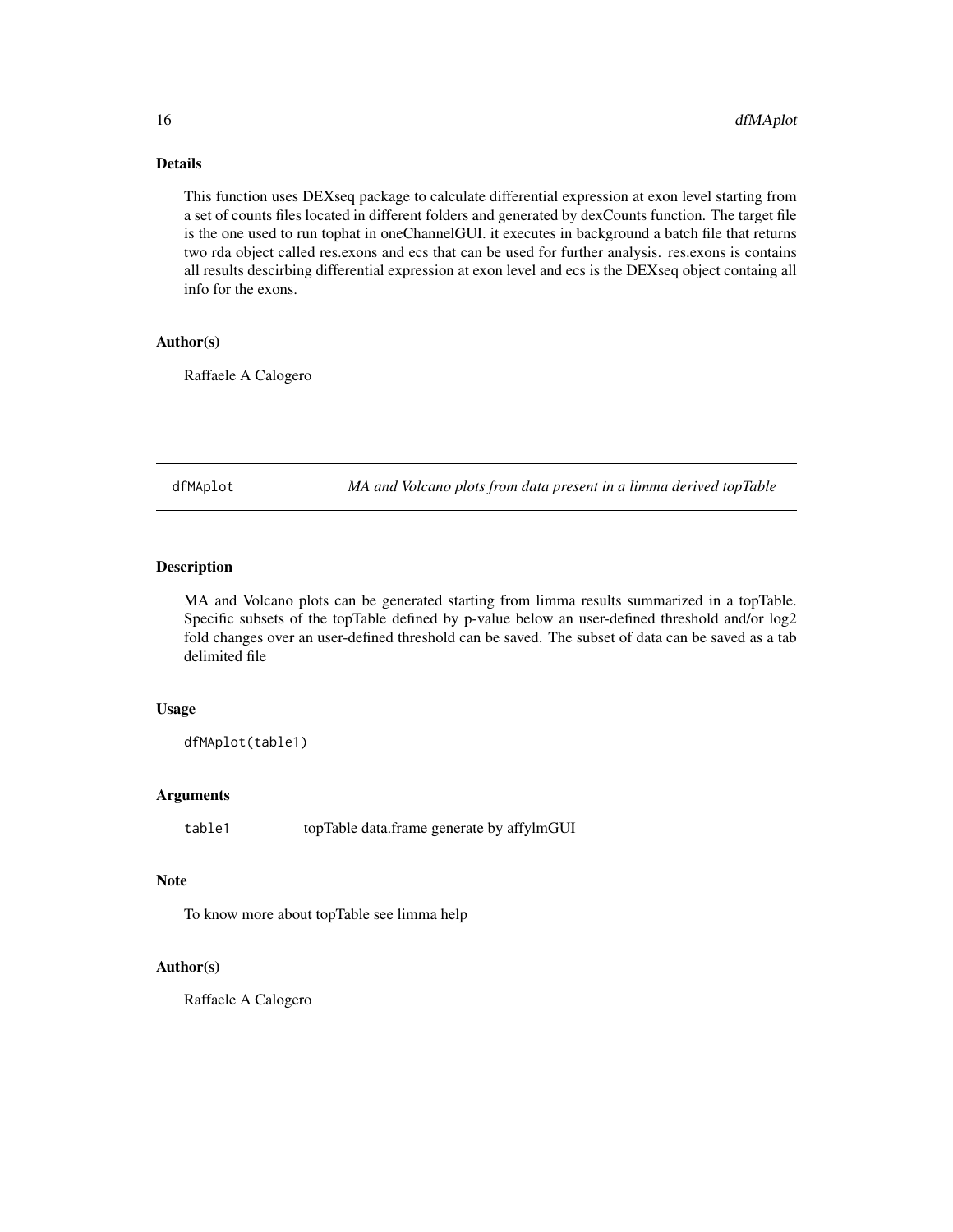<span id="page-16-0"></span>

Plot the Nts frequency for mapped reads extracted from a BAM file

## Usage

```
EDANtFreq()
```
## Details

Interface to the plotNtFrequency of EDASeq package

## Author(s)

Raffaele A Calogero

## See Also

EDAplotQuality, EDAreadNumber

EDAplotQuality *Plotting Quality scores for mapped reads extracted from BAM files*

## Description

Plotting the quality scores of mapped reads extracted from a BAM file

## Usage

EDAplotQuality()

## Details

Interface to the plotQuality of EDASeq package

## Author(s)

Raffaele A Calogero

## See Also

EDAreadNumber, EDANtFreq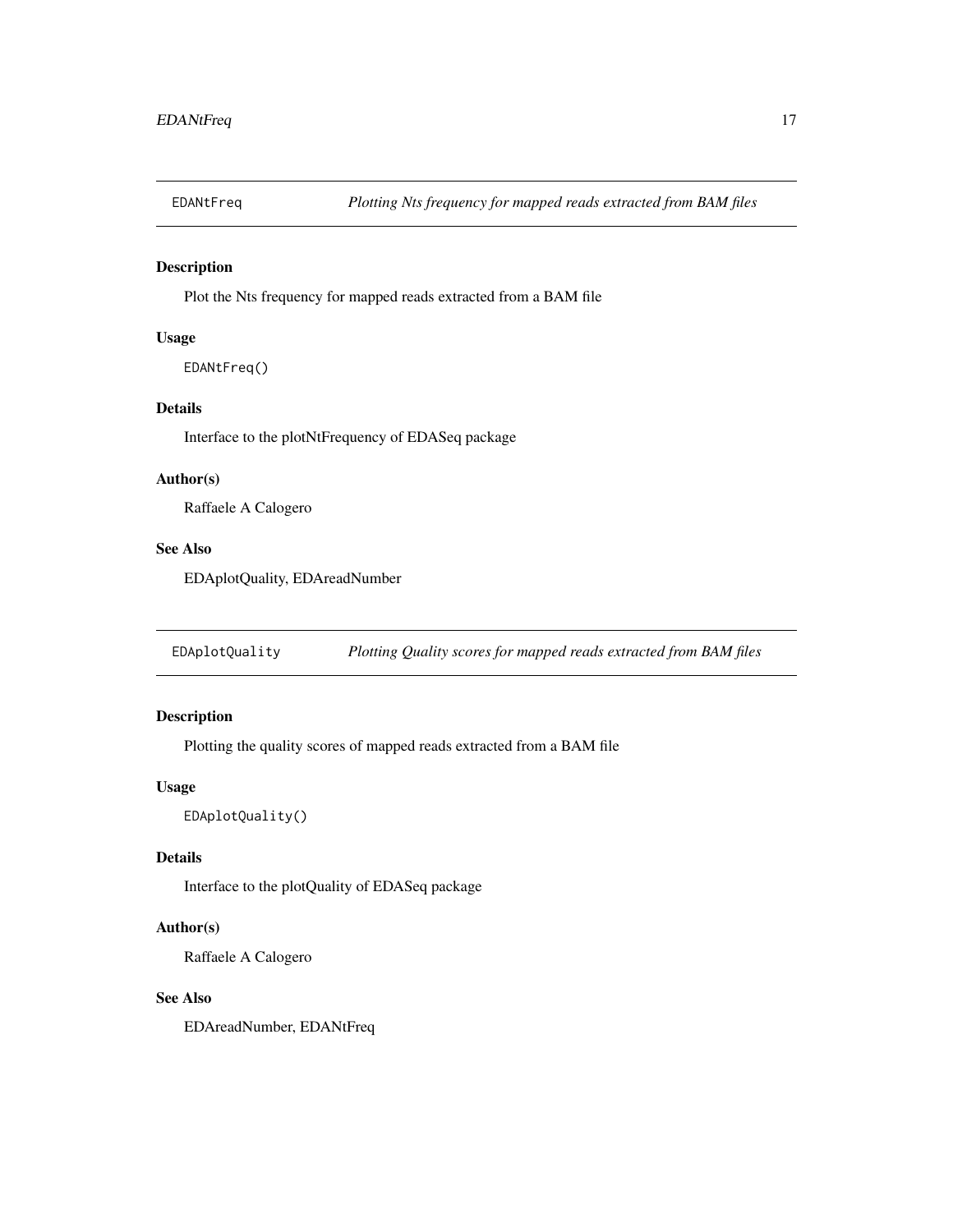<span id="page-17-0"></span>

Plotting the number of mapped reads extracted from a BAM file

## Usage

EDAreadNumber()

## Details

Interface to the barplot of EDASeq package

## Author(s)

Raffaele A Calogero

## See Also

EDAplotQuality, EDANtFreq

edgerInterface *graphical interface to edgeR library.*

## Description

edgeR provides statistical routines for determining differential expression in digital gene expression data. The routines can be applied equally to SAGE, CAGE, Illumina, Solexa, 454 or ABI SOLiD experiments.

## Usage

```
edgerInterface()
```
## Details

This interfase reorganizes NGS data loaded in oneChannelGUI to be analysed by edgeR

## Author(s)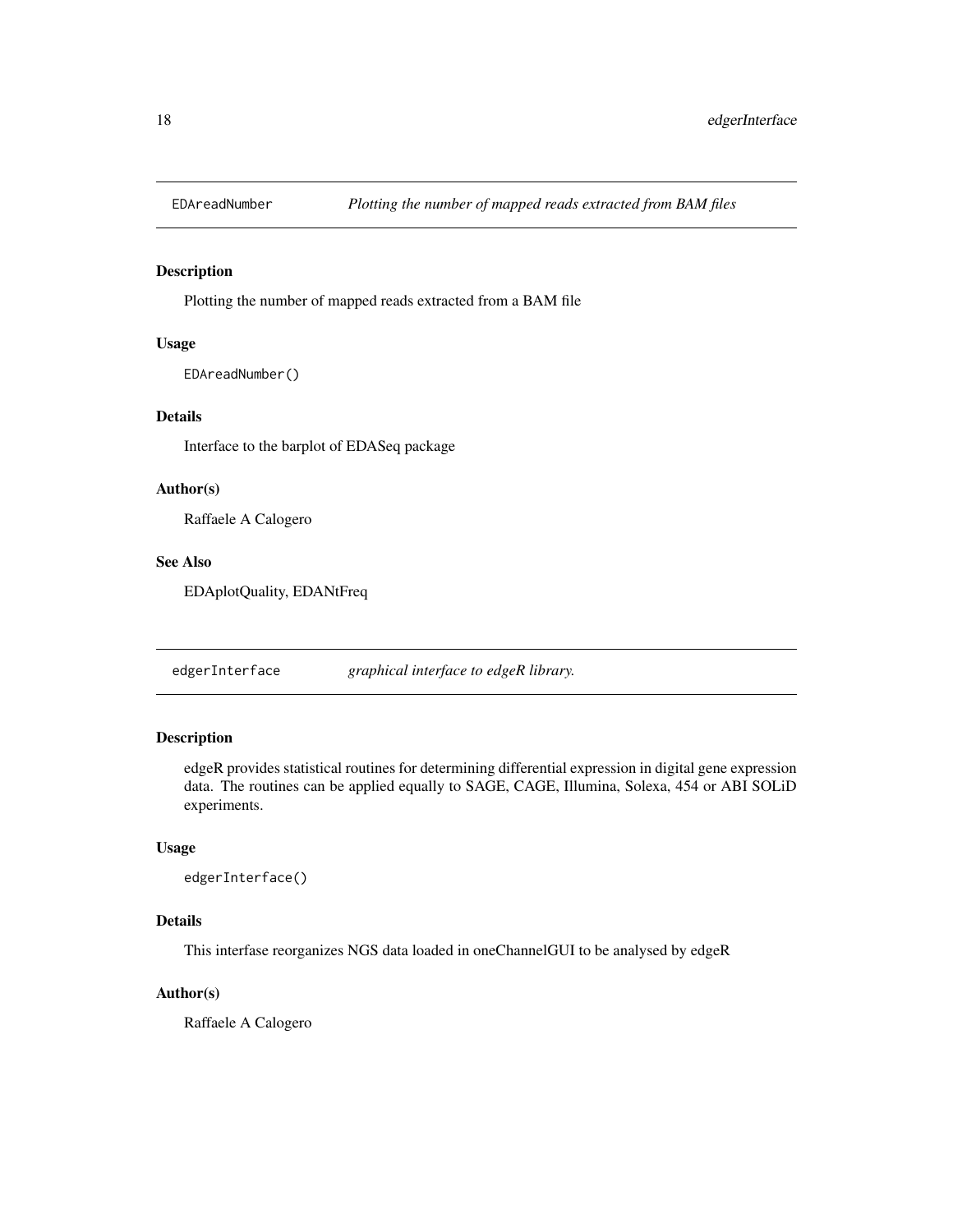<span id="page-18-0"></span>edgeRNorm *This function scale-normalize NGS raw data as described by Robinson and Oshlack Genome Biology 2010, 11:R25*

## Description

This function is scale-normalize NGS data using the normalization function provided in edgeR.

## Usage

edgeRNorm()

## Author(s)

Raffaele A Calogero

EG2probeset *This function allows to link GeneBank and Entrez Gene ids to genelevel probe set ids*

## Description

This function allows to link oneChannelGUI embedded Affymetrix annotated accession numbers to gene-level probe set ids. Usnig the ACC EG are linked using the Bioconductor human, mouse or rat LLMappings annotation library

## Usage

EG2probeset()

## Author(s)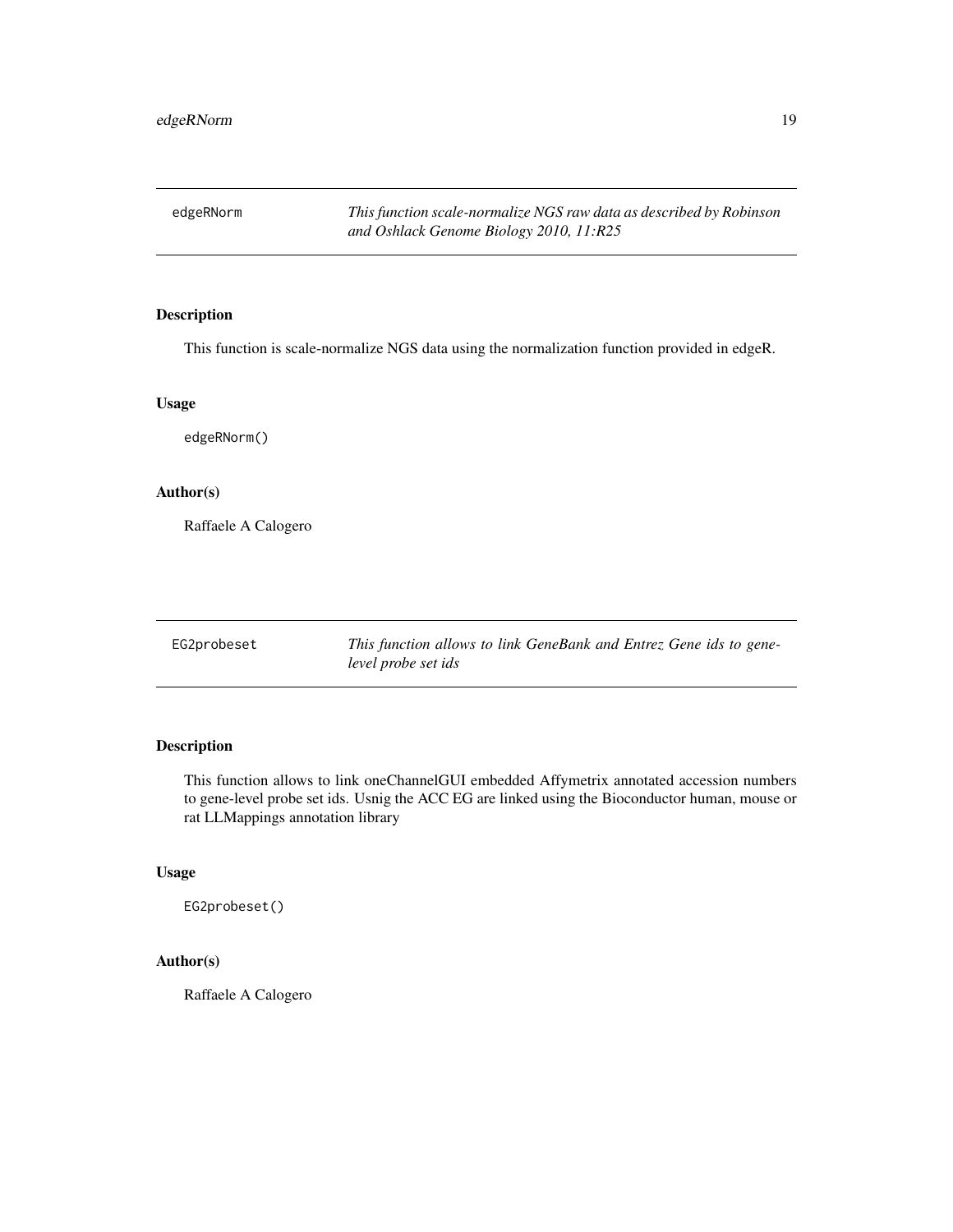<span id="page-19-0"></span>erankProdAltSpl *Implementation of the Rank Product method for the detection of alternative splicing events*

#### **Description**

This is a graphical interface to the RP function from RankProd package applied to detection of alternative splicing

#### Usage

erankProdAltSpl()

#### Details

Before using this method it is strongly suggested to perform a filter on the basis of DABG p-values using the filtering function available in the filtering menu. DABG values can be calculated if exon array probe set data are generated using the oneChannelGUI graphical implementation to APT tools. Affymetrix suggests to calculate probe set intensity at gene level using iterPlier and at exon level using plier. Subsequently SpliceIndex need to be calculated using the function available in the exon menu. Finally the Rank Product method could be applied exon by exon. For more details on the method see RankProd package. Selection of putative alternative splicing could be done using the filtering function available in the filtering menu of oneChannelGUI

#### Note

IMPORTANT we are still evaluating the efficacy of this method for detection of alternative splicing events. Use it being concious of this!

#### Author(s)

Raffaele A Calogero

#### See Also

inspecting.splice, spliceIndex

erankProdAltSplFilter *Filtering Rank Product results for the detection of alternative splicing events*

#### Description

This is a graphical interface to filter data on the basis of p-value generated by rank product analysis applied for the detection of alternative splicing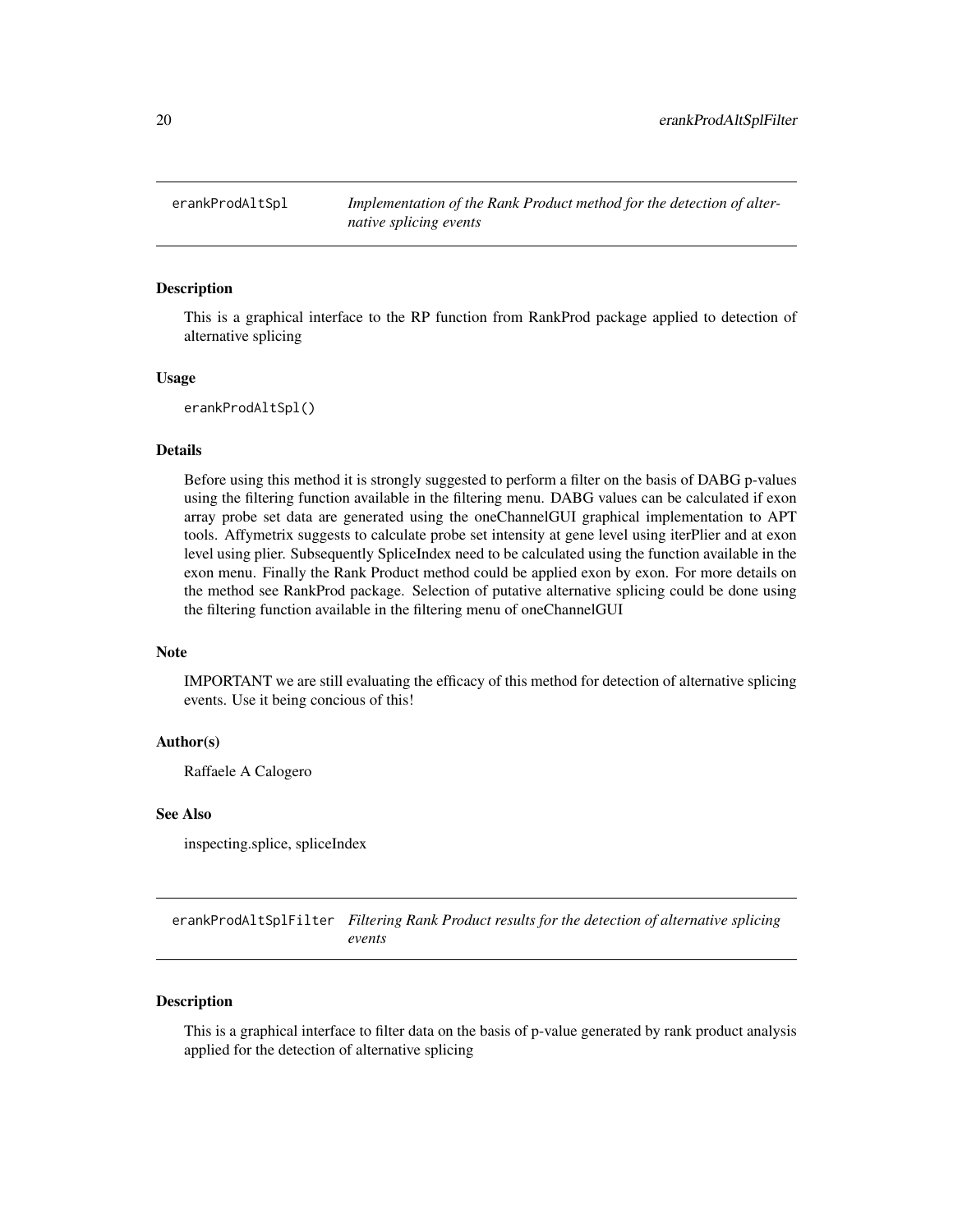#### <span id="page-20-0"></span> $eSet4meV$  21

## Usage

erankProdAltSpl()

#### Author(s)

Raffaele A Calogero

## See Also

erankProdAltSpl, AptMidas

| eSet4meV | This function allows to reformat an eSet to be loaded in meV visual- |
|----------|----------------------------------------------------------------------|
|          | <i>ization software</i>                                              |

## Description

The function allows to reformat an eSet to be loaded in meV visualization software. The eSet extracted from onechannelGUI exchanging array names, used for column names, with target Names.

## Usage

eSet4meV()

## Note

see oneChannelGUI vignette for more info

## Author(s)

Raffaele A Calogero

exonContrasts *Defining t-test regularized p-values*

## Description

This function constructs the contrasts as affylmGUI but applied to exon-level. It also perfoms Bayes regularization. Raw p-values are plotted to see if BH or BY type I error correction can be applied. Corrected p-values are saved and used for extraction of alternative spliced exons.

## Usage

exonContrasts()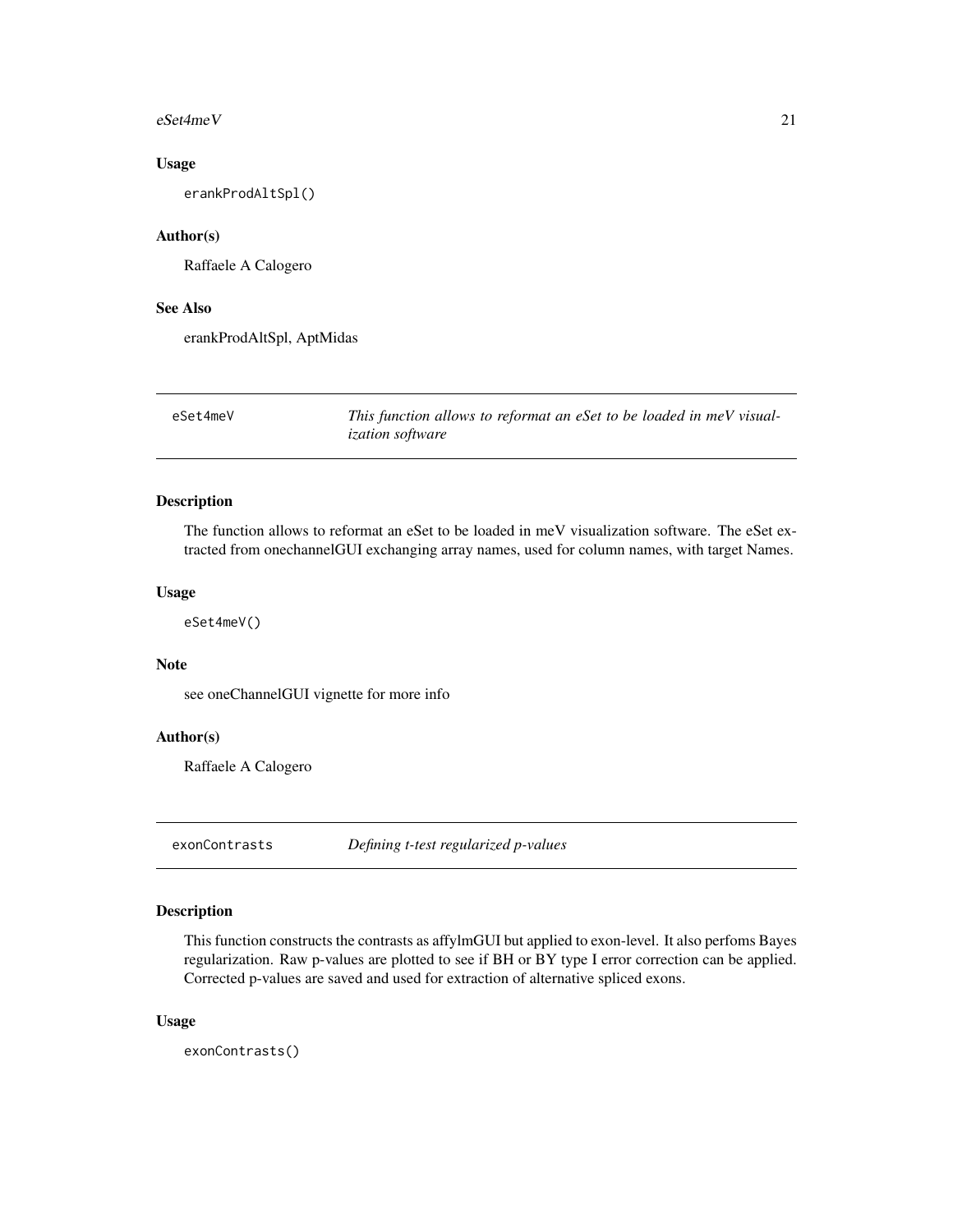## <span id="page-21-0"></span>Details

It is important to note that if multiple contrasts should be considered after the calculation of each of them it is essential to extract the alternative spliced exons with exonTopTableExtract, because everytime exonContrasts is run it overwrites the previous results.

## Author(s)

Raffaele A Calogero

exonScaffold *stand alone function to generate a scaffold containing only exon location from ENSEMBL*

## Description

The scaffold contains chr stand start and end position of exon. Ensembl geneID and exonID together with exon rank are also provided

#### Usage

exonScaffold(genome)

#### Arguments

genome The genome code for H sapiens is hg19, for M musculus is mm9 and for R norvegicus is rn4

## Details

The scaffold is used to map reads data into regions only associated to exons

#### Author(s)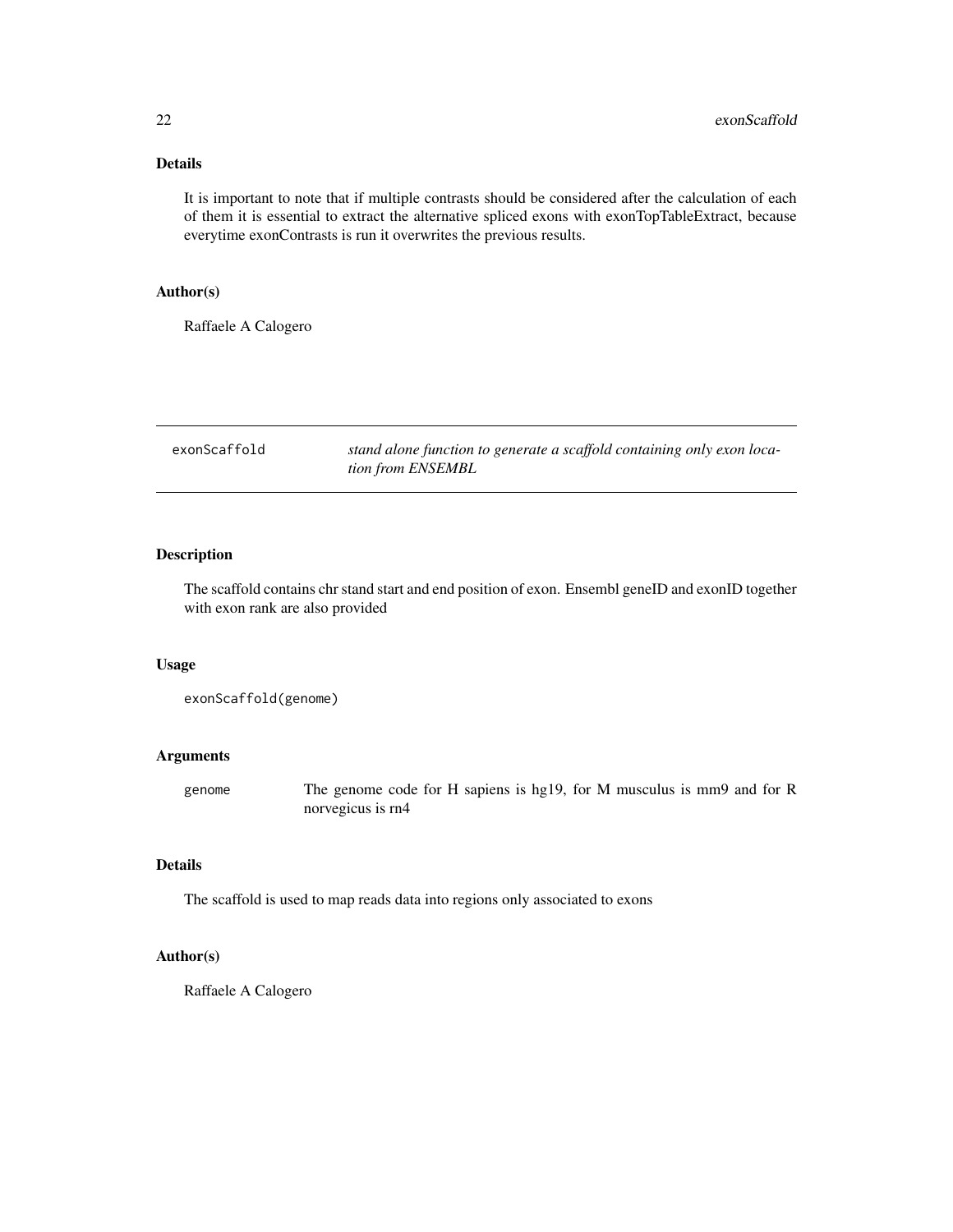<span id="page-22-0"></span>

This function uses the output derived from the function mapping2ensembl and produces a list of 1 and 0 for each of the alternative trasncripts associated to a specific Entrez Gene. This funciton is useful to define which splicing events are not associated to exons conserved over all the possible isoforms

#### Usage

exonsSpecific2as()

#### Author(s)

Raffaele A Calogero

exonTopTableExtract *Extracts data on the basis of a defined t-test regularized p-value*

#### Description

This function filters the data produced by exonContrasts to extract a list of alternative spliced exons that are saved in a file and they can be used for further analysis, i.e. extracting only variant exons. The function also filter the data present in the onechannelGUI project bot at gene and exon-level.

## Usage

```
exonTopTableExtract()
```
#### Details

It is important to note that if multiple contrasts should be considered after the calculation of each of them it is essential to extract the alternative spliced exons with exonTopTableExtract, because everytime exonContrasts is run it overwrites the previous results.

#### Author(s)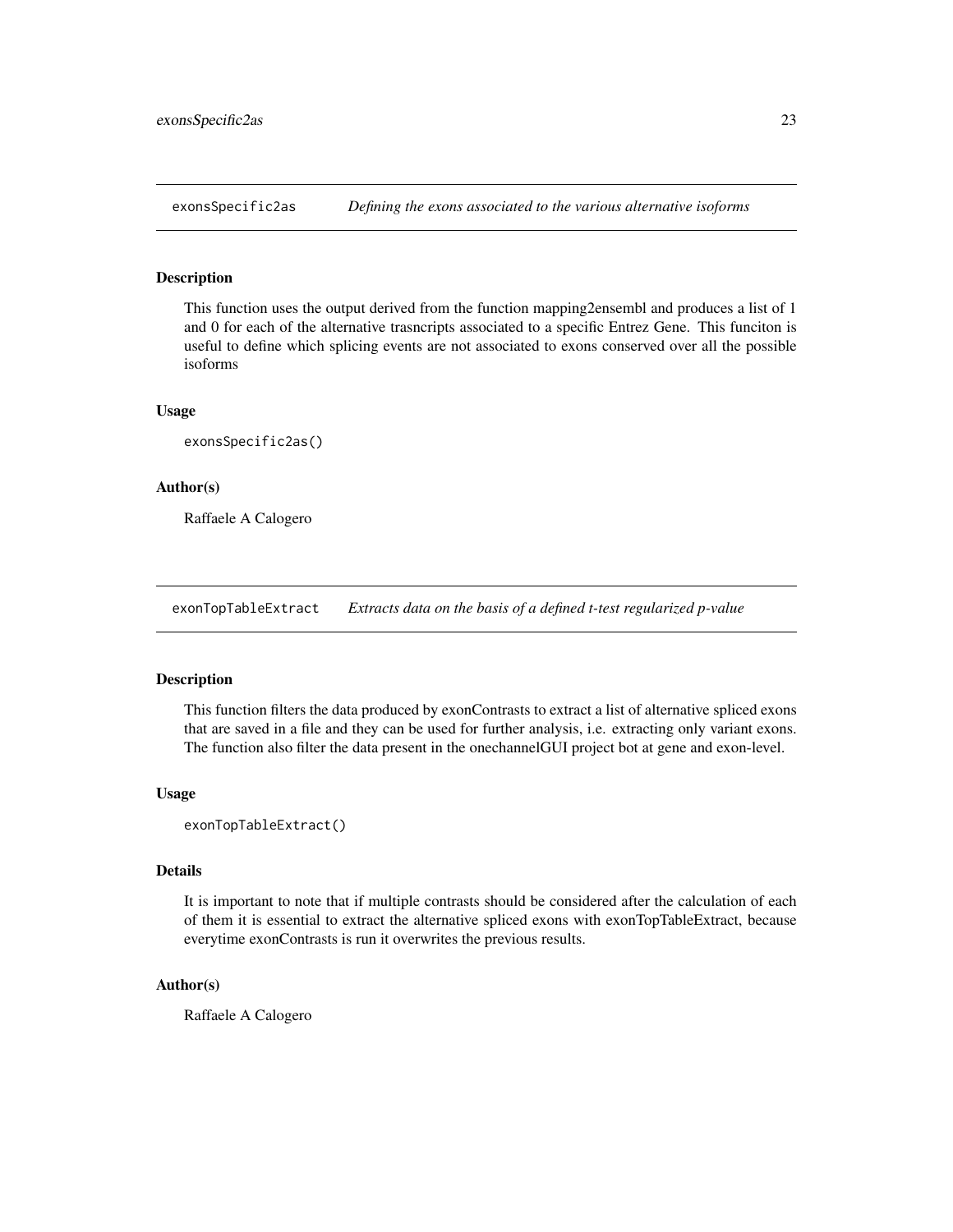<span id="page-23-0"></span>

It is possible to identify the affy ids associated to a specific GO term using the extractAffyids function.

#### Usage

```
extractAffyids()
```
## Details

The function asks to the user to select a file containing probe set ids separated by carriage return. The file should contain only one column and no header. The user is also asked to select a specific GO term. The probe sets associated to the specific GO term will be annotated ans saved in a HTML file.

## Note

For the annotation the annotation library associated to the raw data loaded in the affylmGUI environment is used.

## Author(s)

Raffaele A. Calogero

## See Also

GOenrichment, plotGO

extractmirTargets *Extract miRNA targets showing a opposite regulation with respect to miRNA*

## Description

This function extract from a RmiR output the subset of genes showin a fold change variation inversely correlated to that of the miRNA selected by the user.

#### Usage

extractmirTargets()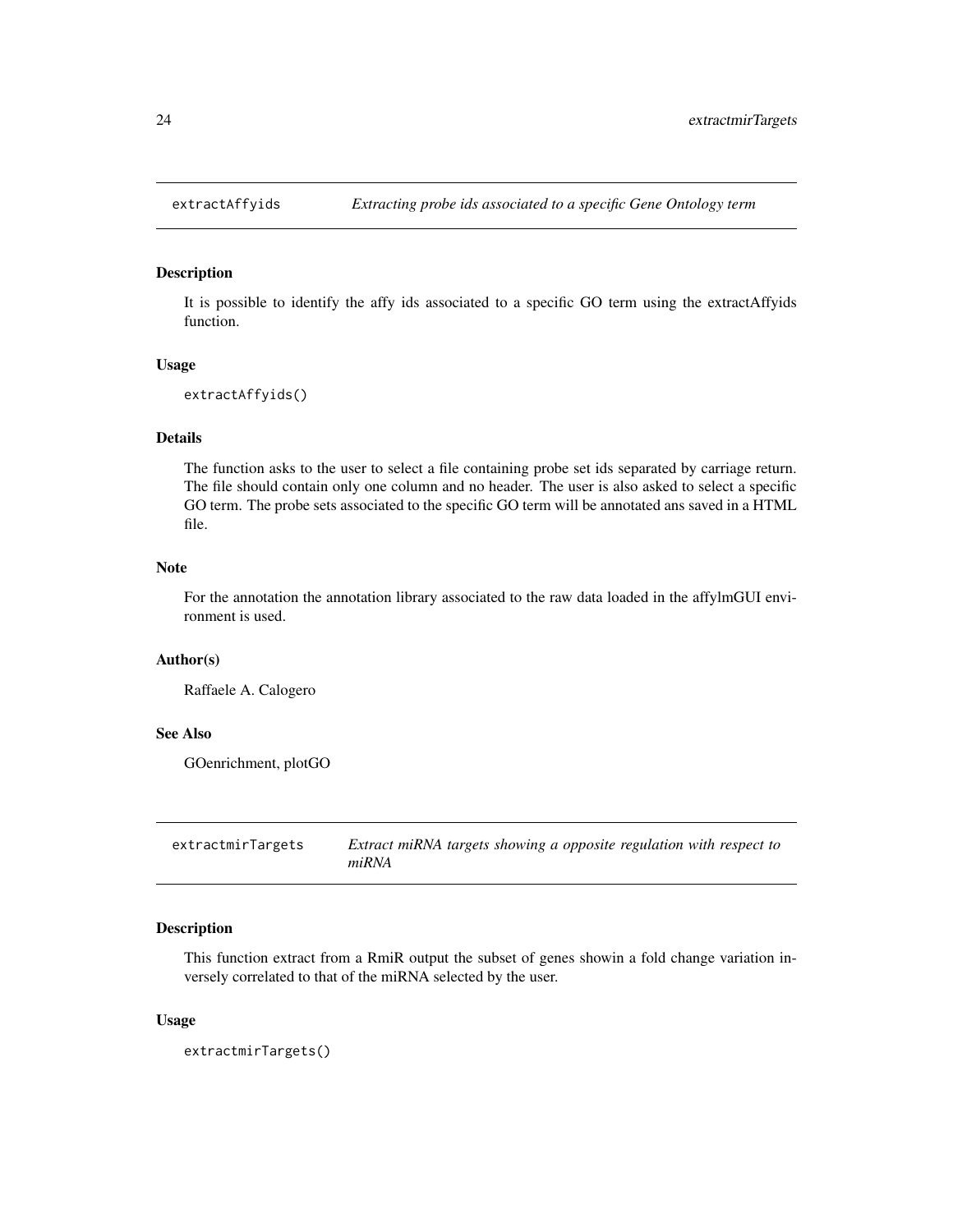## <span id="page-24-0"></span>filteringmiRtargets 25

## Details

The output as the same structure of an RmiR output

#### Author(s)

Raffaele A Calogero

filteringmiRtargets *Subsetting an expression set using a list of gene which are putative targets for a miRNA*

## Description

This function subsets the normalized expression set present in the affylmGUI environment on the basis of a list of probe set ids extracted on the basis of the predicted gene targets for a microRNA. Extraction is based on predicted targets for miRNA in human.

#### Usage

```
filteringmiRtargets()
```
#### Details

The function asks to the user to select a file containing probe set ids separated by carriage return. The file should contain only one column and no header.

#### Note

In transcriptional studies focusing on genes characterized by specific feature (i.e. transcription factor elements in promoters) the best filtering approach is selecting only those genes linked to the interesting biological feature.

#### Author(s)

Raffaele A Calogero

## See Also

IPAlistFilter, iqrFilter, intensityFilter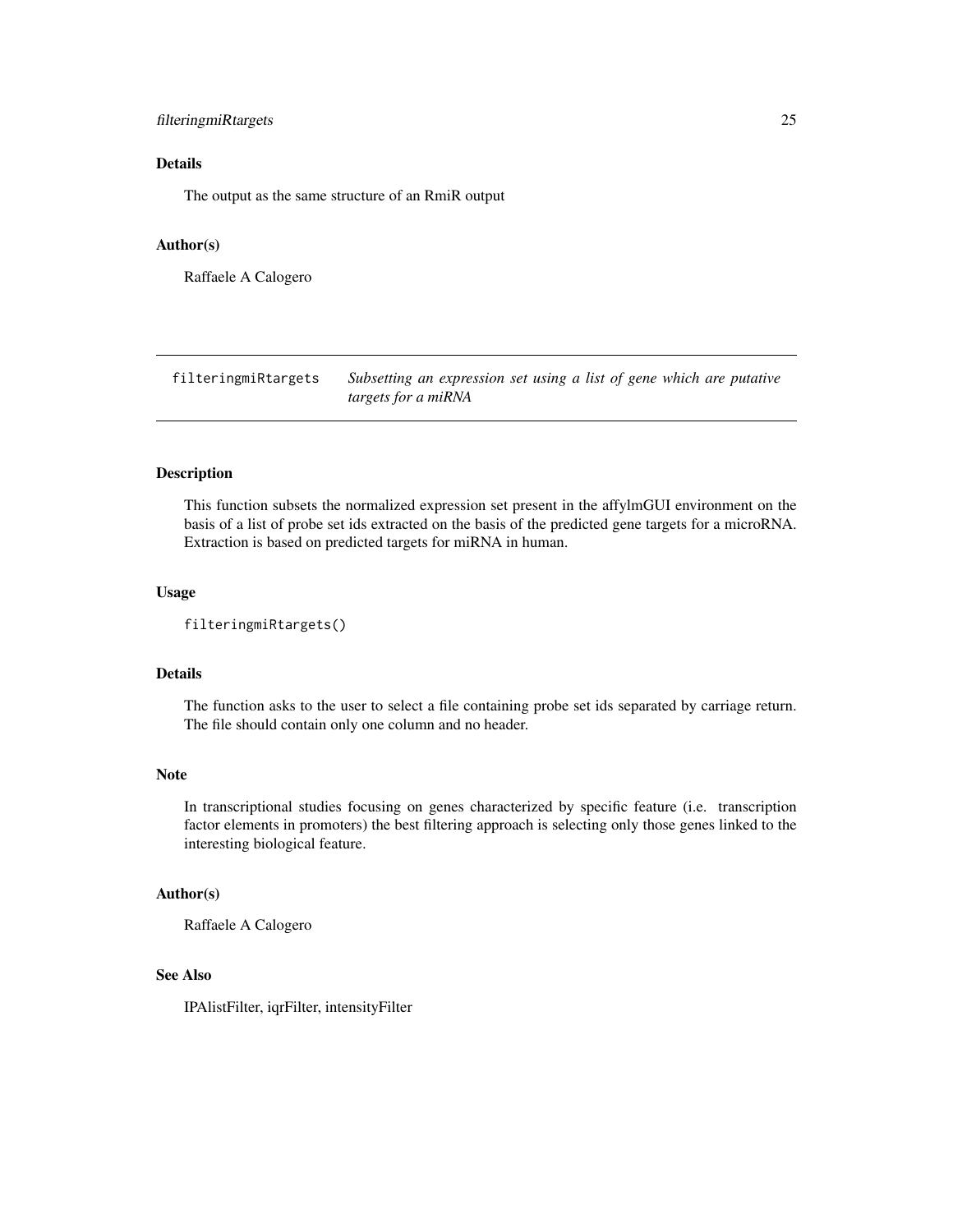<span id="page-25-0"></span>

This function allows to filter a tab delimited file using a vector of data present in an other file. The two files should have an header and the column name to be used for the filtering should be equal in both files

#### Usage

```
filteringTable()
```
#### Author(s)

Raffaele A Calogero

geneExonLibs *Download the Library files for gene and exon analysis*

## Description

Affymetrix Gene/Exon library files are necessary to APT tools to calculate probe set summaries. The versions downloaded from www.bioinformatica.unito.it, with htis function, contain all informations needed to analyse gene exon arrays.

## Usage

```
geneExonLibs()
```
## Author(s)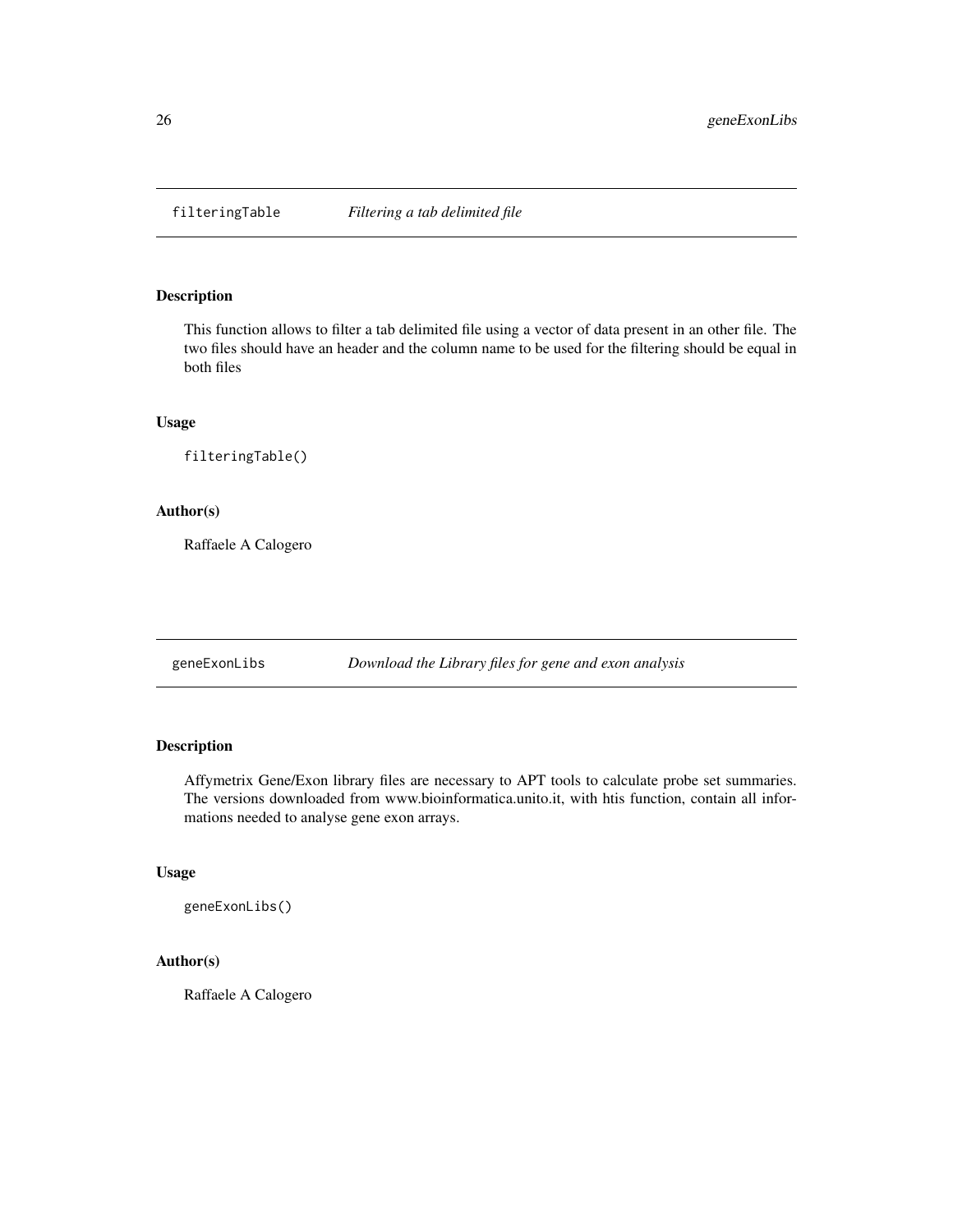<span id="page-26-0"></span>genomePlot *This function plots average intensity signals for two group experiment over the genes and transcripts structure mapped on ENSEMBL to identify a specific splicing event*

## Description

This function plots average intensity signals over the genes and transcripts structure mapped on ENSEMBL to identify a specific splicing event

## Usage

genomePlot()

## Author(s)

Raffaele A Calogero

#### See Also

variantSI, variantExons, makeBED15

genomeStudioReformat *The present function reformat an expression file exported by Genome Studio in a format that is compatible with oneChannelGUI*

## Description

The present function reformat an expression file exported by Genome Studio in a format that is compatible with oneChannelGUI

## Usage

genomeStudioReformat()

#### Author(s)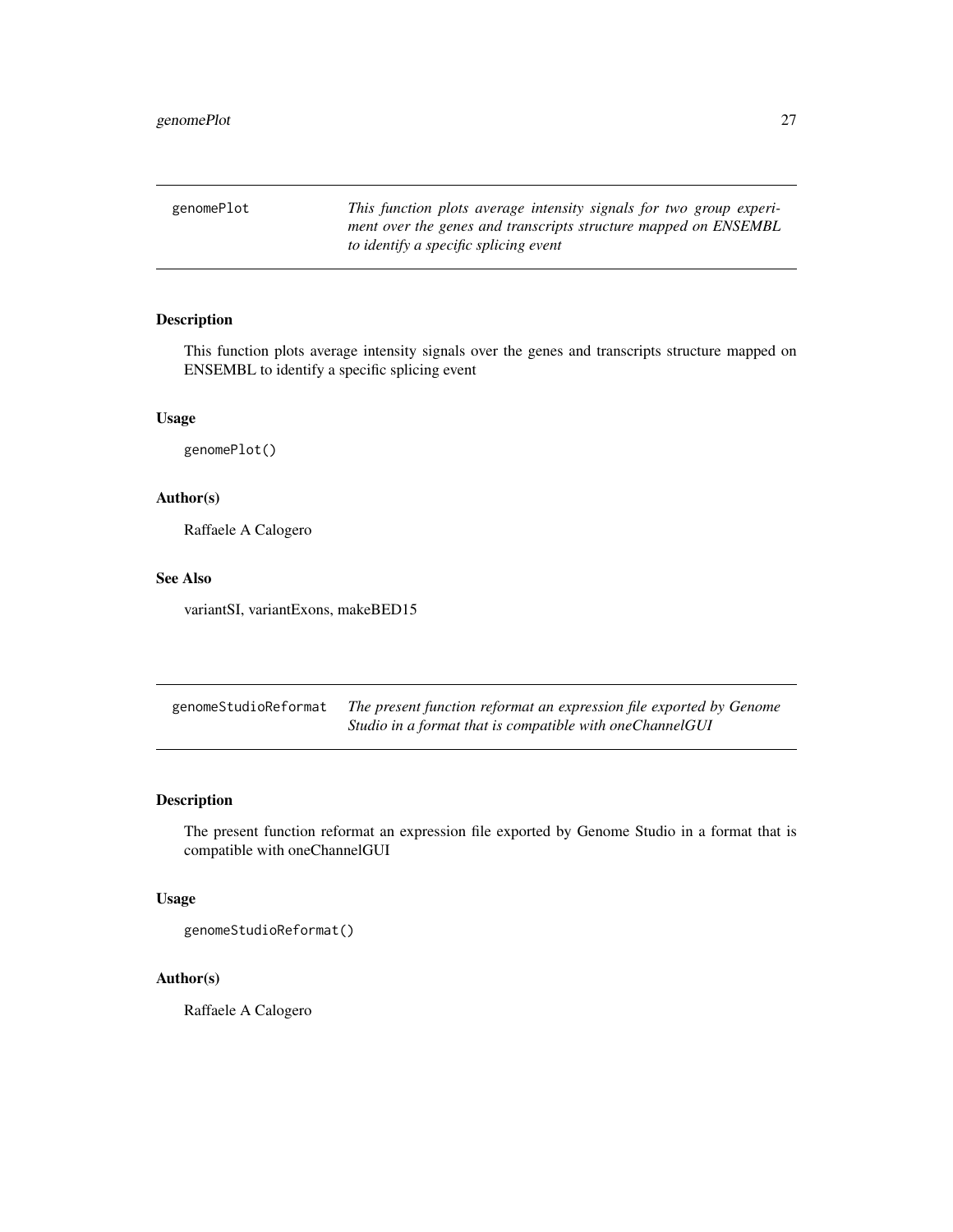<span id="page-27-0"></span>

This data file gives the linke between GEO platforms and BioC annotation libraries. If the GEO BioC link exists the Bioconductor annotation lib is directly loaded in the annotation fild of the SespressionSet

#### Usage

geoVSbioc

## Format

A data frame with 4 observations: GEOAcc, Organisms, Title, BiocAnLIb

## References

GEO and Bioconductor

getNGSannotation *Retrieving genome annotation from ENSEMBL*

## Description

This function retrieves genome annotation from ENSEMBL using ChIPpeakAnn package

#### Usage

getNGSannotation()

## Author(s)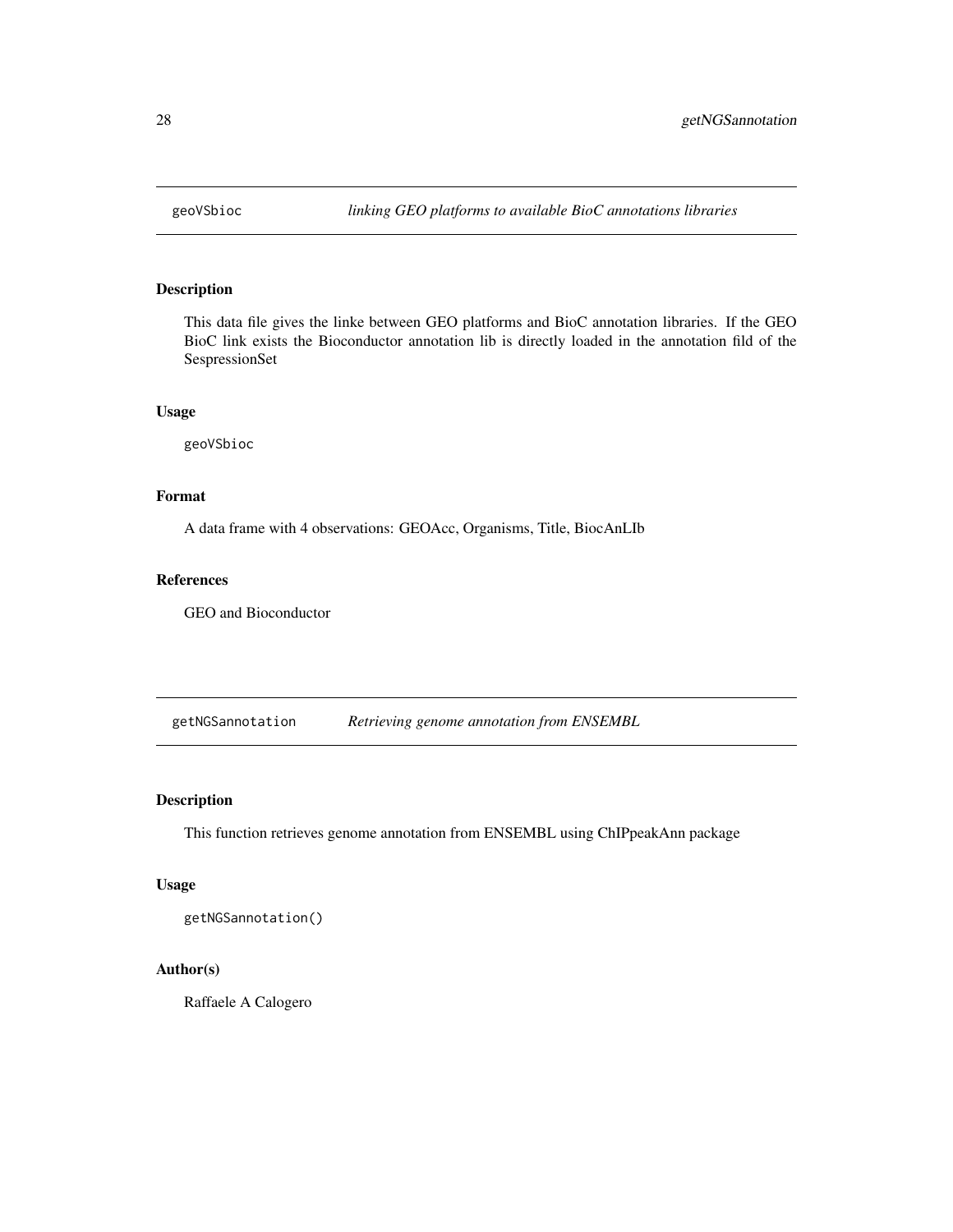<span id="page-28-0"></span>GOenrichment *Searching for Gene Ontology enriched terms within a set of differentially expressed genes*

#### Description

In Bioconductor is available a library called GOstats, which allows the calculation of enriched GO terms within a set of differentially expressed probe sets. This is a graphical implementation of a function allowing the extraction of GO enriched term in a sub set of differentially expressed probe sets. To know more about it see GOstat library

#### Usage

GOenrichment()

## Details

The function asks to the user to select a file containing probe set ids separated by carriage return. The file should contain only one column and no header. The set of enriched terms are plotted in red over the graph of all GO term associated to the differentially expressed genes. GO enriched terms can be also saved in a tab delimited file.

## Author(s)

Raffaele A Calogero

#### References

Robert Gentleman GOstat package

## See Also

extractAffyids, plotGO

hsfa *Human microRNA data set*

## Description

microRNA data set fasta produced using miRbase H sapiens precursors reformated to have only miR name as descriptor of the fasta file

#### Usage

hsfa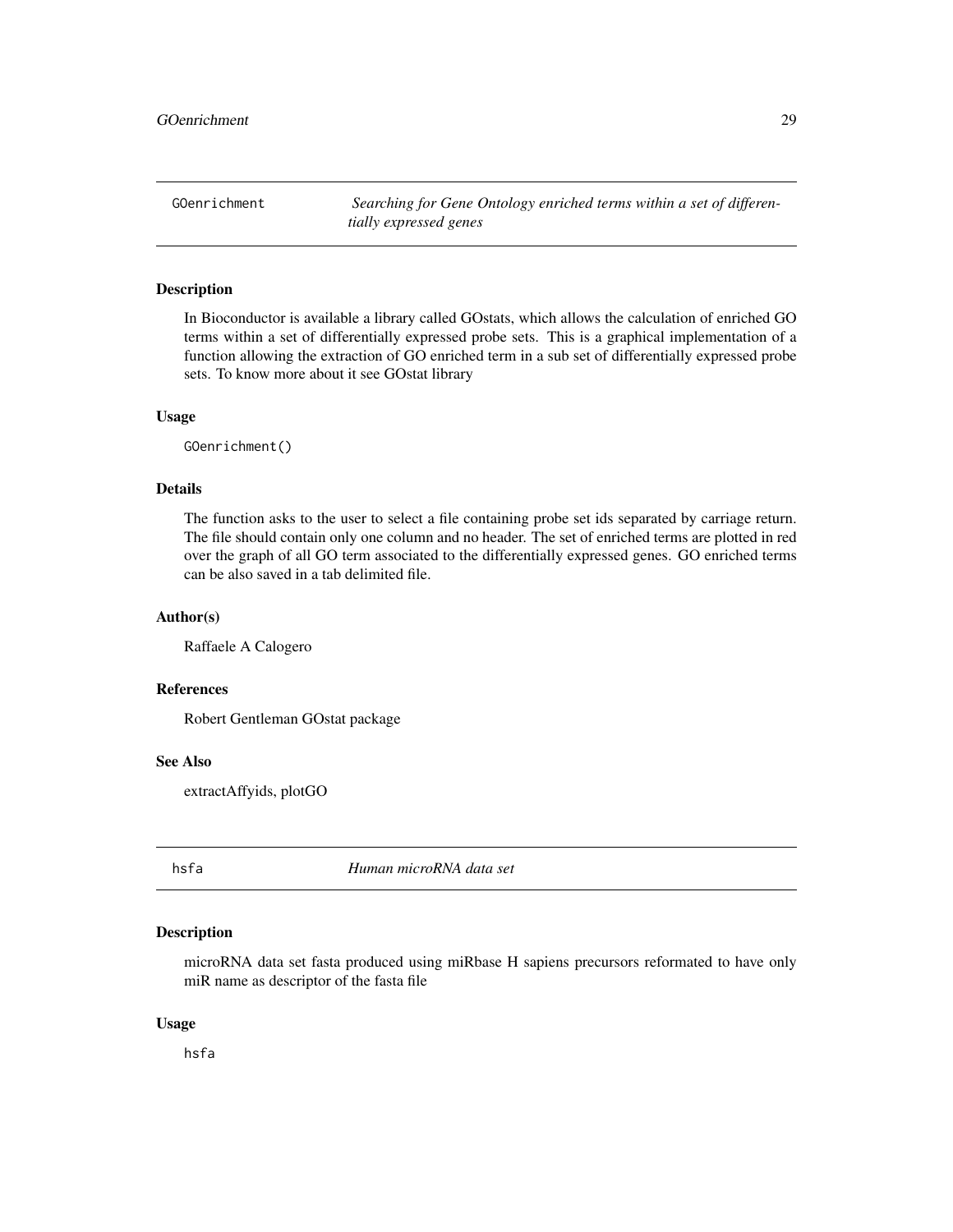## <span id="page-29-0"></span>Format

Fasta file

inspecting.one.splice.index

*Plotting on the profiles of splice indexes for a transcript cluster ID*

## Description

This function plots the splice index profiles for one trnascript cluster ID

## Usage

inspecting.one.splice.index()

## Author(s)

Raffaele A Calogero

## See Also

spliceIndex

inspecting.splice.index

*Plotting on a pdf file the profiles of splice indexes*

## Description

This function prints in a pdf file the splice index profiles of the available genes

## Usage

inspecting.splice.index()

## Author(s)

Raffaele A Calogero

## See Also

spliceIndex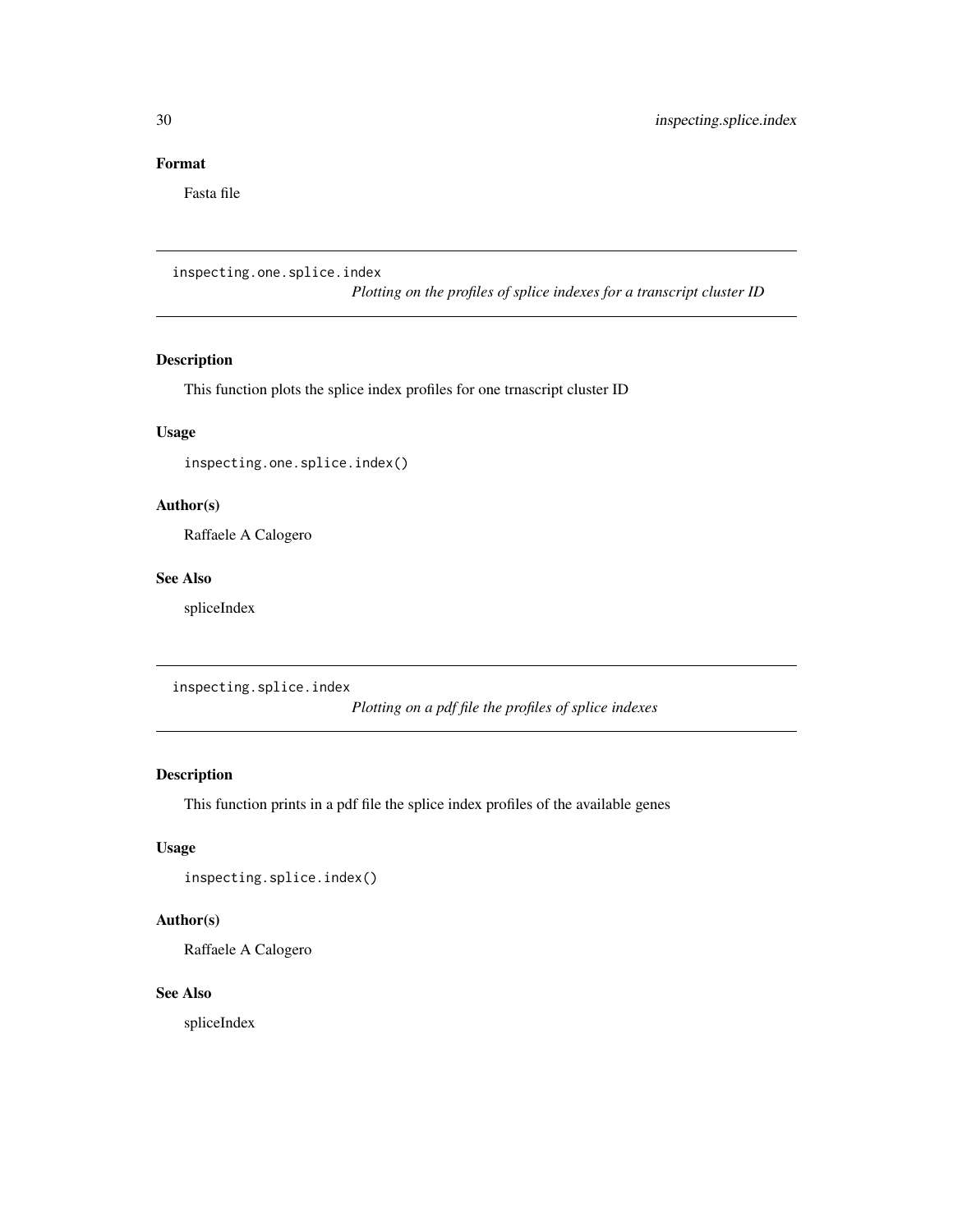<span id="page-30-0"></span>intensityFilter *intensity filtering with a mouse click*

## Description

This function removes all probe sets in which a certain percentage of experiments is below a user defined intensity threshold.

#### Usage

```
intensityFilter()
```
#### Details

The aim of non specific filtering is to remove the genes that are unlikely to carry information about the phenotypes under investigation. This filtering remove genes that do not have a centain level of, user defined, intensities in a set of, user defined, experiments.

## Note

Factor analysis will be limited by the problem of having fewer samples than genes. Therefore, preselecting a smaller set of genes is definetively helpful.

## Author(s)

Raffaele A Calogero

#### See Also

iqrFilter, listFilter, IPAlistFilter

| IPAlistFilter | Filtering an expression set using a set of Entrez genes extracted from |
|---------------|------------------------------------------------------------------------|
|               | <i>Ingenuity Pathways analysis (IPA)</i>                               |

## Description

It is possible to sub set an expression set loaded in the affylmGUI environment starting form a list of Entrez genes derived by IPA search tool.

#### Usage

IPAlistFilter()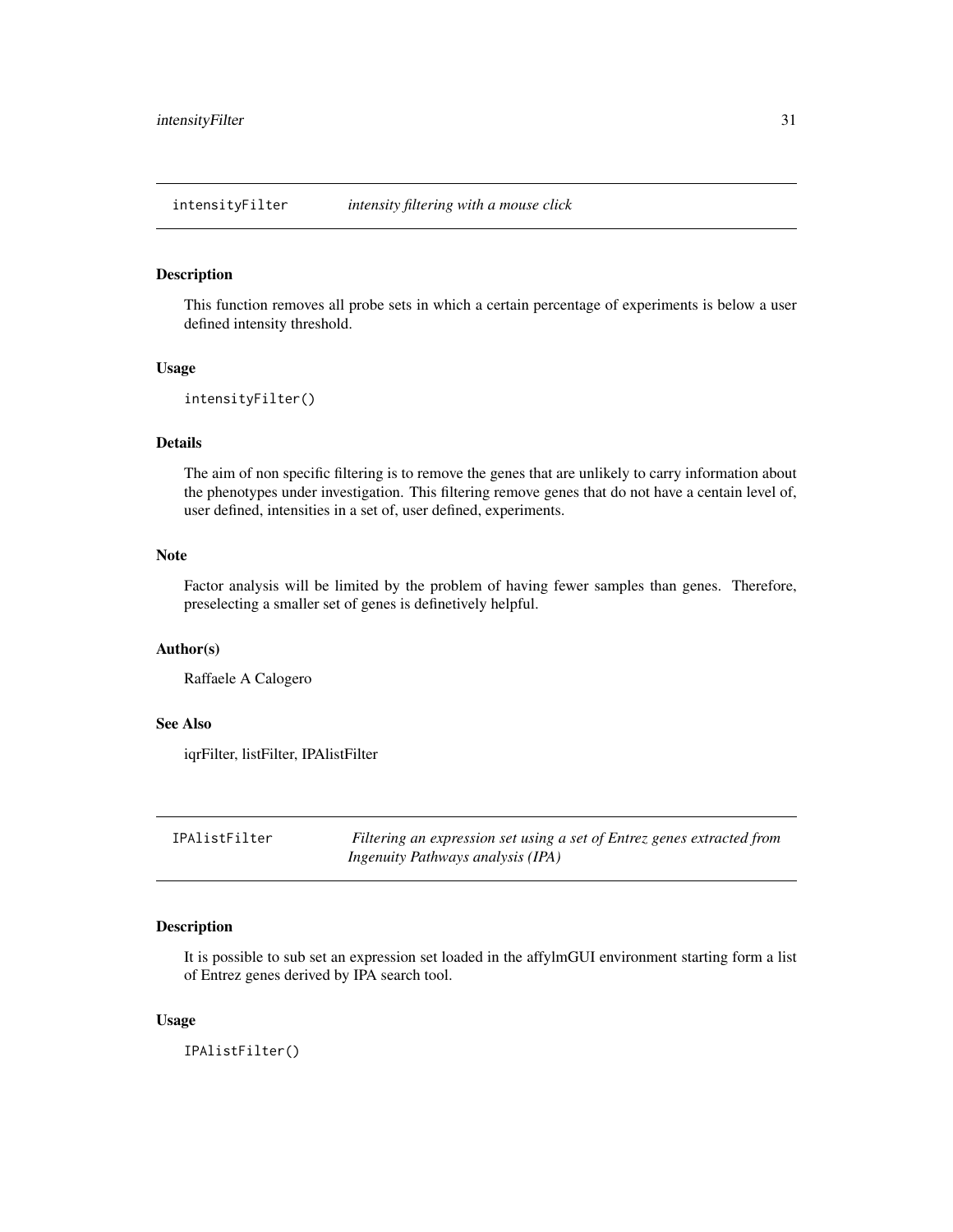## <span id="page-31-0"></span>Details

The function asks to the user to select a file containing Entrez genes separated by carriage return. The file should contain only one column and no header.

## Author(s)

Raffaele A Calogero

#### See Also

iqrFilter, listFilter, intensityFilter

iqrFilter *Interquantile filtering with a mouse click*

#### Description

This function implements the interquantile filtering proposed by Heydebreck in 2004

#### Usage

iqrFilter()

#### Details

The aim of non specific filtering is to remove the genes that are unlikely to carry information about the phenotypes under investigation. This filtering remove genes that show little changes within the experimental points.

#### Note

Factor analysis will be limited by the problem of having fewer samples than genes. Therefore, preselecting a smaller set of genes is definetively helpful.

#### Author(s)

Raffaele A Calogero

## References

Heydebreck et al. Bioconductor project Papers 2004

## See Also

IPAlistFilter, listFilter, intensityFilter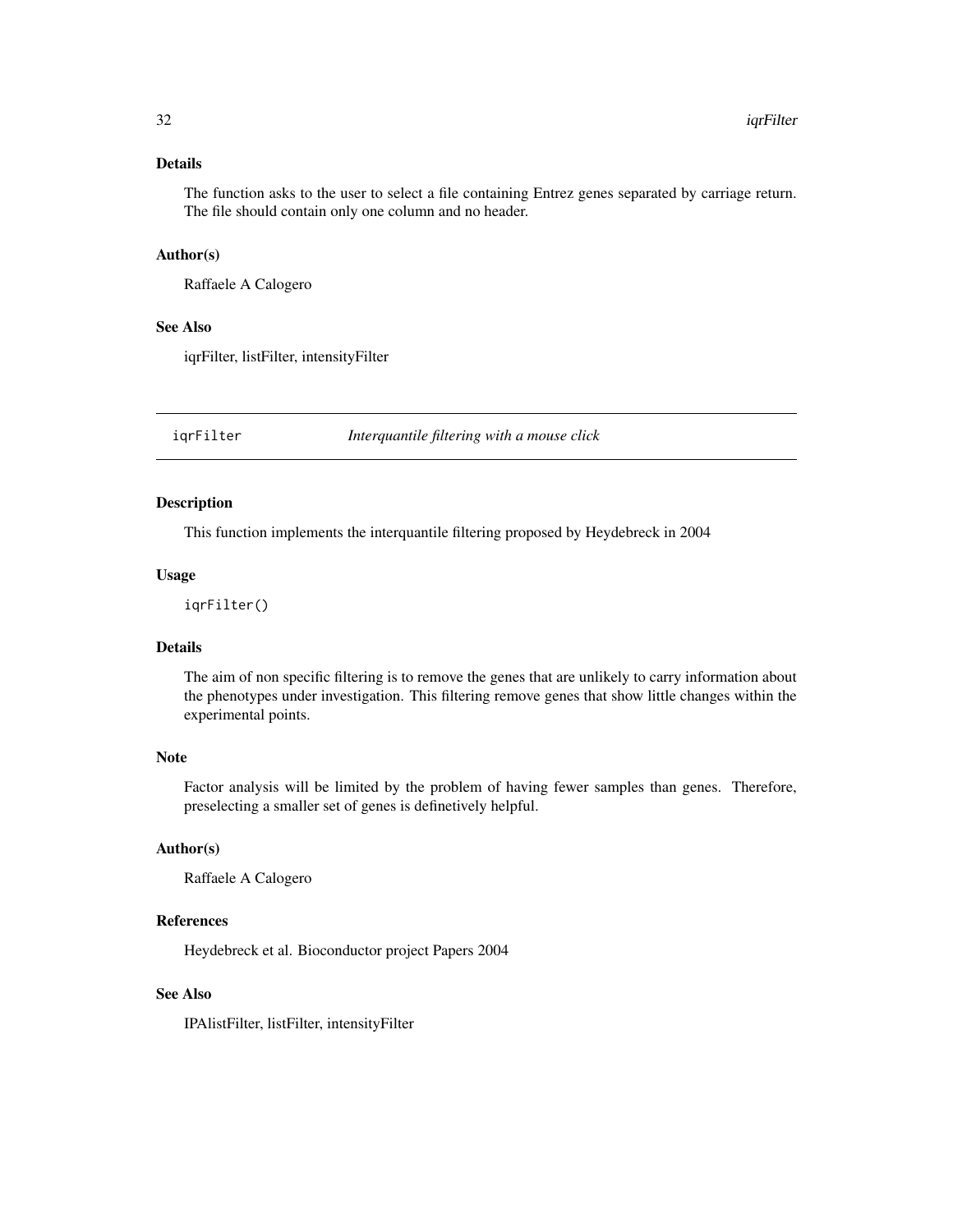<span id="page-32-0"></span>limma2paired *graphical interface apply linear model to two sample groups with batch effect.*

#### Description

This function allows to run Bayes regularized t-test on two groups with batch effects. Derived from the mailing list question: Paired samples and origin question, Limma 2006-05-11 13:45:41 GMT

#### Usage

limma2paired()

#### Details

This function allows to run Bayes regularized t-test on two groups with batch effects.

#### Author(s)

Raffaele A Calogero

limmaExons *graphical interface to limma for alternative splicing detection*

#### Description

Applying the limma model fitting to eoxn-level data. Same implemetnaiton of AffylmGUI but applied to exon-level data. The first indicatin of alternative splicing detection using limma was proposed by Shah and Pallas in BMC Bioinformatics. 2009 Jan 20;10:26

#### Usage

limmaExons()

#### Details

The funciton fit the limma linear model to exon-level data

#### Author(s)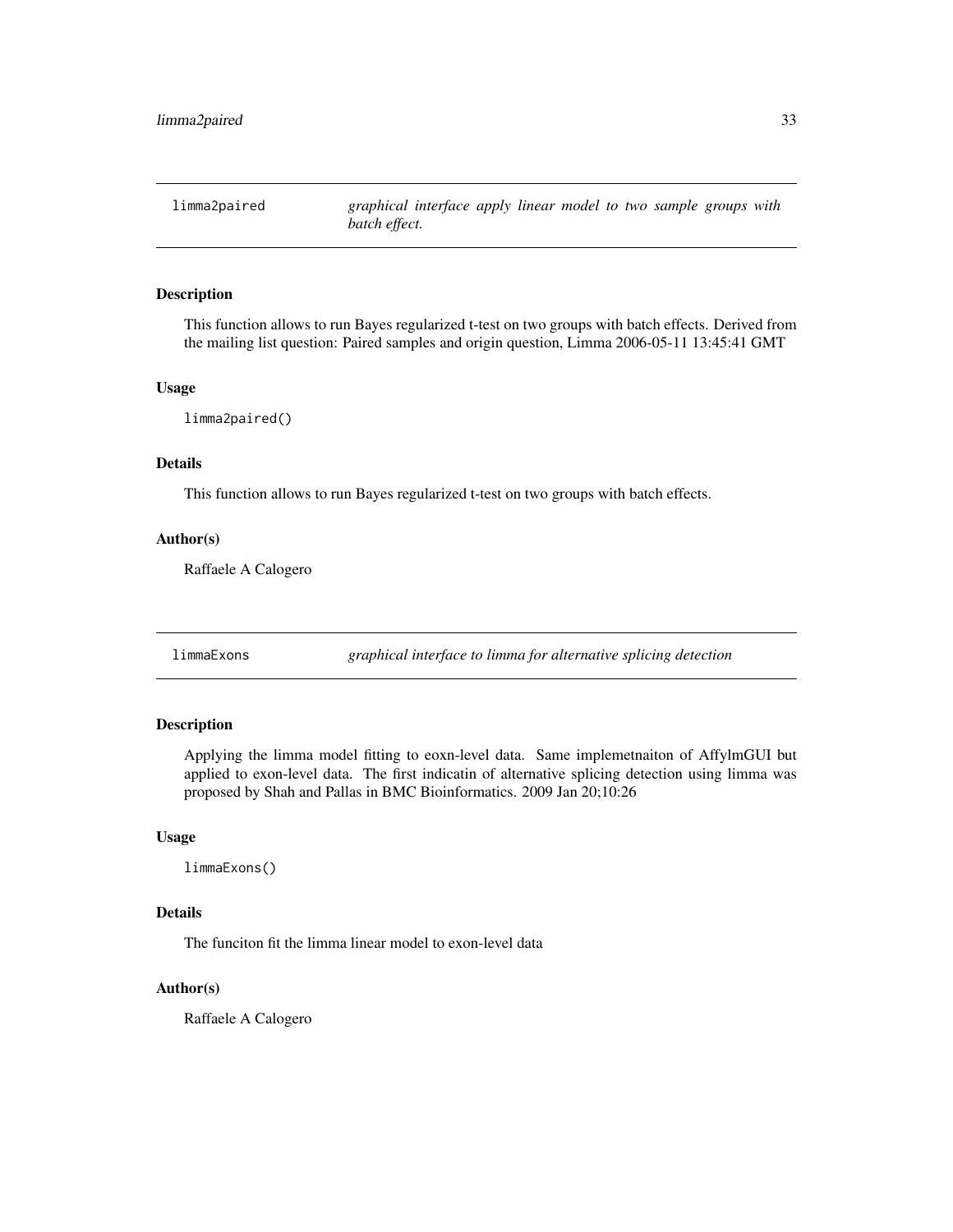<span id="page-33-0"></span>

This function subsets the normalized expression set present in the affylmGUI environment on the basis of a list of probe set ids passed via flat file.

#### Usage

listFilter()

## Details

The function asks to the user to select a file containing probe set ids separated by carriage return. The file should contain only one column and no header.

#### Note

In transcriptional studies focusing on genes characterized by specific feature (i.e. transcription factor elements in promoters) the best filtering approach is selecting only those genes linked to the interesting biological feature.

#### Author(s)

Raffaele A Calogero

## See Also

IPAlistFilter, iqrFilter, intensityFilter

makeBED15 *This function creates files in BED15 format to be loaded on the UCSC browser*

## Description

This function creates files in BED15 format to be loaded on UCSC genome browser. The functin uses the data derived by variantSI filter on the basis of chromosome annotation

#### Usage

makeBED15()

#### Author(s)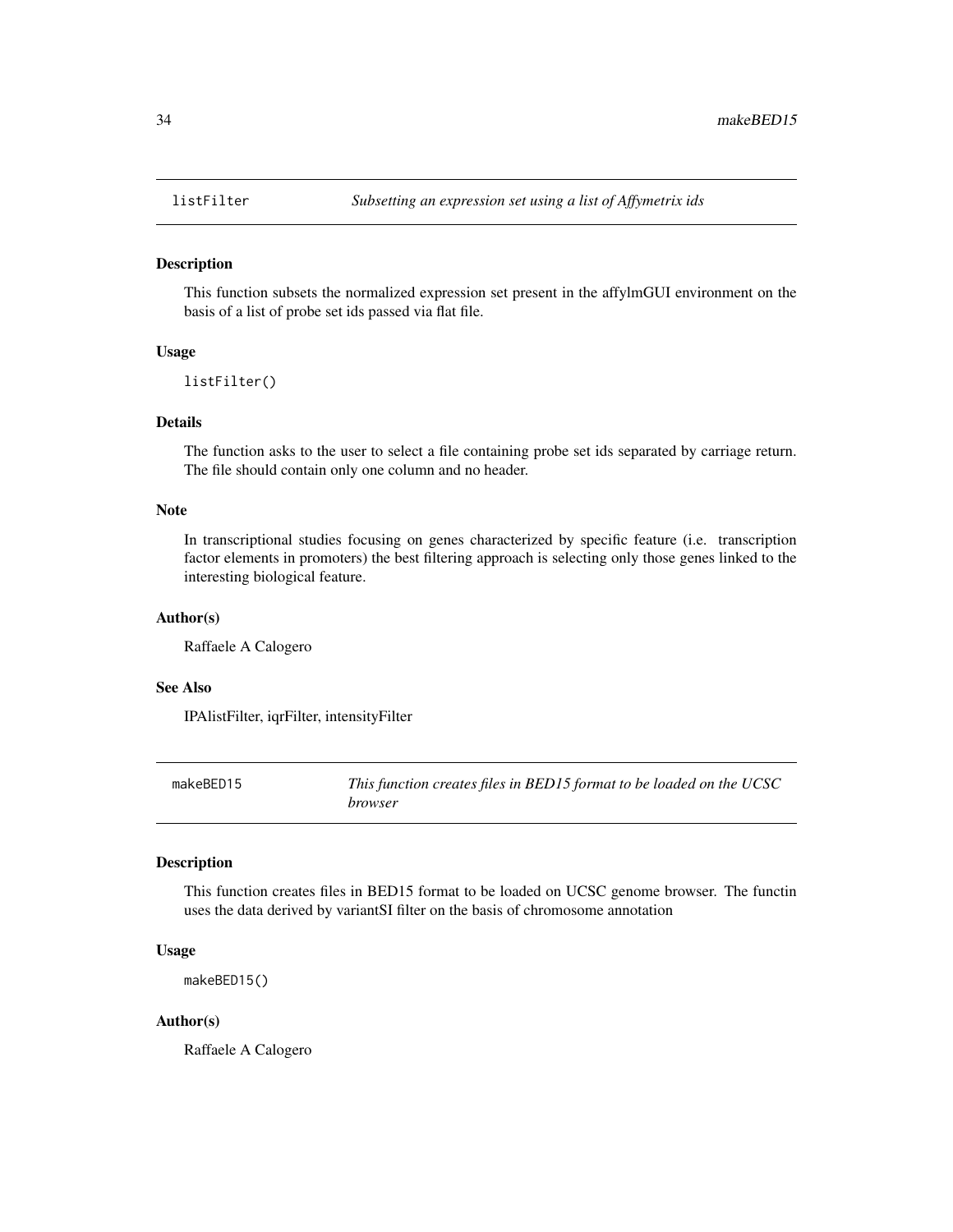## <span id="page-34-0"></span>makeGCcontent 35

## See Also

variantSI, variantExons, plotVariantSI

makeGCcontent *Building a list of gene-level GC frequencies*

## Description

A function to build a gene-level GC frequences associated to the genes generated by the makeGeneScaffold function. Built scaffolds with GC content are available as precompiled at sourceforge oneChannelGUI.extras project.

#### Usage

makeGCcontent(scaffold ,whichRef)

## Arguments

| scaffold | The GRange object created by makeGeneScaffold                     |
|----------|-------------------------------------------------------------------|
| whichRef | The genome of interest to be used to create a gene-level scaffold |

#### Author(s)

Raffaele A Calogero

#### See Also

makeGeneScaffold, wrapScaffold

makeGeneScaffold *Building a GRange object at chromosome level on UCSC genome data*

#### Description

A function to build a gene level scaffold to associate reads derived from bowtie mapping. The function is embedded in bowtieGenome function that build, at chromosome level, the reference genome for primary mapping. Built scaffolds are available as precompiled at sourceforge oneChannelGUI.extras project.

#### Usage

```
makeGeneScaffold(whichRef)
```
#### Arguments

whichRef The genome of interest to be used to create a gene-level scaffold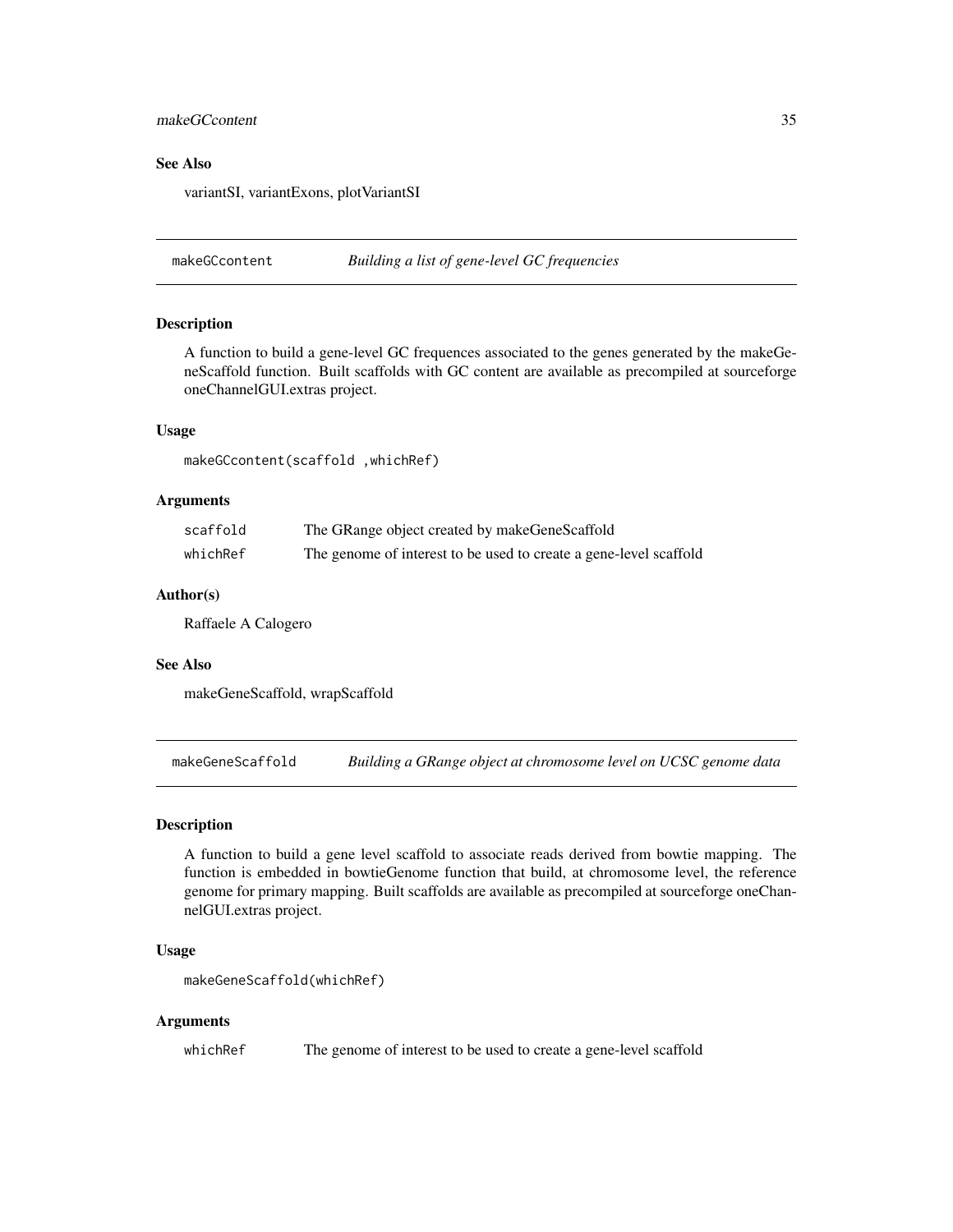#### Author(s)

Raffaele A Calogero

#### See Also

makeGCcontent, wrapScaffold

makeSam *makeSam*

#### Description

This function uses samtools to convert a bam file in a sam file. It assumes that the bam file was generated by TopHat. Therefore it searches for accepted\_hits.bam in the folder.

#### Usage

makeSam()

## Details

This function uses samtools to convert a bam file in a sam file. It assumes that the bam file was generated by TopHat. Therefore it searches for accepted\_hits.bam in the folder. It produces a file named accepted\_hits.sam.

#### Author(s)

Raffaele A Calogero

mapping2ensembl *Associating e-level probe sets to entrez gene exonic structure*

## Description

This function associates the statistical and expression data produced by a oneChannleGUI exonlevel analysis to the exonic structure of Entrez Gene ID. This function uses biomaRt to retrieve the sequence of EG exons. RRE database is instead used to retrieve the exon-level target sequences. Any exon-level probe set id to be associated to the EG exonic sequence need to be a perfct matching substring of the exon. In the otehr case no exon is associated to the probe set

#### Usage

```
mapping2ensembl()
```
#### Author(s)

<span id="page-35-0"></span>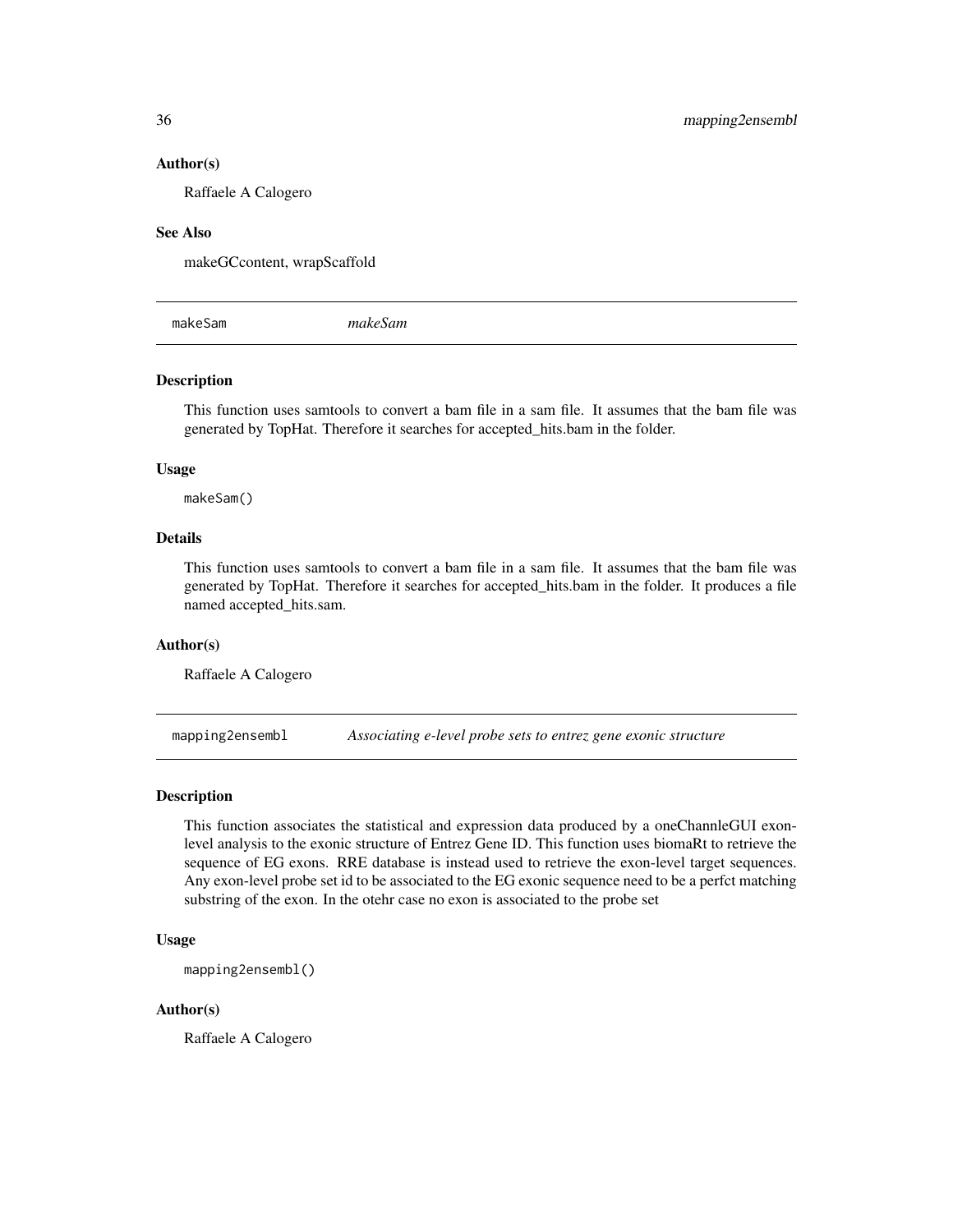mapping2exon *This function maps on exon-level Probe Selection Region (PSR) starting for the file produced by function oneChannelGUI: Mapping exon level probe sets to Reference Sequences*

# Description

This function retrieve from RRE the PSR sequences associated to the exon-level probe sets and all exons associated to the gene associated to PRS. Subsequently identify the exon where PSR maps and procuces a fasta file were are located exon-level PSR and target exon. The mapping is done using the countPattern function of the Biostrings package. Up to three mismathces are allowed in PSR mapping on exonic sequence.

#### Usage

mapping2exon()

### Author(s)

Raffaele A Calogero

mapping2RefSeq *This function maps on NCBI Reference sequences spliced exons detected by the function oneChannelGUI: Inspecting splice indexes*

### Description

This function retrieve from RRE the PSR sequences associated to the exon-level probe sets using blastn detects the best refseq associated to any of the exon-level probe sets retrieve from org.XX.eg.db the EG associated to any of the detected refseq and retrieves all the refseqs associated to the EG. Subsequently check if PSR maps on all the refseqs associated to the eg (conserved exon) or only some of them (isoform specific exon)

### Usage

```
mapping2RefSeq()
```
## Author(s)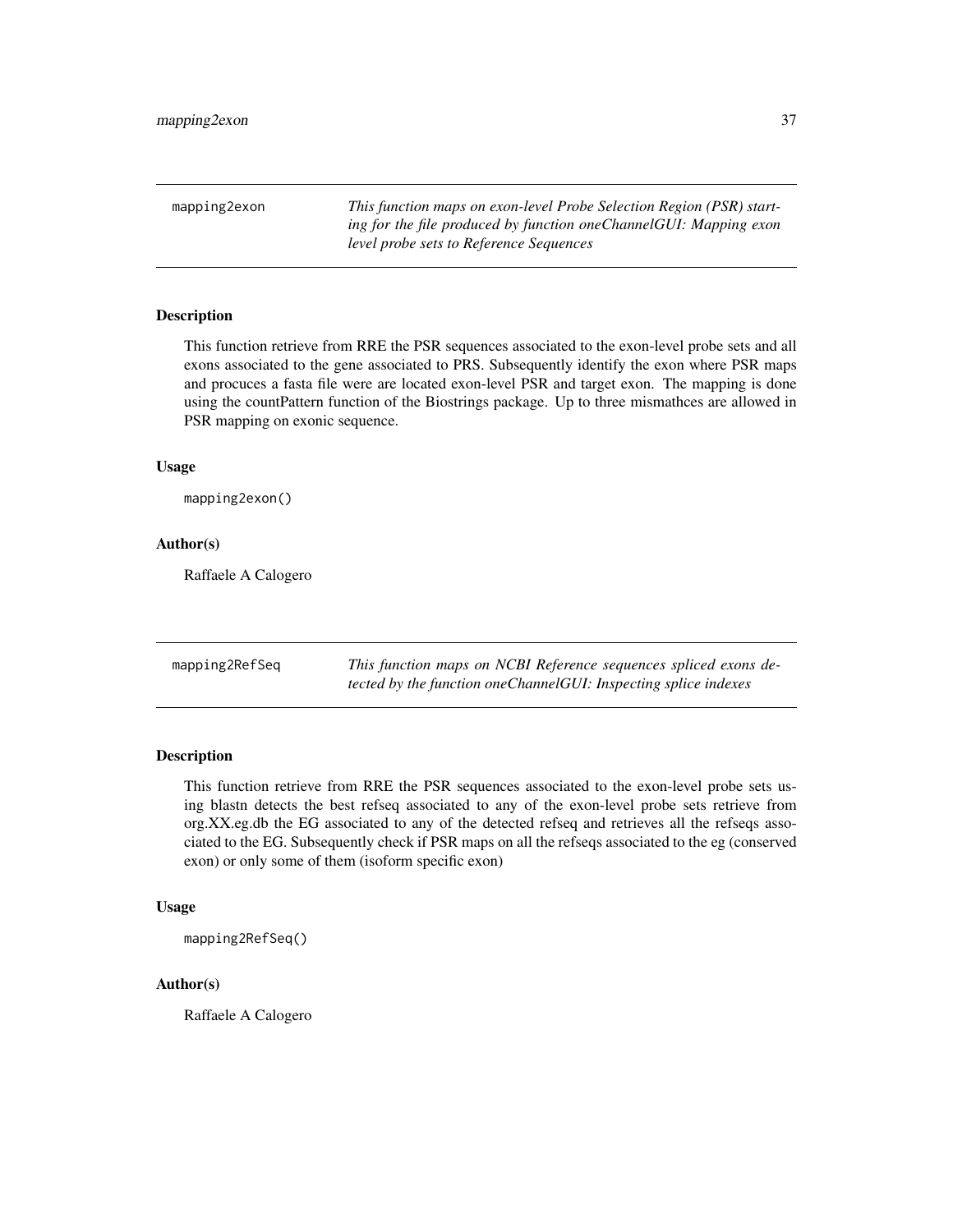The function creates: 1. Create a regression matrix for the full regression model (make.design.matrix function). 2. Computes the p-value associated to the F-Statistic of the model, which is used to select significant genes (p.vector function). 3. Applies a variable selection procedure to find significant variables for each gene (T.fit function). This will ultimatelly be used to find which are the profile differences between experimental groups. 4. Finally, it generates lists of significant genes according to R-squared of the models (get.siggenes function). To know more about the various steps see maSigPro help.

#### Usage

masigpro()

## Author(s)

Raffaele A Calogero

### See Also

masigpro.edesign, masigpro.view

masigpro.edesign *The function creates an edesign object needed to run maSigPro*

## Description

The function creates an edesign object needed to run maSigPro. To know more about edesign object see maSigPro help. This function uses a specific configuration of Target column of the affylmGUI target file. To know more about target file see affylmGUI help. Each row of the column named Target, in the affylmGUI target file, describes the array on the basis of the experimental design. Each element needed for the construction of edesign is separated from the others by an underscore. The first three elements of the row are fixed and represent Time Replicate Control all separated by an underscore: Time\_Replicate\_Control. All the other elements refer to various experimental conditions. Considering two different conditions to be evaluated each row is made of 5 elements: Time\_Replicate\_Control\_cond1\_cond2 all separated by an underscore. Having an experiment made of 9 arrays, with two time points, 0h and 24h, in triplicate, and two different experimental conditions to be evaluated, the affylmGUI target file will look like:

| Name FileName Target |           |
|----------------------|-----------|
| mC1 M1.CEL           | 0 1 1 0 0 |
| $mc2$ M4.CEL         | 0 1 1 0 0 |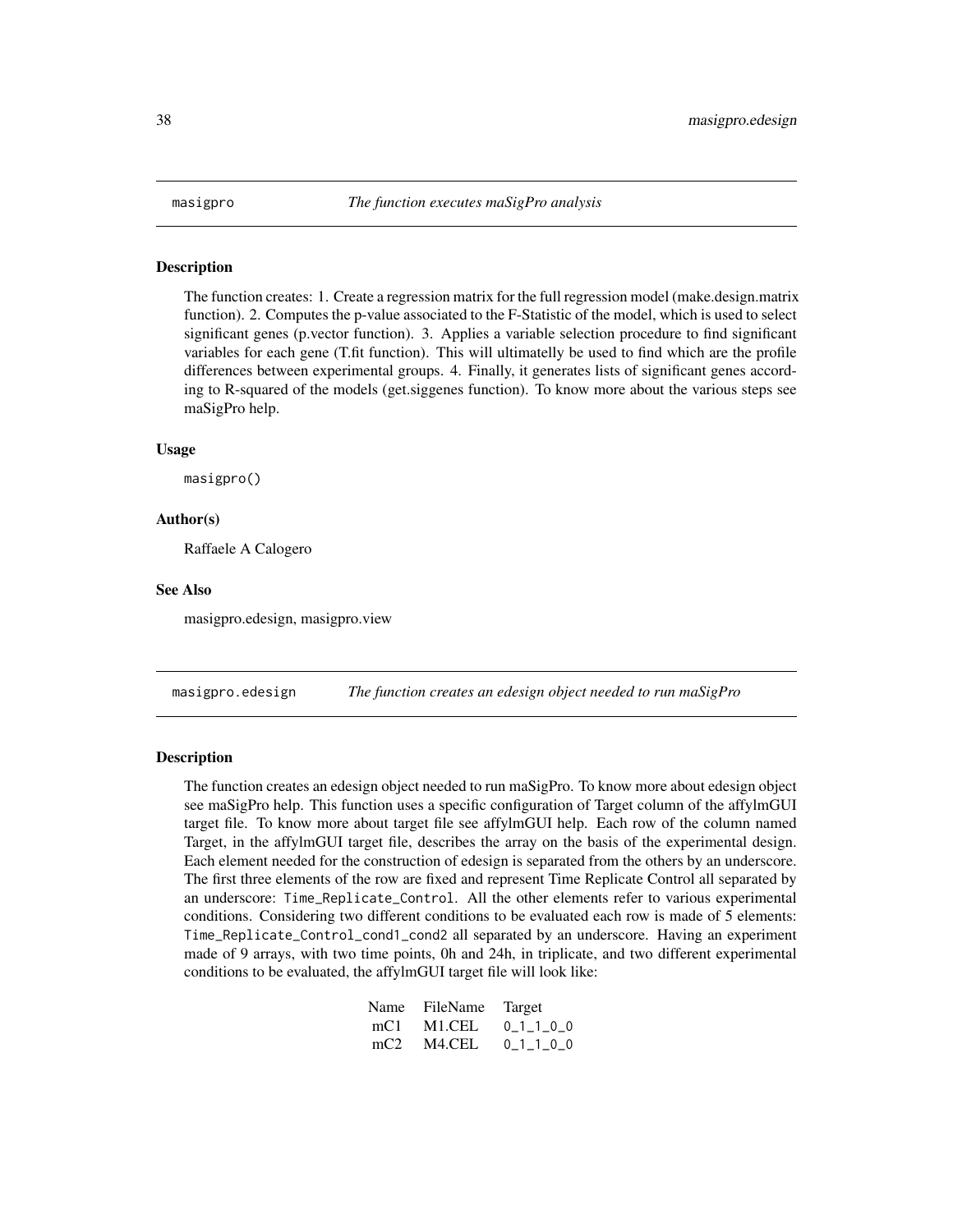# masigpro.view 39

| mC3 | M7.CEL              | $0_1_1_0_0$          |
|-----|---------------------|----------------------|
| mE1 | M3.CEL              | $24 - 2 - 0 - 1 - 0$ |
| mE2 | M <sub>6</sub> .CEL | $24 - 2 - 0 - 1 - 0$ |
| mE3 | M9.CEL              | $24 - 2 - 0 - 1 - 0$ |
| mI1 | M <sub>2</sub> .CEL | $24 - 3 - 0 - 0 - 1$ |
| mI2 | M5.CEL              | $24 - 3 - 0 - 0 - 1$ |
| mI3 | M8.CEL              | $24 - 3 - 0 - 0 - 1$ |

# Usage

masigpro.edesign()

# Author(s)

Raffaele A Calogero

# See Also

masigpro, masigpro.view

masigpro.view *The function allows the visualization of maSigPro results*

# Description

The function is a graphical implementation of the maSigPro PlotGroups function. To know more about it see maSigPro help.

## Usage

```
masigpro.view()
```
# Author(s)

Raffaele A Calogero

## See Also

masigpro.edesign, masigpro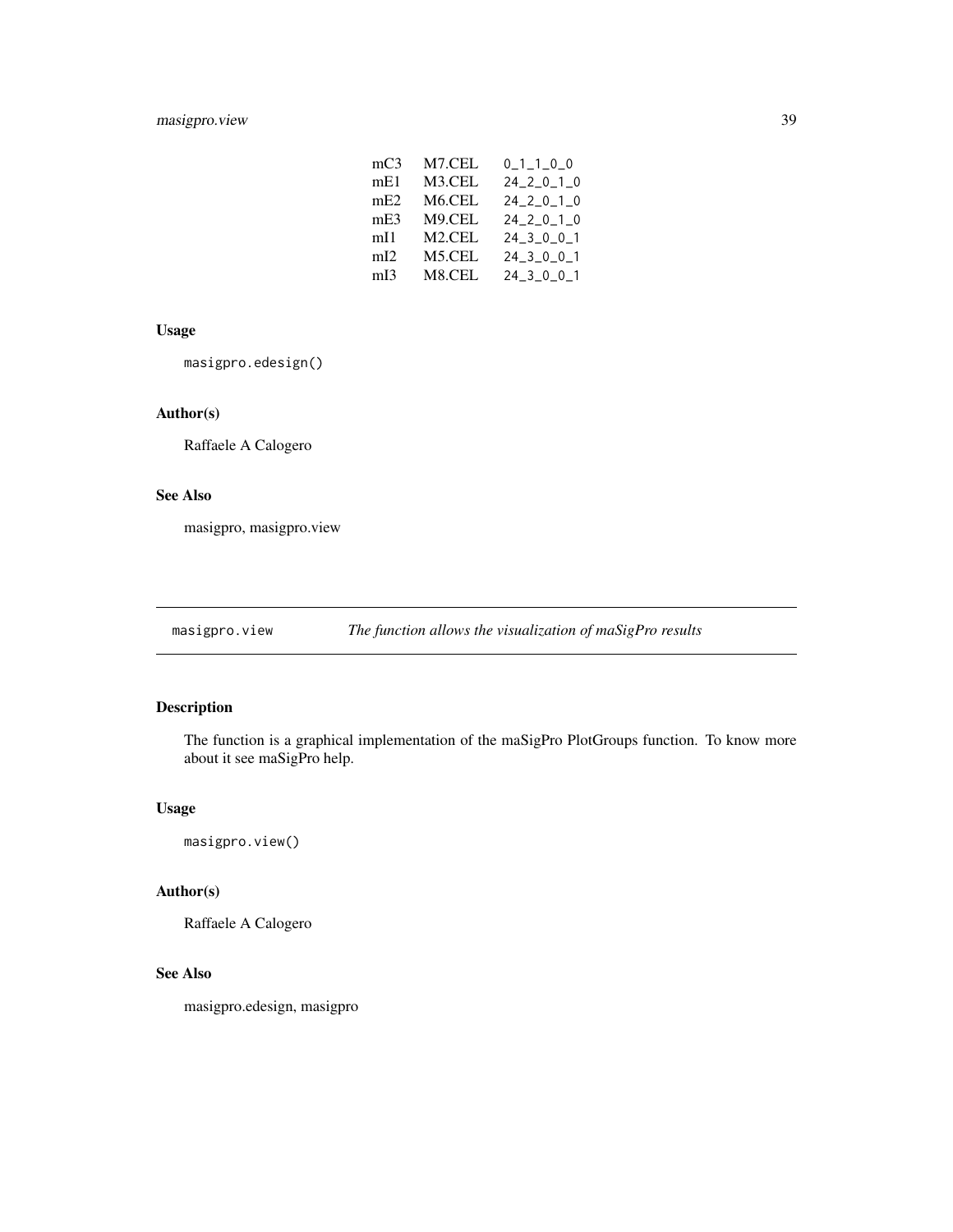The integrative correlation analysis (Parmigiani et al., 2004) is a convenient tool to monitor the interstudy concordance of within-study correlations of gene expression. The gene-specific reproducibility score takes the correlation between each gene and all other genes within individual study and calculate the average correlation of these correlations across all pairs of studies.

#### Usage

metaArrayIC()

### Author(s)

Raffaele A Calogero

## References

MergeMaid package and metaArray Package

metaArrayMerge *Tool to create a merge object for metaArray package*

## Description

This function will create an ExpressionSet from a study starting from a tab delimite file and a target file this ExpressionSet will be merged with the NormalizedAffyData if they contain the same number of row and rownames in the same order. Data generated with this function could be analyzed using metaArrayIC function.

#### Usage

```
metaArrayIC()
```
### Author(s)

Raffaele A Calogero

## See Also

mataArrayIC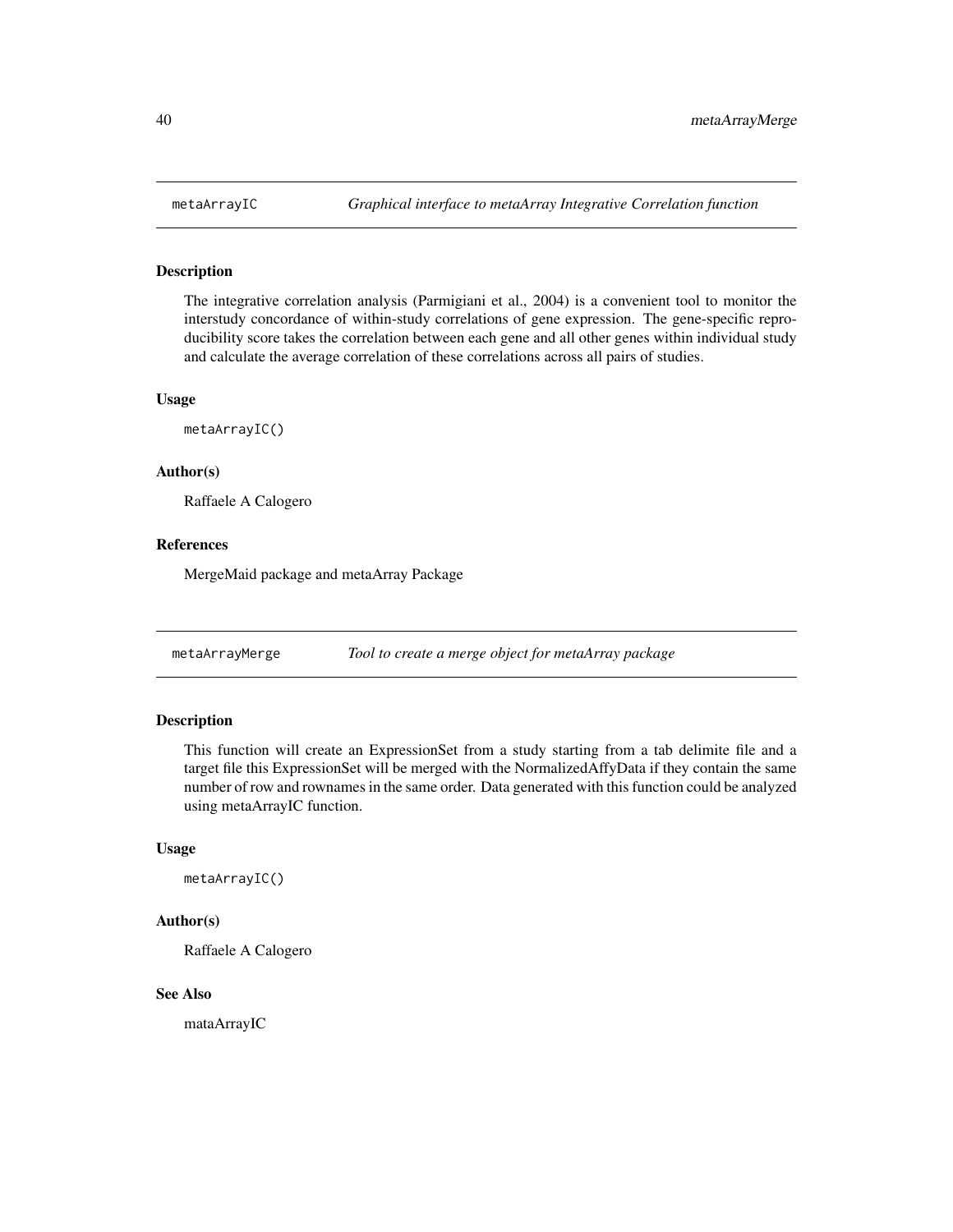A function for primary mapping of short reads with bowtie and the conversion of the SAM output into BAM format In the actual implementation it is possible to run bowtie using single-end fastq files produced using Illumina platform. The available reference sets are derived by miRbase precursors and are available for human, hs, mouse, mm, rat, rn, and bovine, bo. It is strongly suggested to run a trimming of the 3 and 5 end linkers before performing the mapping with bowtie. In the present implementation bowtie runs with the following parameters: -a –best -k 1 -q -v 3 -S. Therefore only the first best alignment is shown, imput files are in fastq format, alingement up to three mismatches are considered and the output is in SAM format. At the end of the mapping SAM files are converted in BAM files using picard tools.

### Usage

miRNAbowtieRun()

#### Author(s)

Raffaele A Calogero

ML.edesign *The function creates an data frame containing the parameters useful for class prediction*

#### Description

This function uses a specific configuration of Target column of the affylmGUI target file. To know more about target file see affylmGUI help. Each row of the column named Target, in the affylmGUI target file, describes the array on the basis of the experimental design. Each element needed for the construction of the data frame is separated from the others by an underscore. All the other elements refer to experimental conditions or clinical parameters. The absence of a parameter NEEDS to be described in the Target file by NA Considering two different conditions to be evaluated each row is made of 5 elements: Time\_Replicate\_Control\_cond1\_cond2 all separated by an underscore. Having an experiment made of 9 arrays with 4 different experimental parameters the affylmGUI target file will look like:

| Name            | FileName            | Target              |
|-----------------|---------------------|---------------------|
| mc1             | M <sub>1</sub> .CEL | $0_1$ _pos_ $0$ _NA |
| mc2             | M <sub>4</sub> .CEL | $0_1_pos_0_yes$     |
| mc <sub>3</sub> | M7.CEL              | $0_1_neg_0_n$       |
| mE1             | M3.CEL              | $24\_2\_neg\_1\_NA$ |
| mE2             | M <sub>6</sub> .CEL | $24_2M_A_1$         |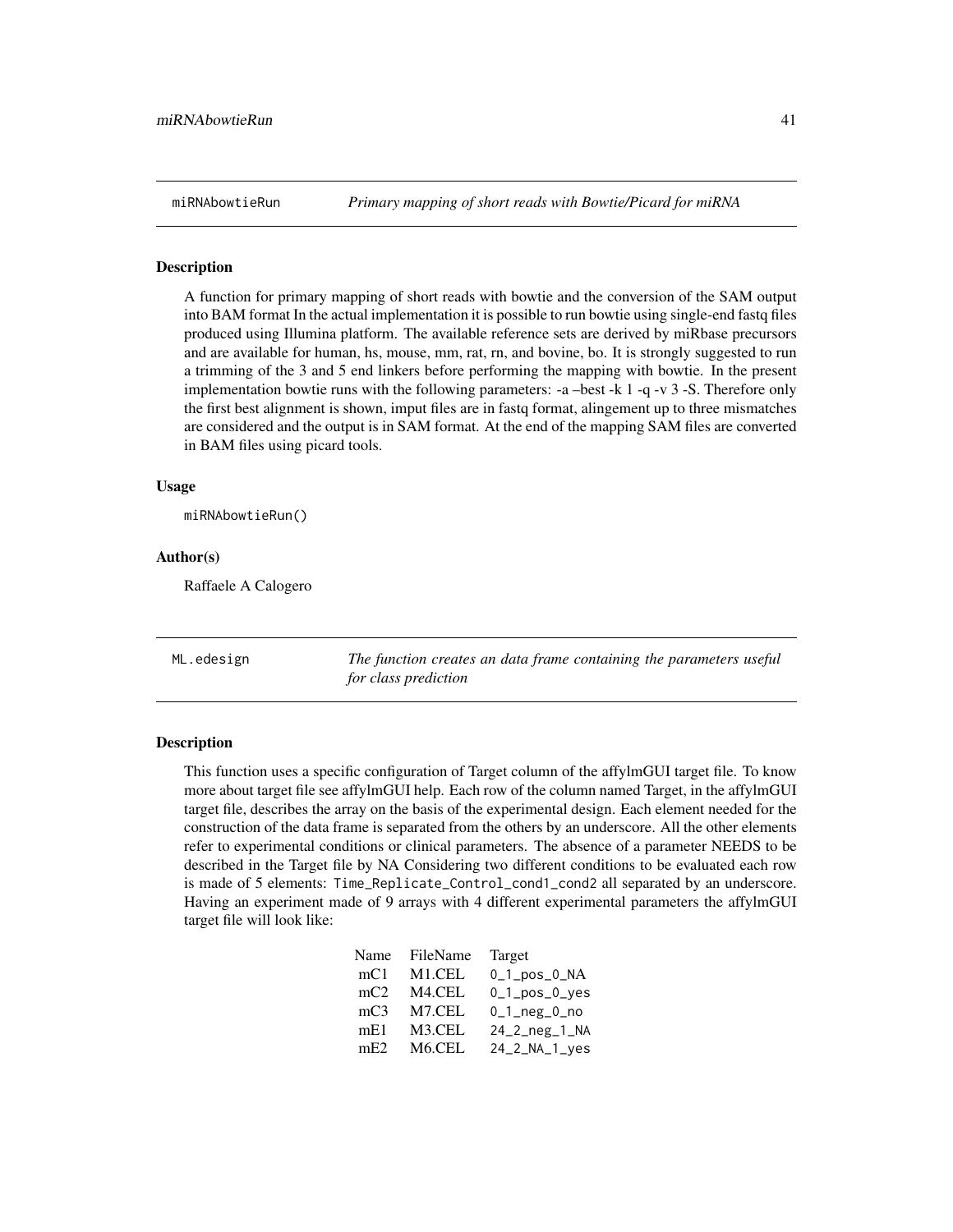| mE <sub>3</sub> | M9.CEL | $24$ <sup>-2</sup> $-$ neg <sup>-1</sup> yes |
|-----------------|--------|----------------------------------------------|
| mH              | M2.CEL | $12-3-0$ pos $y$ es                          |
| mI2             | M5.CEL | $12\_3\_0\_pos\_no$                          |
| mI <sub>3</sub> | M8.CEL | $12\_3\_0\_pos\_no$                          |

# Usage

ML.edesign()

### Author(s)

Raffaele A Calogero

mmfa *Mouse microRNA data set*

### Description

microRNA data set fasta produced using miRbase M musculus precursors reformated to have only miR name as descriptor of the fasta file

### Usage

mmfa

# Format

Fasta file

mRNAbowtieRun *Primary mapping of short reads with Bowtie/Picard for mRNA-seq*

## Description

A function for primary mapping of short reads with bowtie and the conversion of the SAM output into BAM format In the actual implementation it is possible to run bowtie using pair-end fastq files produced using Illumina platform. The available reference sets are built for human, hs, mouse, mm and rat, rn. Analysis is performed chromosome by chromosome to limit RAM consumption. In the present implementation bowtie runs with the following parameters: -a –best -k 1 -q -v 3 -S. Therefore only the first best alignment is shown, imput files are in fastq format, alignment up to three mismatches are considered and the output is in SAM format. At the end of the mapping SAM files are converted in BAM files using picard tools.

#### Usage

mRNAbowtieRun()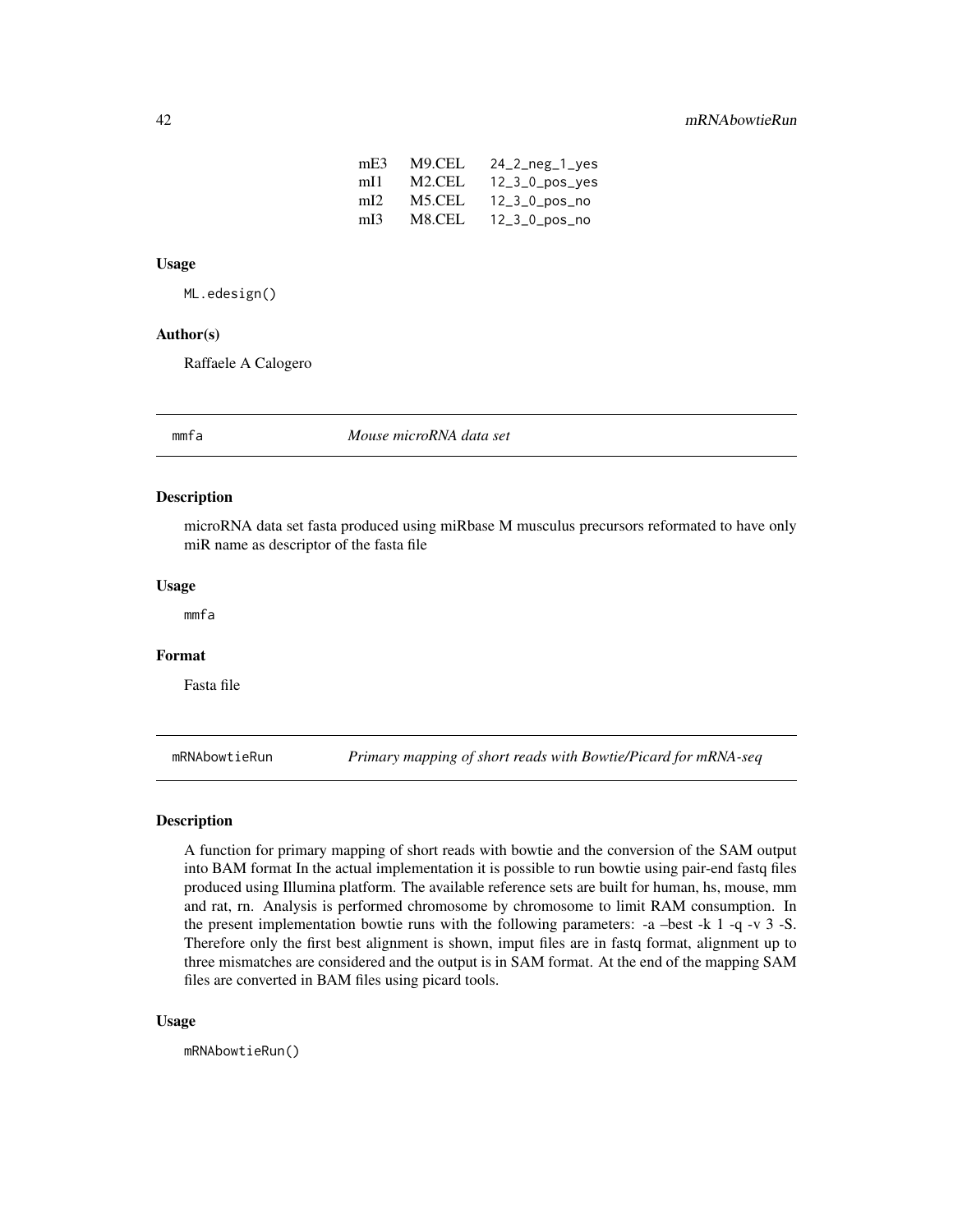## mRNAmiRCor 43

## Author(s)

Raffaele A Calogero

mRNAmiRCor *Filtering by mean of correlation between expression data and miRNA expression changes*

# **Description**

This function extract the subset of gene ids which are associated to the changes of expression on putative miRNA targets upon perturbation of miR expression.

### Usage

mRNAmiRCor()

### Details

To run this analysis a time course experiment suitable for maSigPro analysis is needed. Expression data need to have at least 3 time points for samples transfected with a scrambled and with an Antagomir or a Mimic. The expression changes at the same time points used for microarray data need to be measured also for miRNA. miRNA expression data need to be saved as table delimited file with two columns: column Name, which has to be organized exactly as the target file Name column,and a column named Value with expression of miRNA, e.g. deltaCt. Target file for mRNA data need to be organized as for maSigPro time course analysis. Output is a three column (gene level id, miRNA-mRNA correlation, mRNA untreated - mRNA treated correlation) tab delimited file with gene IDs and correlation coefficient between mRNA profile and miRNA profile upon treatment with antagomir, i.e. mRNA expression should rise due to the reduction of miRNA expression, or mimics, i.e. mRNA expression should be reduced due to the over-expression of the specific miRNA.

#### Author(s)

Raffaele A Calogero

### See Also

IPAlistFilter, iqrFilter, intensityFilter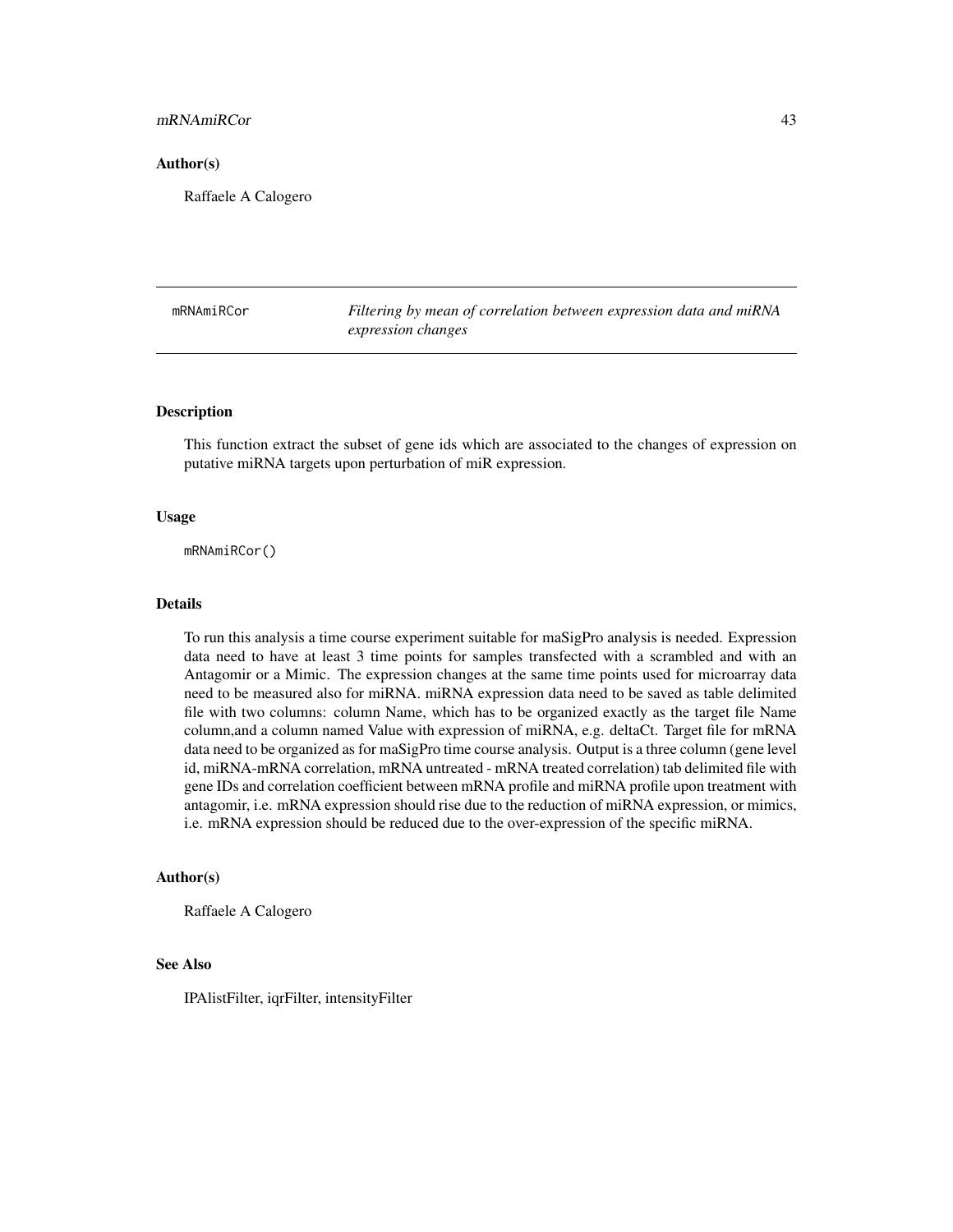Various probe set intensity summary and normalization can be customized using the expresso function.

# Usage

myExpresso()

## Details

This function run expresso with the graphical interface for parameters selection. It is important to note that expresso is more slow than the C coded rma)

## Author(s)

Raffaele A Calogero

ncHs.data *Subset of genomic regions with ncRNA of Homo sapiens*

#### Description

Two IRanges object referring to the plus and minus strand of genomic region encoding for ncRNAs. The ncRNAs taken in consideration are: miRNA, Mitocondrial rRNA, Mitocondrial tRNA, rRNA, snoRNA, snRNA

#### Usage

ncHs.data

# Format

A list with two observations: IRanges object referring to the plus and minus strand of genomic region encoding ofr ncRNAs

# Author(s)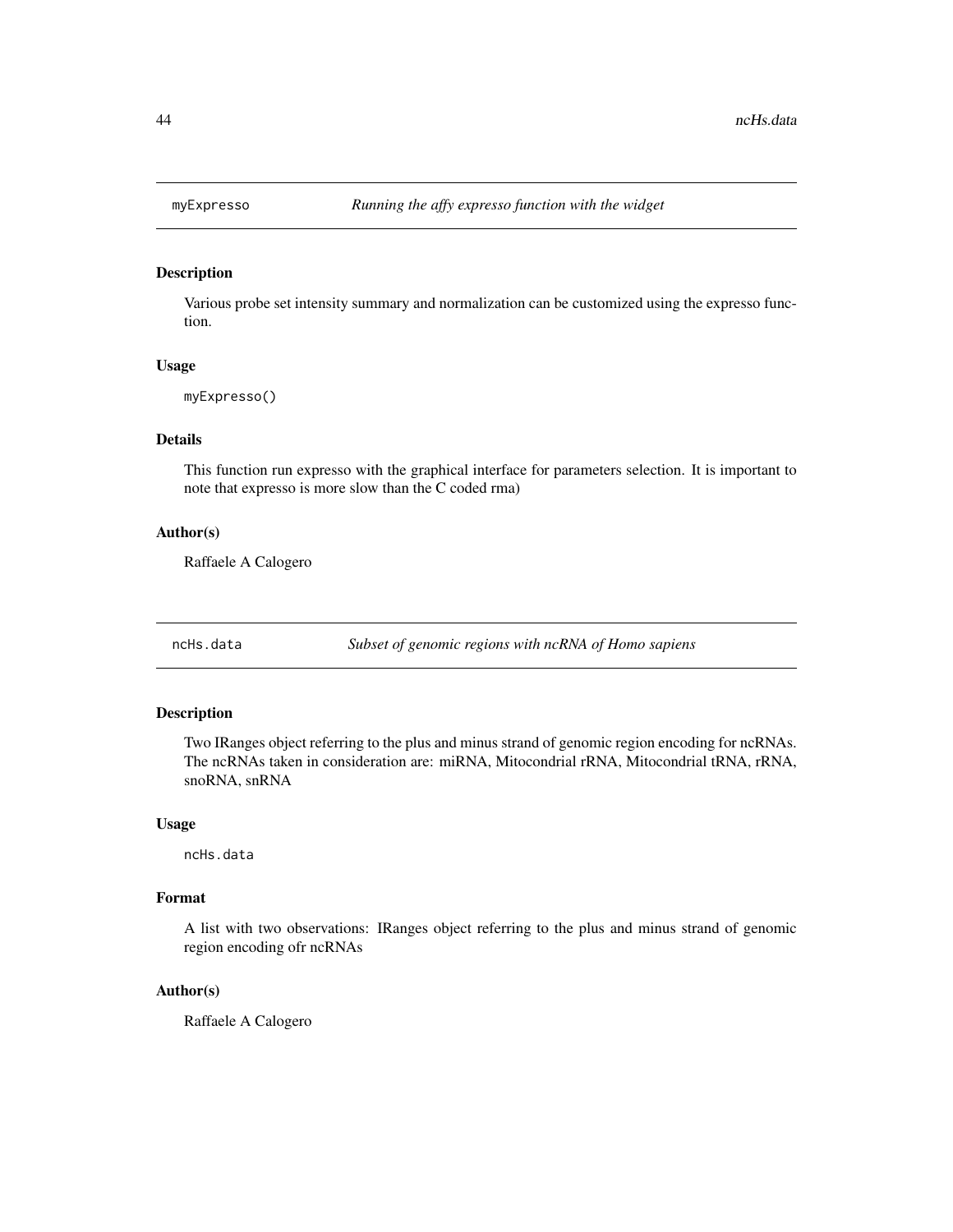Two IRanges object referring to the plus and minus strand of genomic region encoding ncRNAs. The ncRNAs taken in consideration are: miRNA, Mitocondrial rRNA, Mitocondrial tRNA, rRNA, snoRNA, snRNA

#### Usage

ncMm.data

# Format

A list with two observations: IRanges object referring to the plus and minus strand of genomic regions encoding ncRNAs

## Author(s)

Raffaele A Calogero

ncRn.data *Subset of genomic regions with ncRNA in Rattus norvegicus*

## Description

Two IRanges object referring to the plus and minus strand of genomic region encoding ncRNAs. The ncRNAs taken in consideration are: miRNA, Mitocondrial rRNA, Mitocondrial tRNA, rRNA, snoRNA, snRNA

#### Usage

ncRn.data

#### Format

A list with two observations: IRanges object referring to the plus and minus strand of genomic region encoding ncRNAs

## Author(s)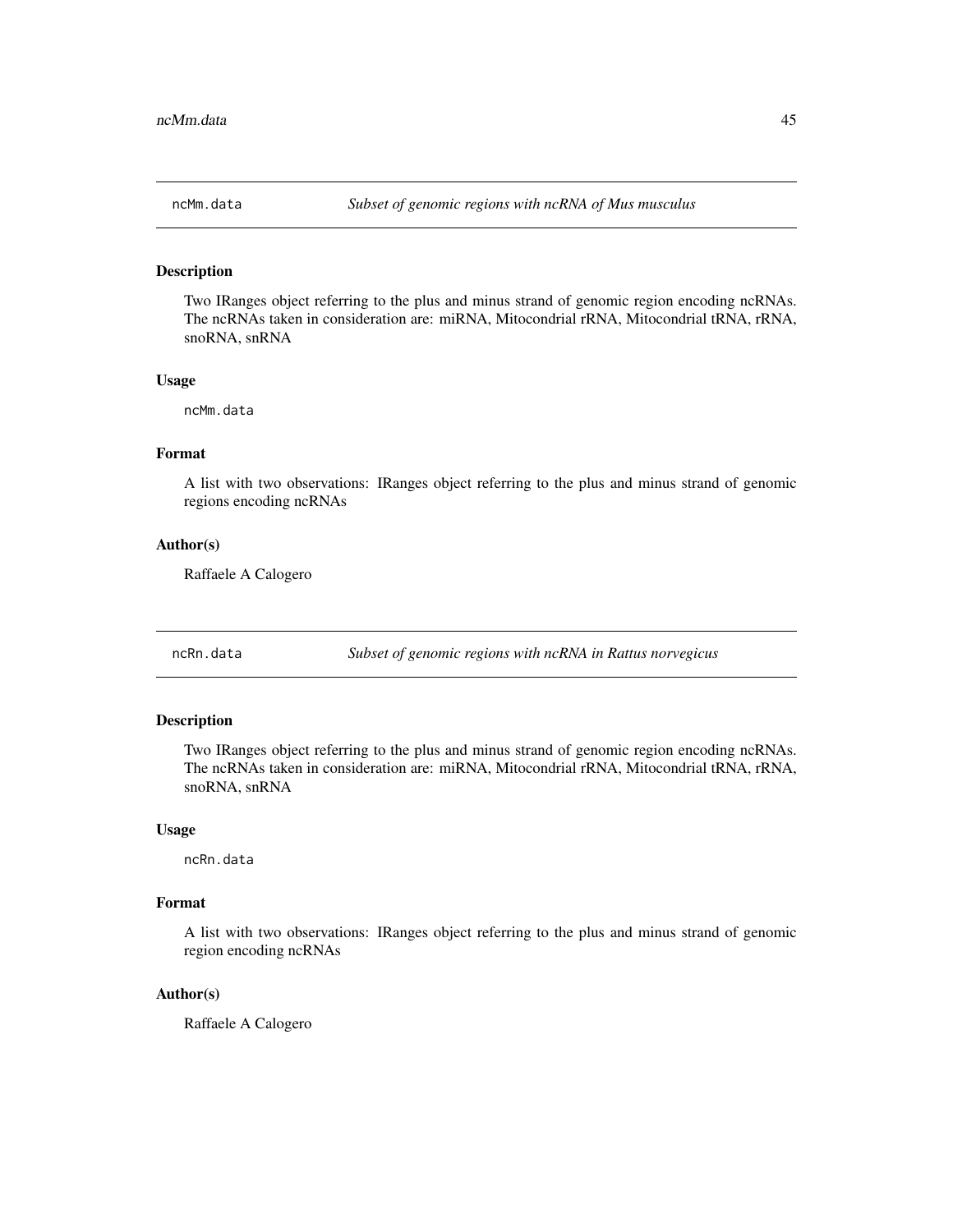46 NGSreformat

ncScaffold *stand alone function to generate a scaffold containing only ncRNA location from ENSEMBL*

## Description

The scaffold contains chr stand start and end position of ncRNA. ENSEMBL retrieved spicies are miRNA,Mt\_rRNA,Mt\_tRNA,rRNA,snoRNA,snRNA

# Usage

ncScaffold(genome, fasta)

## Arguments

| genome | The genome code for H sapiens is hg19, for M musculus is mm9 and for R<br>norvegicus is rn4  |
|--------|----------------------------------------------------------------------------------------------|
| fasta  | If fasta is TRUE a fasta file with the sequences retrieved by ncScaffold will be<br>produced |

## Details

The scaffold is used to map reads data into regions only associated to ncRNAs

# Author(s)

Raffaele A Calogero

NGSreformat *reformating output of NGS primary tools software* 

# Description

This function allows to reorganize the output files produced by SHRIMP, MicroRazerS in two files with the extension: bed and logos used by oneChannelGUI

# Usage

```
NGSreformat()
```
# Author(s)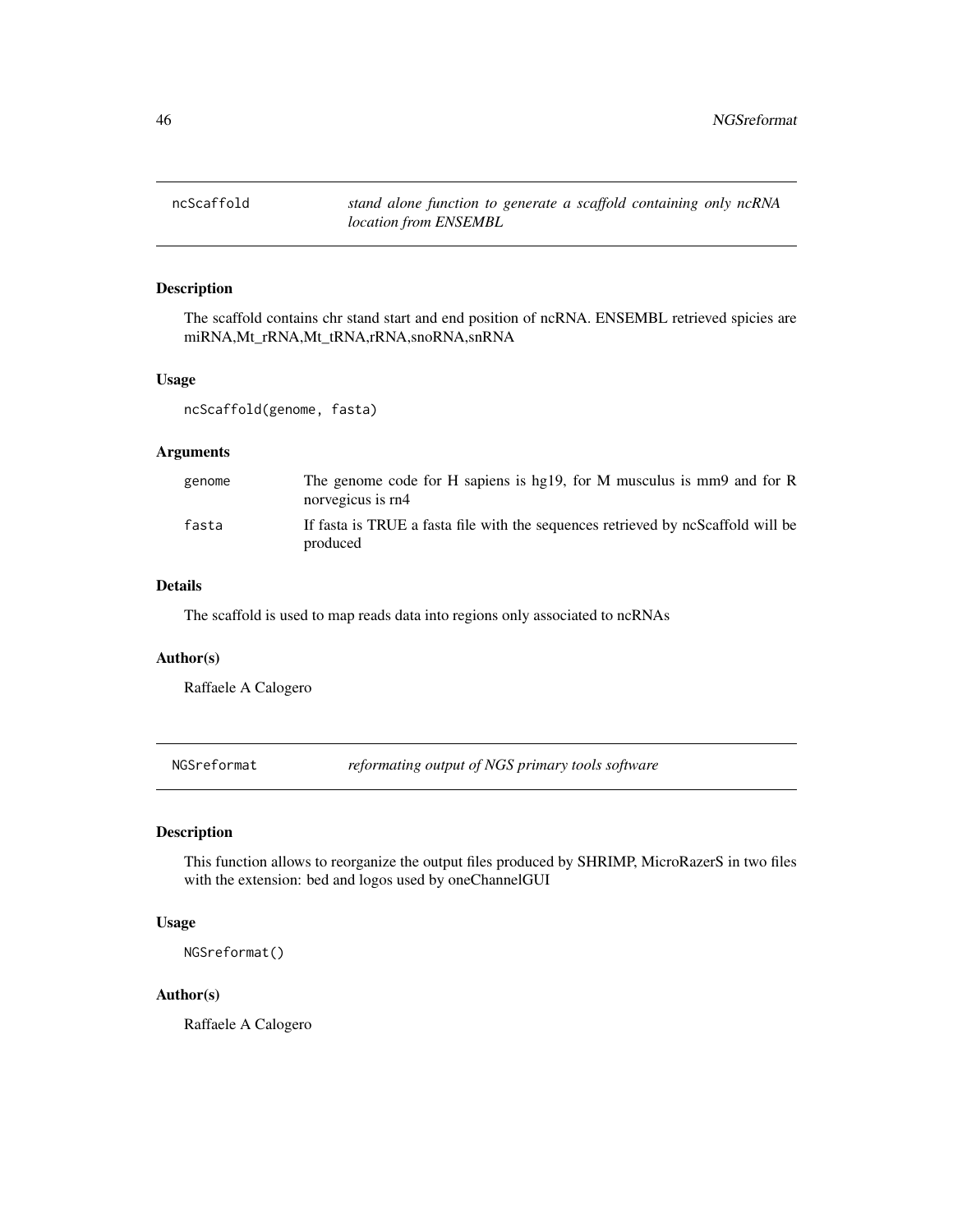Box plot visualization of normalized array data

## Usage

normBoxplot()

## Author(s)

Raffaele A Calogero

ocPlotHist *Gene/Exon level density plots*

# Description

This function runs a modified version of the plotHist of the affycoretools to be used to check density distribution plots for gene and exon expression data generated by expression console.

# Usage

ocPlotHist()

# Author(s)

Raffaele A Calogero

# See Also

ocPlotPCA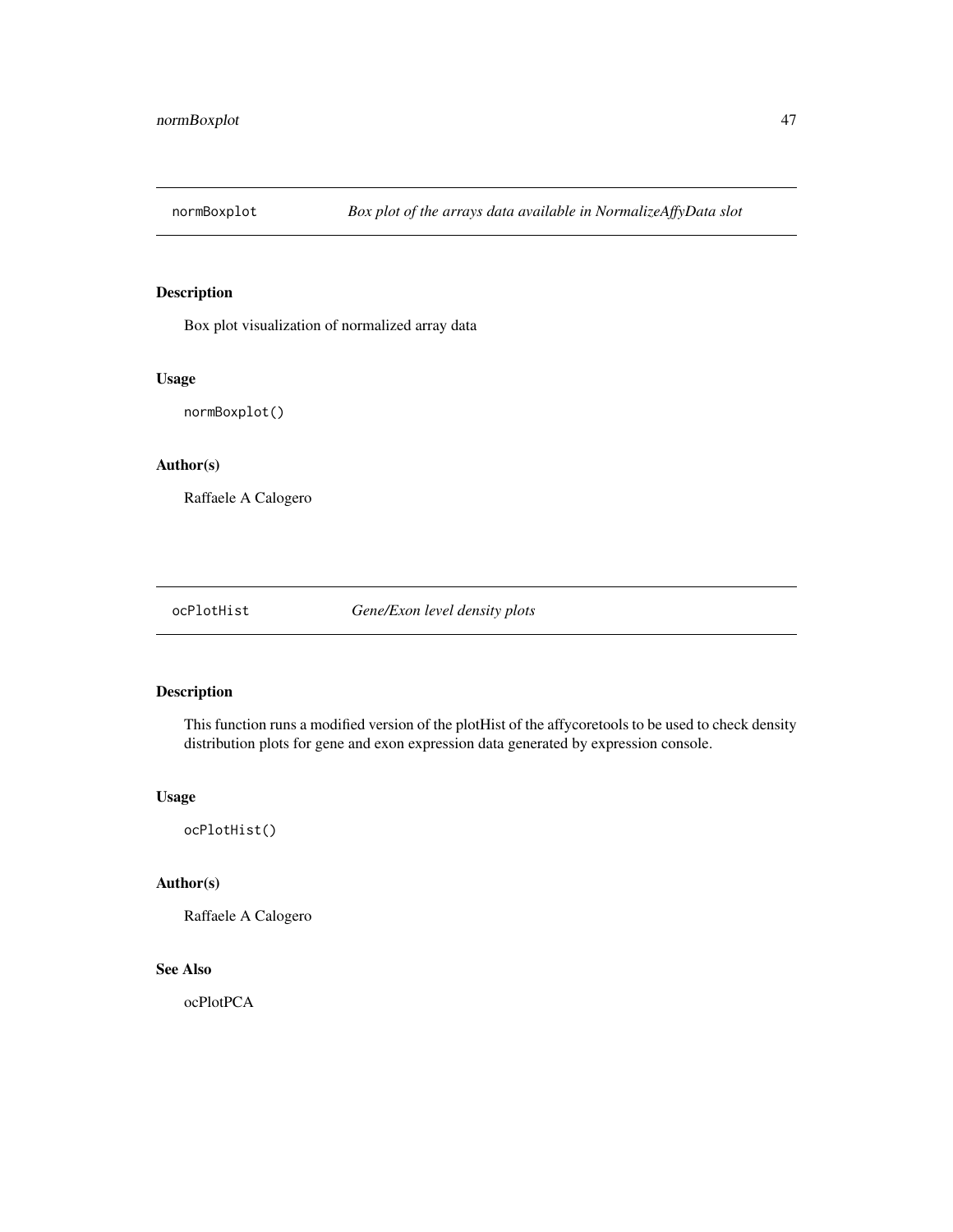This function runs a modified version of the plotPCA of the affycoretools to be used to check density distribution plots for gene and exon expression data.

#### Usage

ocPlotPCA()

### Author(s)

Raffaele A Calogero

### See Also

ocPlotHist

oneChannelGUI *Starting oneChannelGUI package*

### Description

Starting oneChannelGUI package. oneChannelGUI contains a set of functions extending the capabilities of affylmGUI package

# Usage

```
goseqInterface()
DESeqInterface()
EDAwithinLane()
EDAbetweenLane()
EDAboxplot()
EDAbiasPlot()
AboutextendedaffylmGUI()
AboutaffylmGUI()
oneChannelGUI()
oneChannelGUIHelp()
maSigProHelp()
siggenesHelp()
oneChannelGUIHelp()
initialize.extAffylmGUI()
OpenExonandTargetsfiles()
GOstatsHelp()
```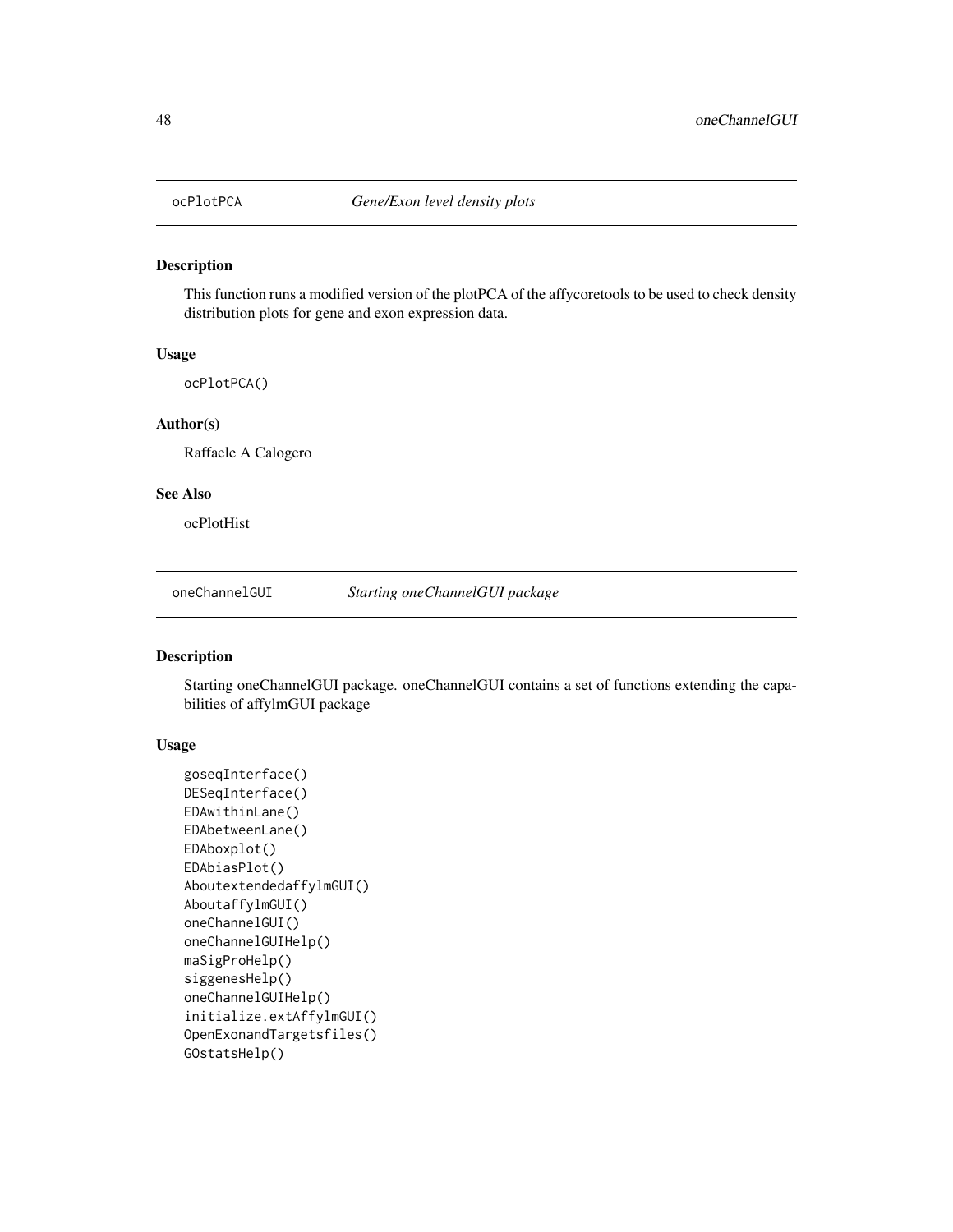SaveLimmaFile() NewLimmaFile() NewLimmaFileNGS() OpenLimmaFile() OpenALimmaFile(FileName) OpenAFile(FileName) OpenExonFile() OpenLargeFile() changeMenu() oneChannelGUI.start() libraryFilesDir() whichKindOfArray() intronicBg() ExportNormalizedExpressionValues1() ExportNormalizedExpressionValues() ExportfeatureNames() SaveAsLimmaFile() addAnnLib() OpenCDFandTargetsfiles() ComputeLinearModelFit() GetNormalizationMethod() NormalizeNow() ComputeContrasts() midasFilter() dabgFilter() largedatasetNorm() RankProdHelp() affyPLMHelp() genefilterHelp() pamrHelp() pdmclassHelp() sizepowerHelp() ssizeHelp() OpenAGeoFile(FileName) OpenGeoFile() OpenGeoFiles() OpenNgsfiles() recoverUnfiltered() delete.ML() affyPlotMA() changes() aptFolder() javaFolder() deleteLocalData() SetED() chooseEDir() .annotation(eset) .myfindOverlaps(x,y)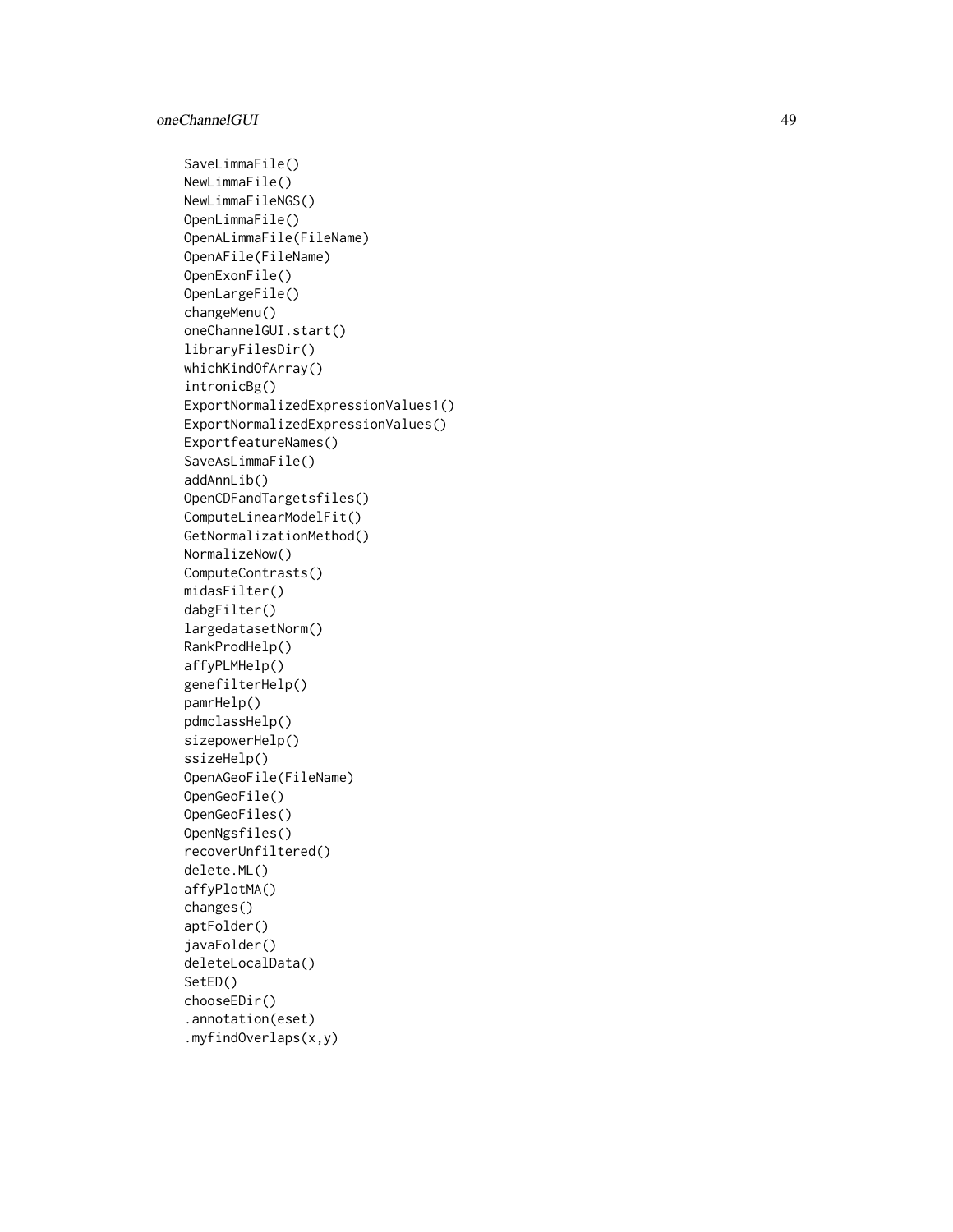```
log2Conversion()
.myrk(x,df)
exportFASTA()
OpenmiRanalyserfiles()
OpenmiRProfiles()
OpenmiRExpress()
OpenmiRShrimp()
OpenmiRBam()
ngsperlDownload()
meVDownload()
extPckInfo()
startmeV()
tuxedoMenu()
setBinDir()
fastQC()
openPdf()
closePdf()
plotDE.exons()
topTable.genes()
importfusions()
fusionNS()
fusionfilter()
chimeraseq()
tophatrun()
addga()
fusionpeptides()
plotcoverage()
desCounts()
```
# Arguments

| FileName | Internal argument not to be set by the user |
|----------|---------------------------------------------|
| eset     | Internal argument not to be set by the user |
| X        | Internal argument not to be set by the user |
| y        | Internal argument not to be set by the user |
| df       | Internal argument not to be set by the user |

## Details

This function launches a modify version of the Graphical User Interface by James Wettenhall for the limma package by Gordon Smyth. The GUI uses Tk widgets (via the R TclTk interface by Peter Dalgaard) in order to provide a simple interface to various tools for quality control and statistical analysis of Affymetrix gene chips.

# Author(s)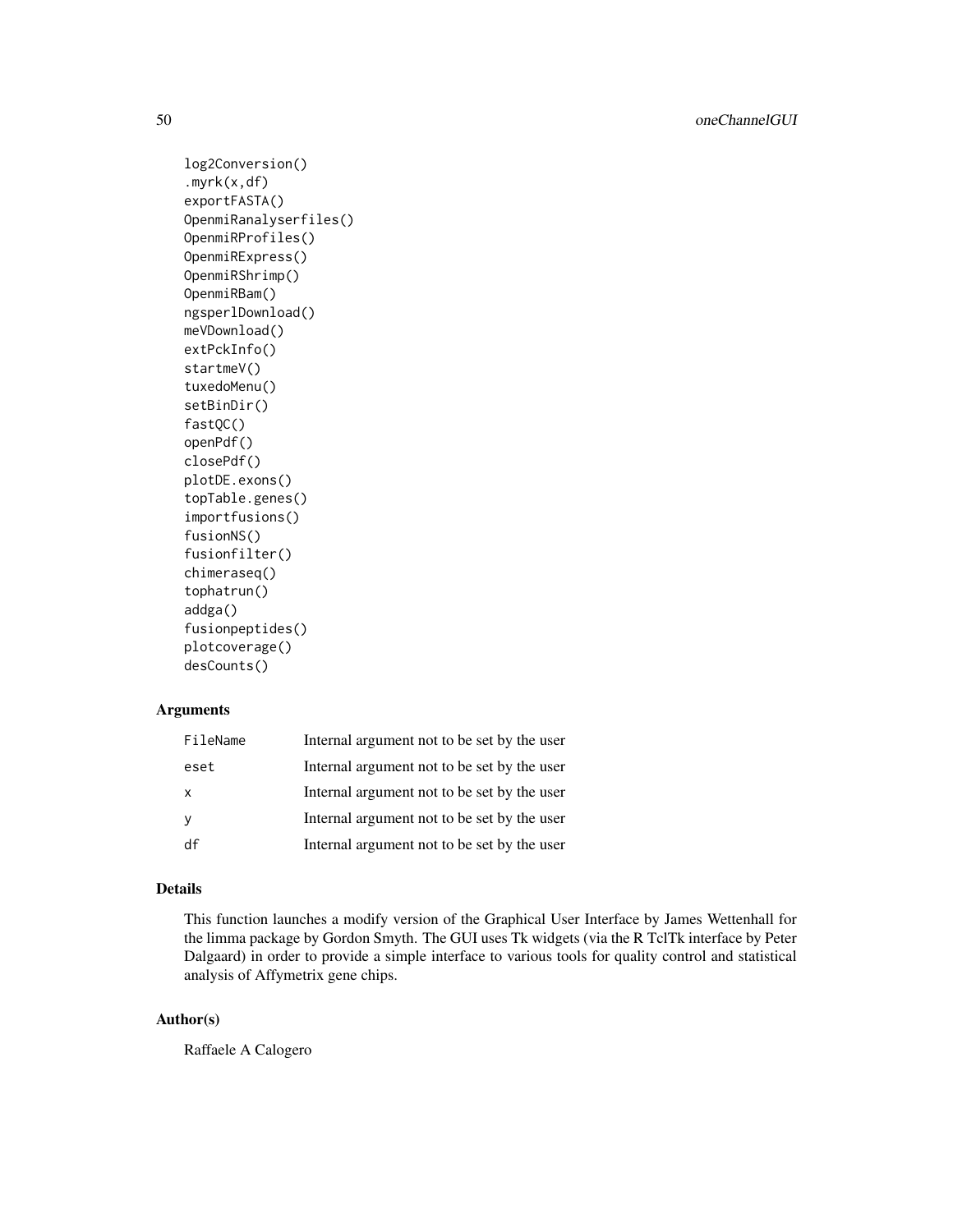### OpenBeadStudioFiles 51

## Examples

```
# library(oneChannelGUI)
## To start the affylmGUI with the modifications
#oneChannelGUI()
```
OpenBeadStudioFiles *Read BeadStudio expression data file*

#### Description

Read BeadStudio expression data file

## Usage

OpenBeadStudioFiles()

## Details

Reads an Illumina intnesity data file produced by BeadStudio. Using BeadStudio version 'One" the file will have a 'gene profile.csv' extension and using version "Two" the file will have a .txt extension. See package vignette for more information. Multiple filenames can be specified as a vector and the data are then combined into one output file. This function should only really be used for custom analysis as the beadAnalysis() function provides easier, flexible use.

### Author(s)

Derived from readBead by Gareth Elvidge <gareth.elvidge@well.ox.ac.uk>

OpenLargefiles *This function loads large data set made from tab delimited files*

#### Description

The function creates and expressionSet starting from al file containing the expresison data in a tab delimited format. This file is loaded together with the description of the clinical paramenters present in Target This function uses a specific configuration of Target column of the affylmGUI target file. To know more about target file see affylmGUI help. Each row of the column named Target, in the affylmGUI target file, describes the clinical parameters. Each clinical parameter is separated from the others by an underscore. The affylmGUI target file will look like:

|                 | Name FileName | Target                                           |
|-----------------|---------------|--------------------------------------------------|
| mC <sub>1</sub> | M1.CEL        | $pos_{\texttt{V}}es_{\texttt{I}}NA_{\texttt{I}}$ |
| mc2             | M4.CEL        | $pos_{102}$ NA $0$                               |
| mc3             | M7.CEL        | $neg\_no_3\_pos_0$                               |
| mE1             | M3.CEL        | $neg\_yes_3_neg_0$                               |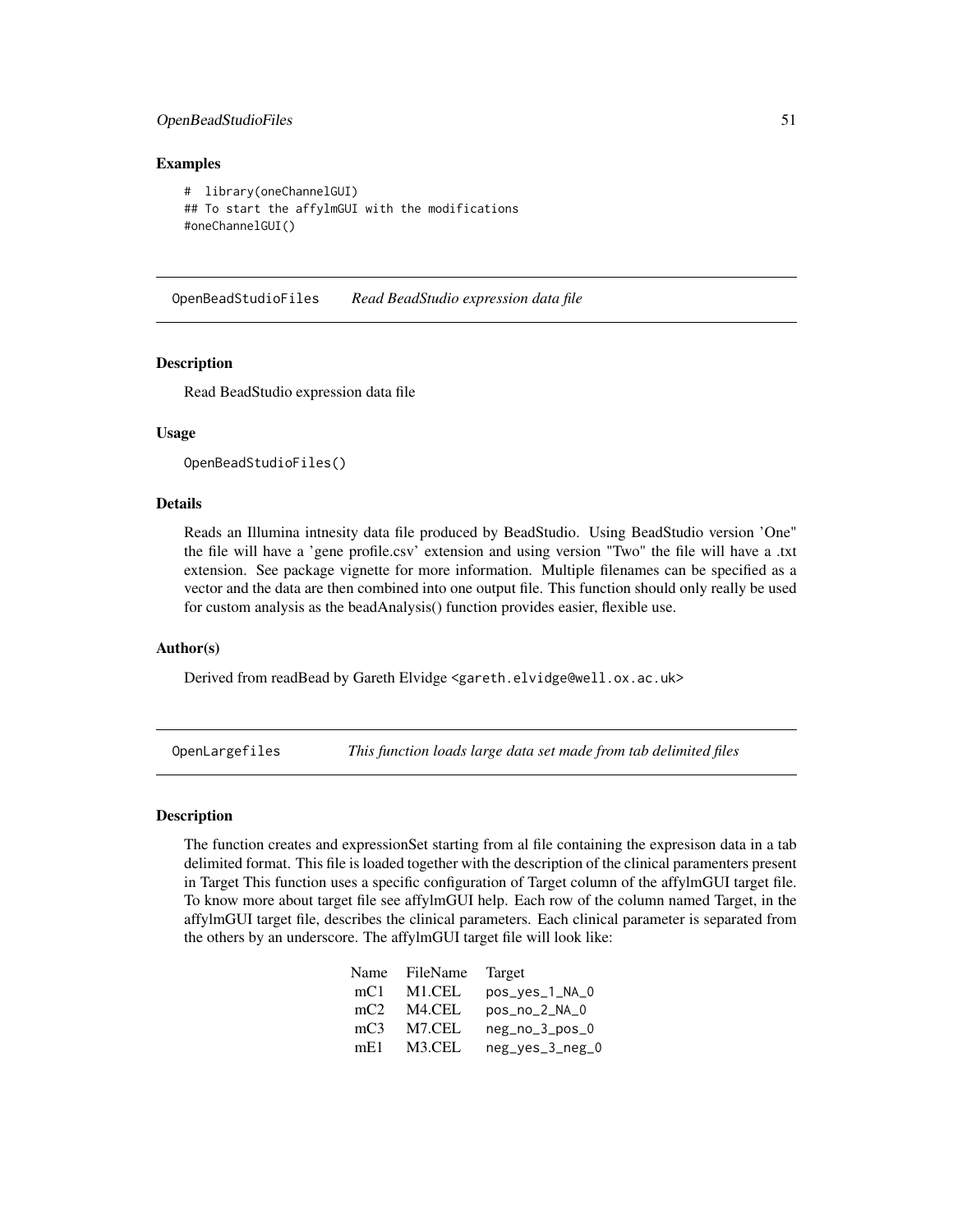| mE2             | M <sub>6</sub> .CEL | neg_no_NA_1_0         |
|-----------------|---------------------|-----------------------|
| mE <sub>3</sub> | M9.CEL              | neg_yes_3_pos_0       |
| mI1             | M2.CEL              | $pos_{102}$ $2_{102}$ |
| mI2             | M5.CEL              | pos_yes_2_pos_1       |
| mI <sub>3</sub> | M8.CEL              | pos_no_2_pos_1        |

#### Usage

OpenLargefiles()

### Author(s)

Raffaele A Calogero

OpenmRNABam *This function loads Bam files generated by local mapping with bowte in oneChannelGUI*

# Description

The function creates and expressionSet starting from the association of reads mapped by Bowtie using chromosome oriented mapping controlled by oneChannelGUI and associate those mapping to gene-level regions extracted by UCSC browser. IMPORTANT at the present time the expression set is base on gene-level data and not on exon-level data.

### Usage

OpenmRNABam()

### Author(s)

Raffaele A Calogero

plierToZero *Setting to 0 low log2 intensity values generated with plier*

## Description

The calculation of log2 of probe set intensity by mean of plier generates a set of intensities very low this function will set to 0 all the log2 intensities below 1 produced by iter-plier or plier alghoritm

## Usage

plierToZero()

## Author(s)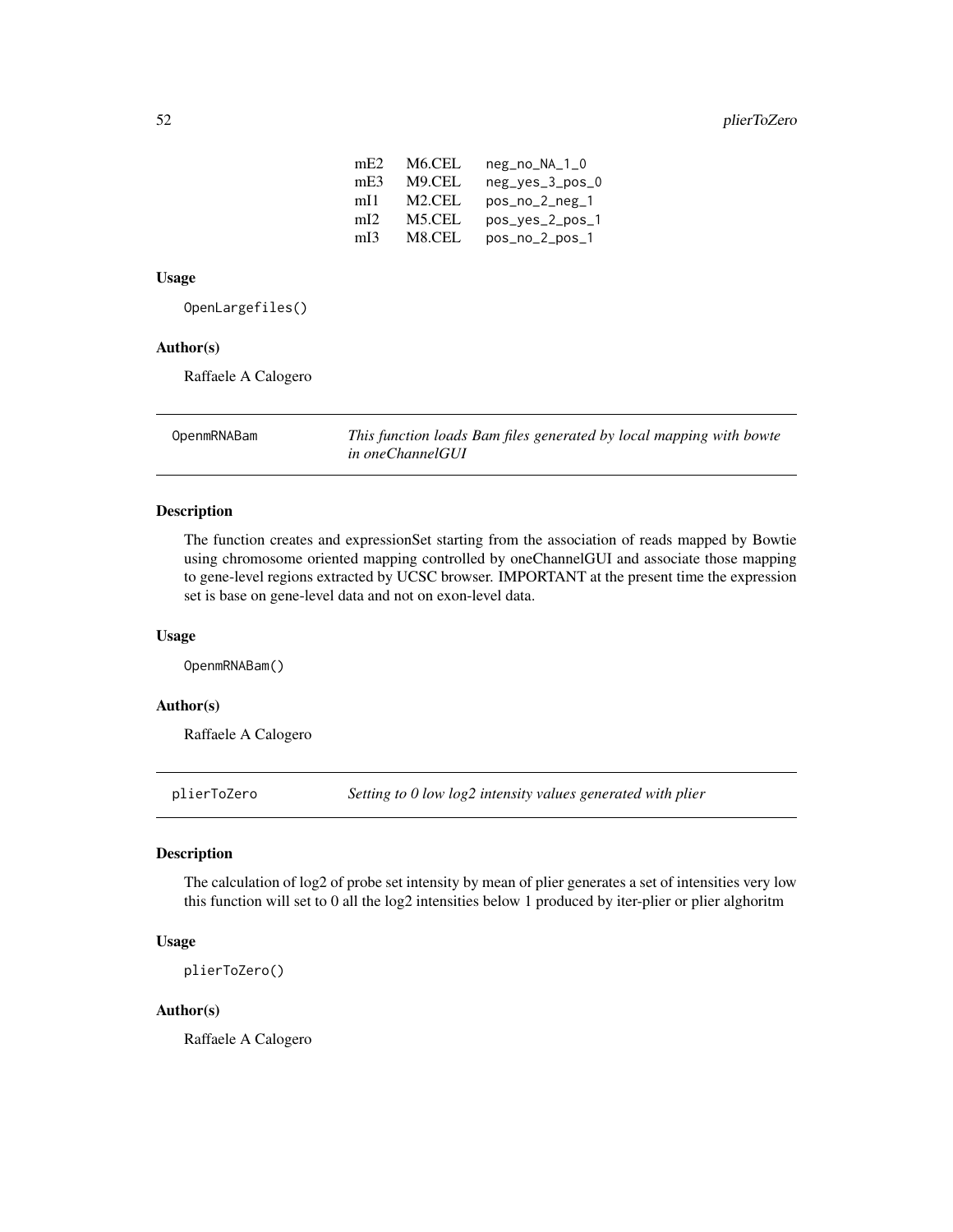To know more on the parents of a specific GO term you can use the plotGO function

### Usage

plotGO()

# Details

A GO term to be investigated for its parents has to be placed in the graphical window.

# Author(s)

Raffaele A Calogero

## See Also

GOenrichment, extractAffyids

PlotOptionsv1 *A modified version of the function used in affyPLM library*

# Description

As default the plots are generated on the R GUI to reduce RAM consumption.

# Usage

PlotOptionsv1()

# Author(s)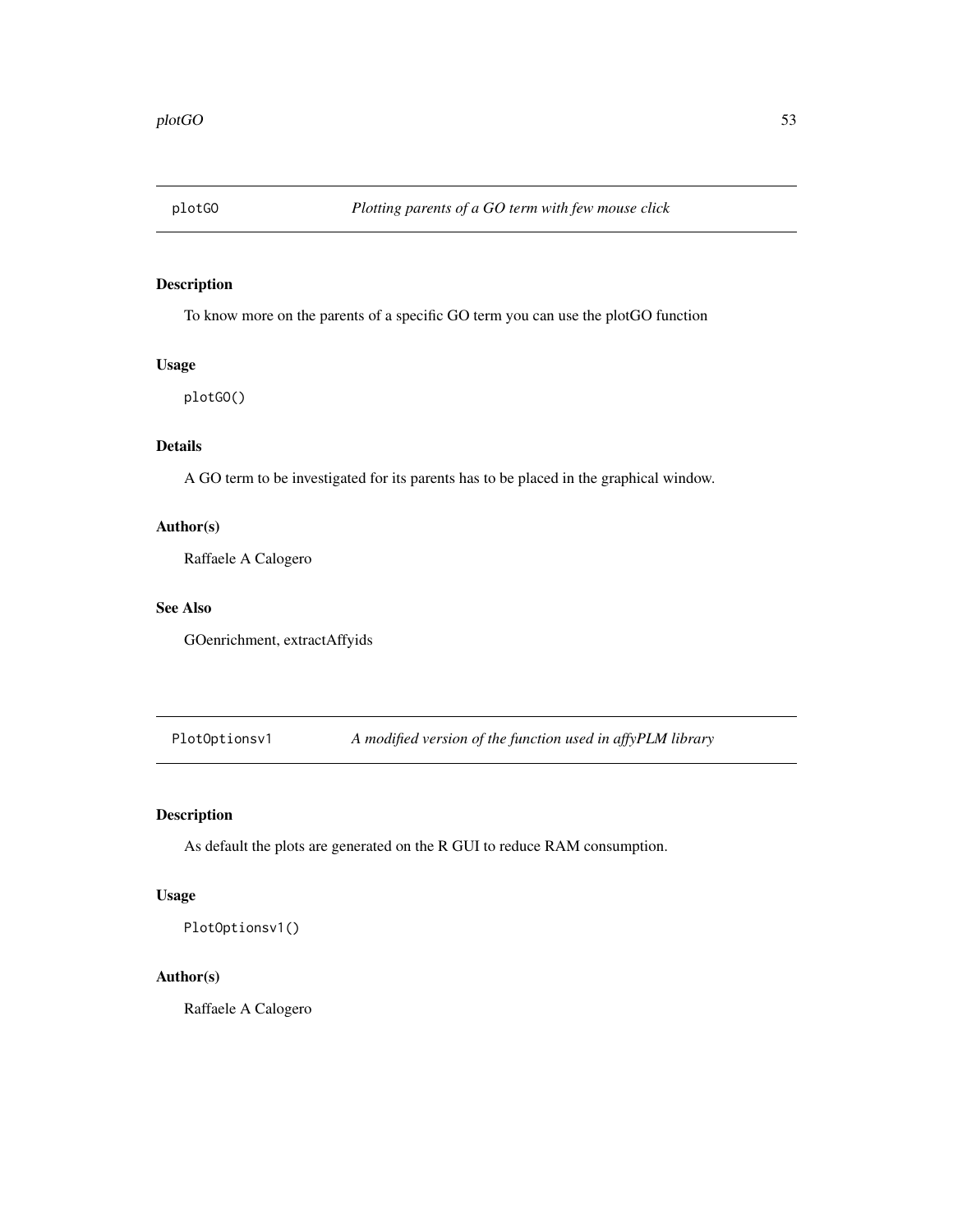This function plots on UCSC genome browser data derived by variantSI filter on the basis of chromosome annotation

# Usage

plotVariantSI()

## Author(s)

Raffaele A Calogero

## See Also

variantSI, variantExons, makeBED15

qcMDS *This function plots the sample relations based on multidimensional scaling using the plotMDS.dge edgeR function*

# Description

This function is a variation on the usual multdimensional scaling (or principle coordinate) plot, in that a distance measure particularly appropriate for the digital gene expression (DGE) context is used. The distance between each pair of samples (columns) is the square root of the common dispersion for the top genes which best distinguish that pair of samples. These top genes are selected according to the tagwise dispersion of all the samples.

### Usage

qcMDS()

### Author(s)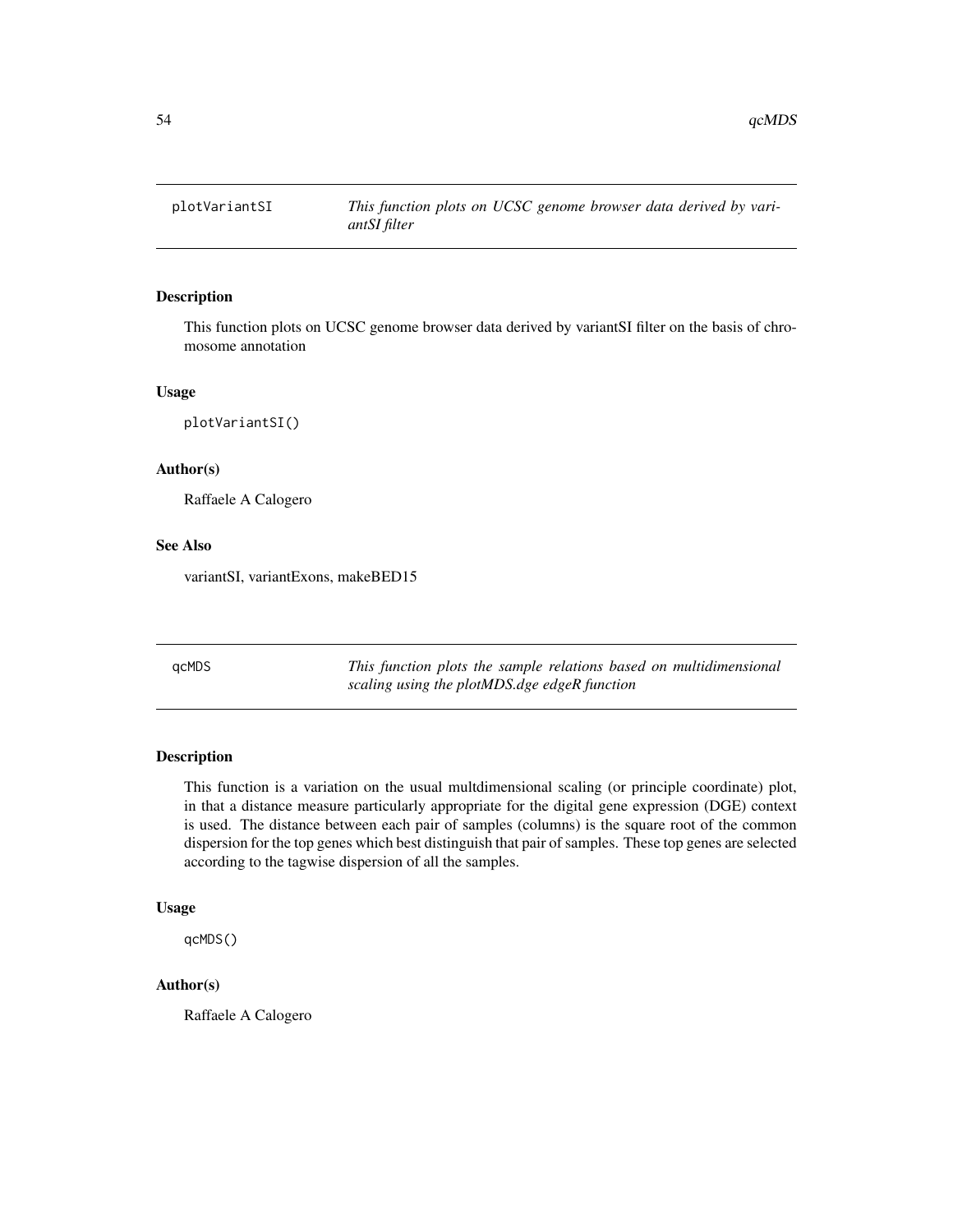rankingConversion *This function transforms intensity data in normalized ranks*

# Description

This function transforms intensity data in normalized ranks, i.e. high intensity genes will have a value near to 0 as instead low intensity genes a normalized rank near to 1.

### Usage

rankingConversion()

## Author(s)

Raffaele A Calogero

| rankProd | graphical interface to rank product method implemented in RankProd |
|----------|--------------------------------------------------------------------|
|          | <i>Bioconductor library.</i>                                       |

## Description

To know more about rank product method see RankProd help.

# Usage

rankProd()

# Details

The target file for the RankProd implementation contain the origin of the data as a number separated by an under score from the corresponding covariate. If all data are from the same origin the origin definition is not needed. Therefore target will contain only the covariates.

| Name            | FileName            | Target           |
|-----------------|---------------------|------------------|
| mC1             | M1.CEL              | CTRL_1           |
| mc2             | M <sub>4</sub> .CEL | CTRL_1           |
| mc3             | M7.CEL              | CTRL 2           |
| mE1             | M3.CEL              | CTRL 2           |
| mE2             | M6.CEL              | CTRL 2           |
| mE3             | M9.CEL              | TRT_1            |
| mI1             | M <sub>2</sub> .CEL | TRT 1            |
| mI2             | M5.CEL              | TRT <sub>2</sub> |
| mI <sub>3</sub> | M8.CEL              | TRT <sub>2</sub> |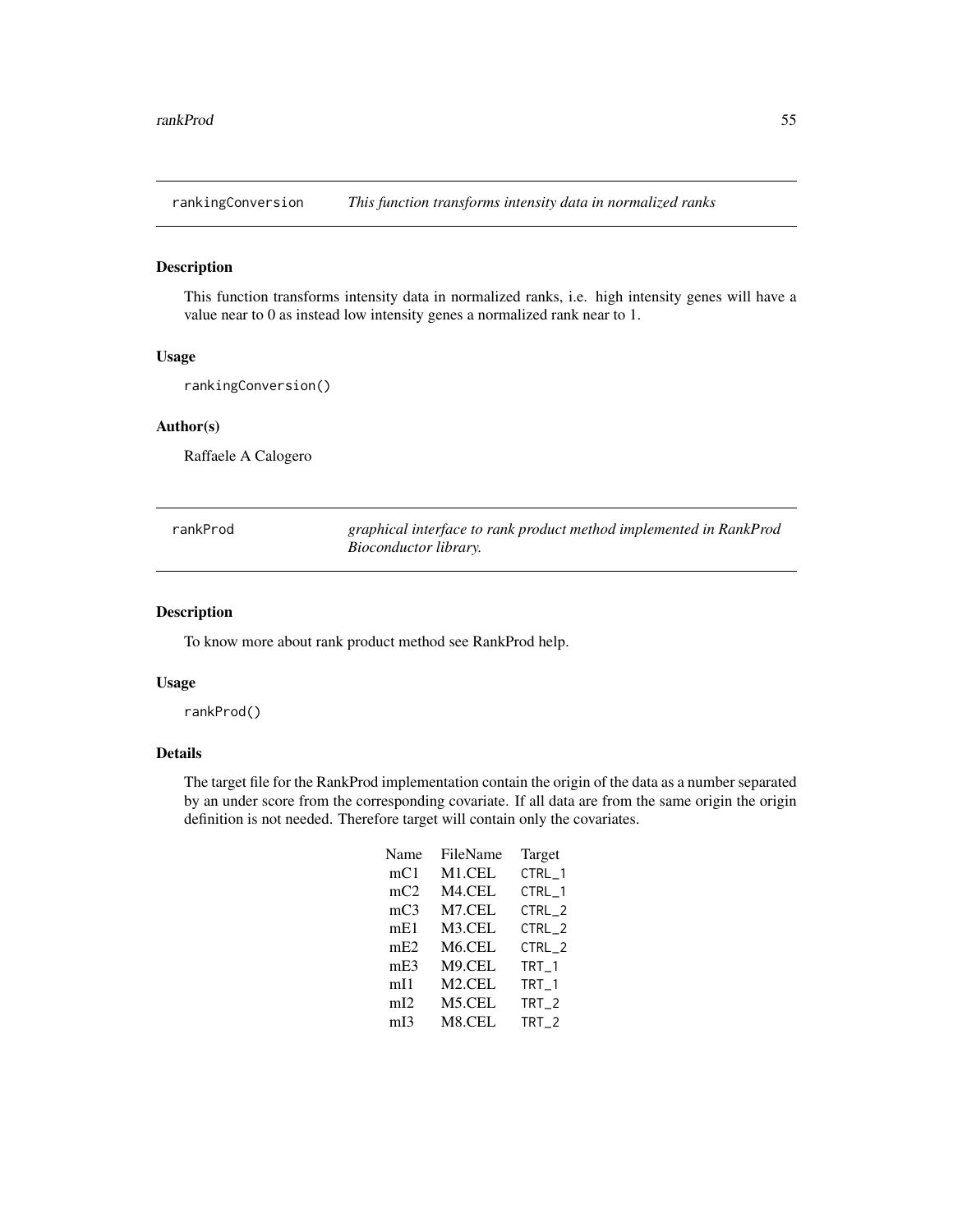## Author(s)

Raffaele A Calogero

rawBoxplotPN *Plotting raw log2 intensities from controls*

# **Description**

This function produces a box plot of the log2 raw intensities, extracted directly from CEL files, for positive and negative controls presente in XXXX.control.ps Affymetrix library file. Positive and negative controls are made of housekeeping exon and introns. It gives an idea of signal behaviour before data normalization both in the high and low intensity range

#### Usage

rawBoxplotPN()

## Author(s)

Raffaele A Calogero

rawpCheck *Raw p-value distribution from limma analysis by a mouse click*

### Description

This function allow to visualize the histogram of raw p-value distribution generated by limma analysis.

#### Usage

rawpCheck()

#### Details

The histogram of raw p-value distribution will show if raw p-values are uniform in the non significant range and therefore the BH correction can be applied.

# Note

BH is the most used method for the correction of type I errors in microarray analysis. However, it has some limitation due to the initial hypotheses: The gene expressions are independent from each other. The raw distribution of p values should be uniform in the non significant range.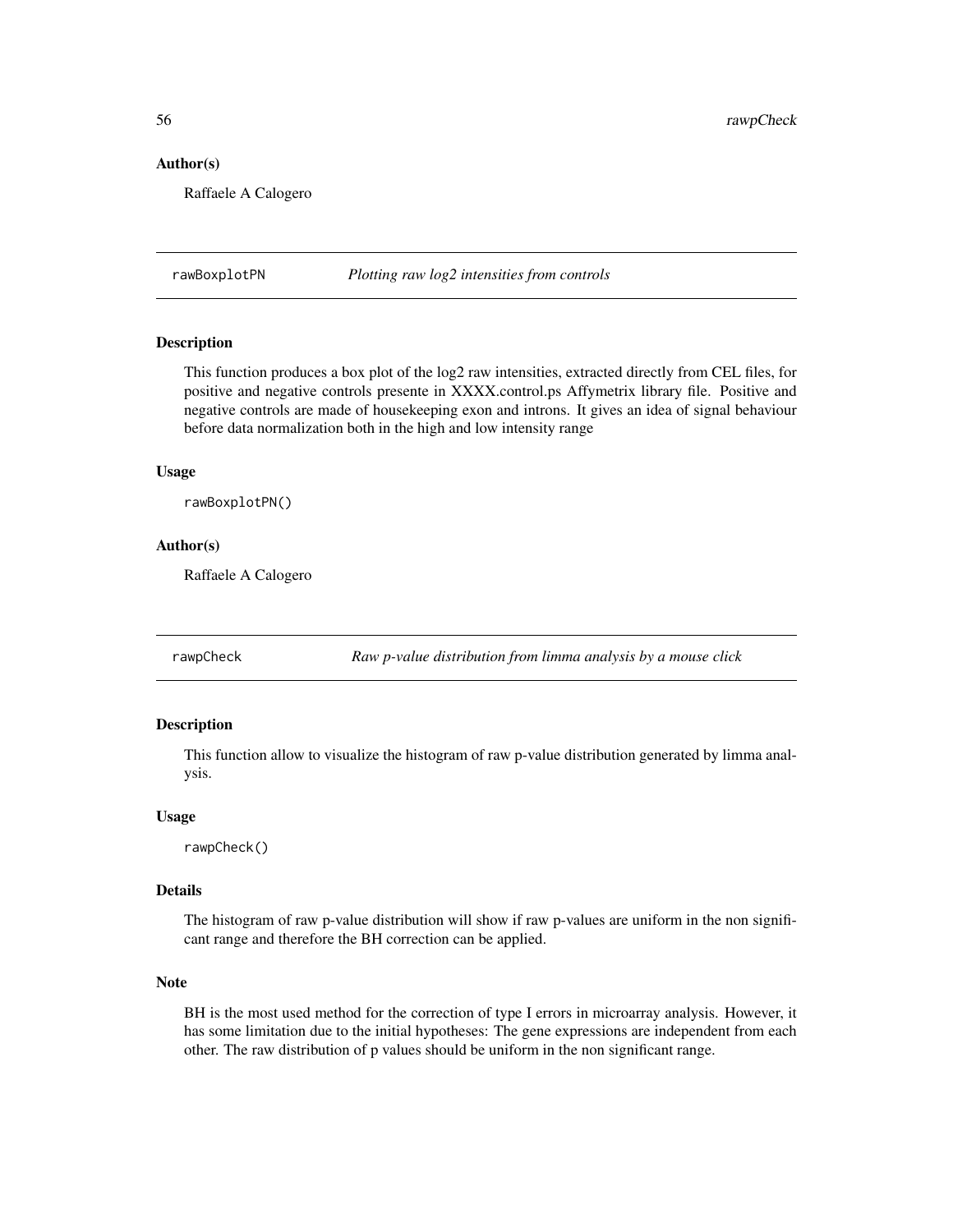# Reads2logos 57

# Author(s)

Raffaele A Calogero

### References

To know more see limma package help

| Reads2logos | Extracting info on the counts associated to a differentially expressed |
|-------------|------------------------------------------------------------------------|
|             | ncRNA gene                                                             |

# Description

This function allow to plot the raw counts associated to samples or experimental groups associated to a ncRNA found differentially expressed. Furthermore, it saves the count matrix for the mapped positions on the differentially expressed ncRNA

## Usage

Reads2logos()

## Author(s)

Raffaele A Calogero

| refiningPeaks | This function refines the structure of the genomics peaks, checking for |
|---------------|-------------------------------------------------------------------------|
|               | the presence nearby peaks that cna be combined                          |

# Description

This function allows the user to define a threshold for peaks merging. if threshold is set to 0 non merging is provided.

## Usage

refiningPeaks()

#### Author(s)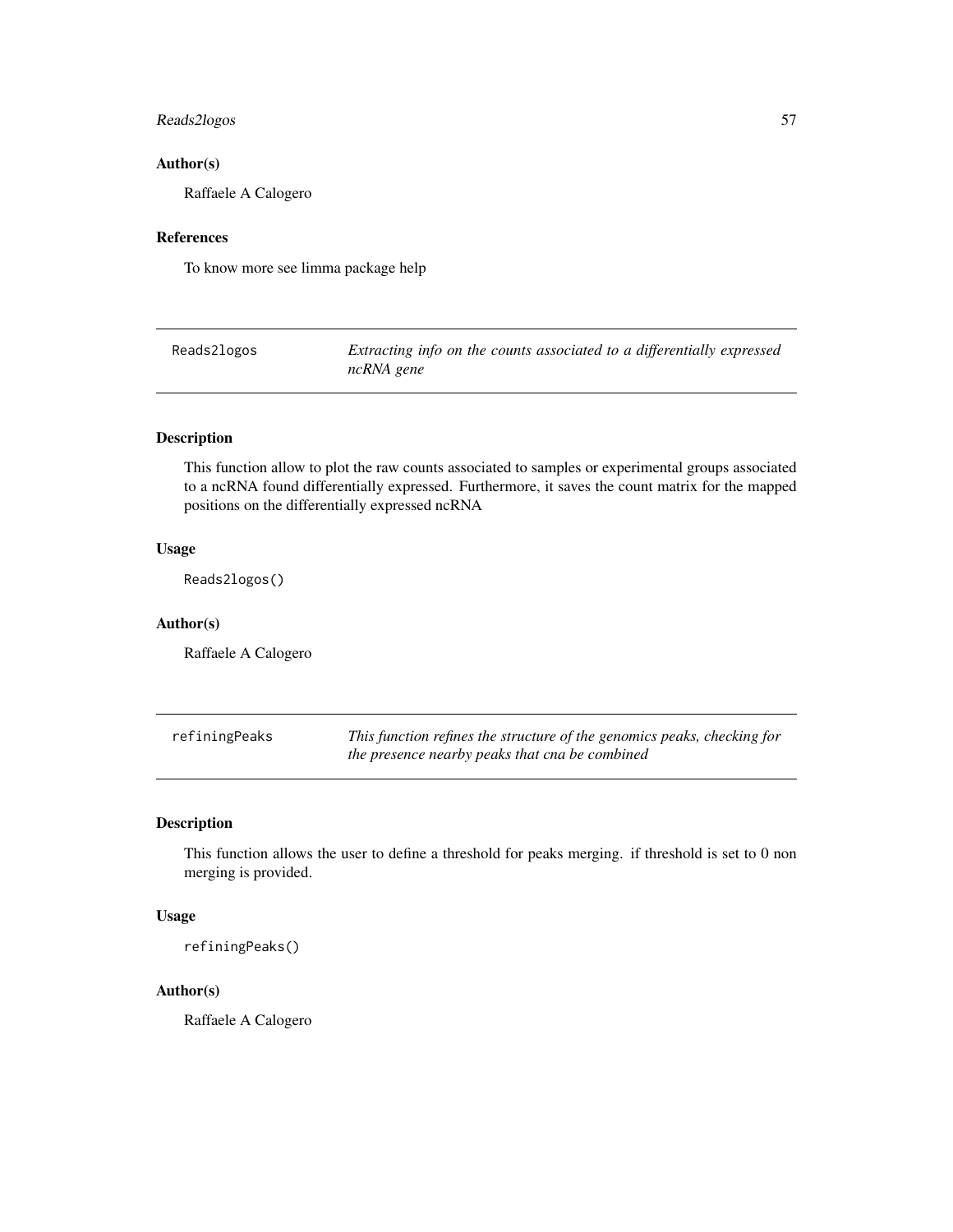reformatGdl *This function reorganizes single NGS data in a matrix to be used for statistical analysis.*

# Description

This function reorganizes the raw NGS data saved in a GenomeDataList object in a matrix. Matrix rows are peaks containing multiple reads. For peak detection, user has to indicate the amount of extension of each read, e.g. 200 nt in chipseq experiments, and the number of reads due by random events, e.g. 8.

# Usage

reformatGdl()

### Author(s)

Raffaele A Calogero

refseqDownload *Retrieving Reference Sequences from NCBI ftp*

## Description

This function retieves refeence sequences from NCBI ftp. RefSeq are used for mapping exon-level probe sets to refseq specific isoforms.

#### Usage

refseqDownload()

### Author(s)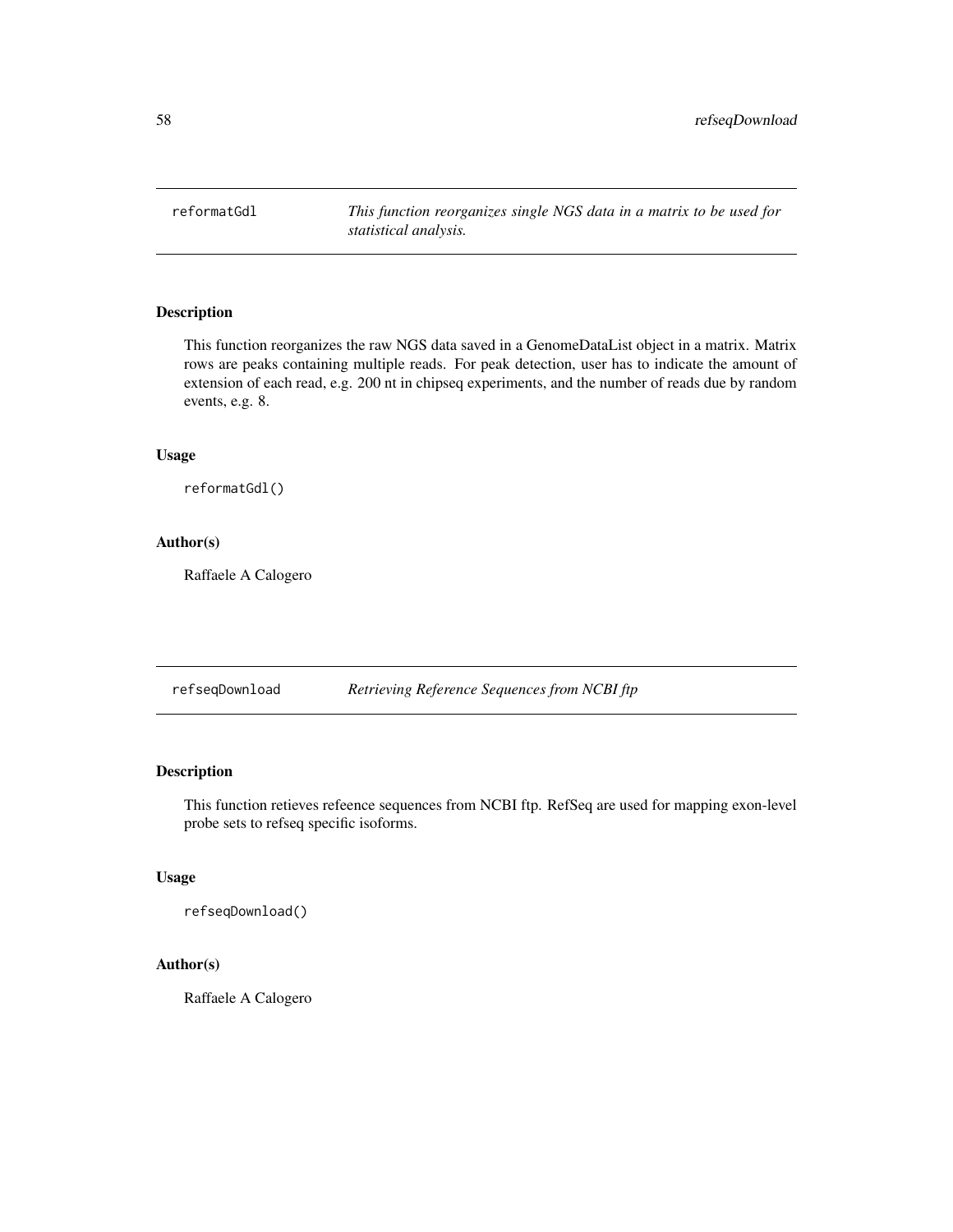retrieveMirTargets *graphical interface to RmiR.Hs.miRNA library.*

## Description

This function retrieves putative targets from RmiR.Hs.miRNA given a specific microRNA.

# Usage

retrieveMirTargets()

## Details

This interfase provides a graphical GUI to RmiR.Hs.miRNA.

# Author(s)

Raffaele A Calogero

| retrievePSRseg | This function, given a file containing exon-level probesets retrieves |
|----------------|-----------------------------------------------------------------------|
|                | Probe selection Regions, PRS, from RRE db                             |

# Description

This function retrieve from RRE the PSR sequences associated to the exon-level probe sets

# Usage

retrievePSRseq()

# Author(s)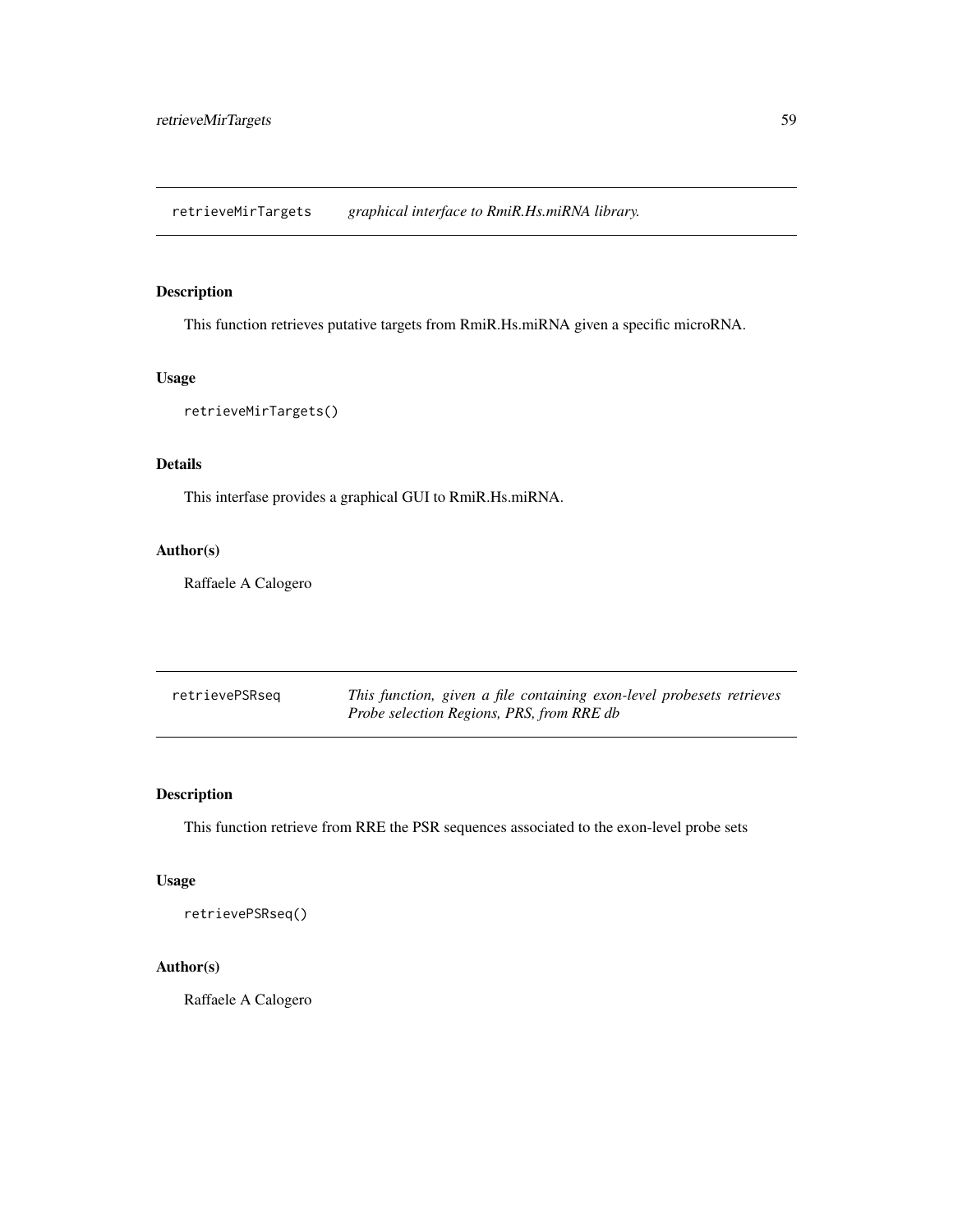This function retrieves from RRE the PSR sequences associated to exon-level probe sets

#### Usage

```
retrievePSRseq1gid()
```
### Author(s)

Raffaele A Calogero

reviqrFilter *Reverse interquantile filtering with a mouse click*

# Description

This function implements a reverse version of the interquantile filtering proposed by Heydebreck in 2004 to select low variance genelevel probe set. To be used to remove putative differentially expressed genes that will make more difficult the detection of alternative splicing events.

# Usage

reviqrFilter()

# Details

This function can be used in a analysis focused to the detection of alternative splicing events. The aim of this non specific filtering is to remove the genes that are likely to carry information about the phenotypes under investigation at gene level. This filtering remove genes that show strong changes within the experimental points at the gene level.

### Author(s)

Raffaele A Calogero

#### References

Heydebreck et al. Bioconducotor project Papers 2004

## See Also

dabgFilter, crosshybFilter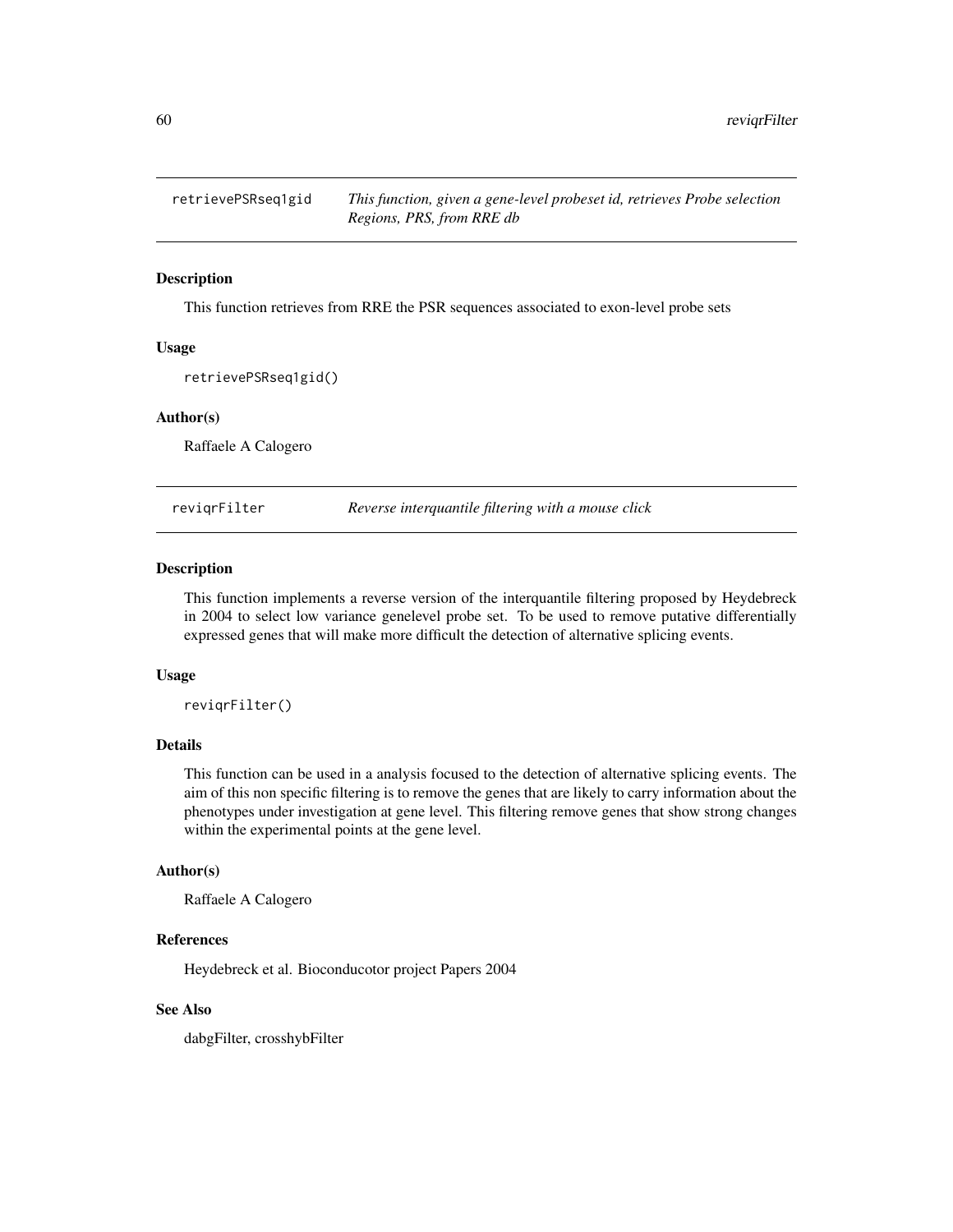RmiR package is to couple microRNA and gene expression data (coming from the same RNA). Input data are obtainable with limma interface (gene-level differential expression) in oneChannelGUI and baySeq interface (NGS microRNA differential expression).

## Usage

RmiRInterface()

# Details

This interfase provides a graphical GUI to RmiR package. The output structure is described in RmiR package.

## Author(s)

Raffaele A Calogero

rnfa *Rat microRNA data set*

# Description

microRNA data set fasta produced using miRbase R norvegicus precursors reformated to have only miR name as descriptor of the fasta file

#### Usage

rnfa

# Format

Fasta file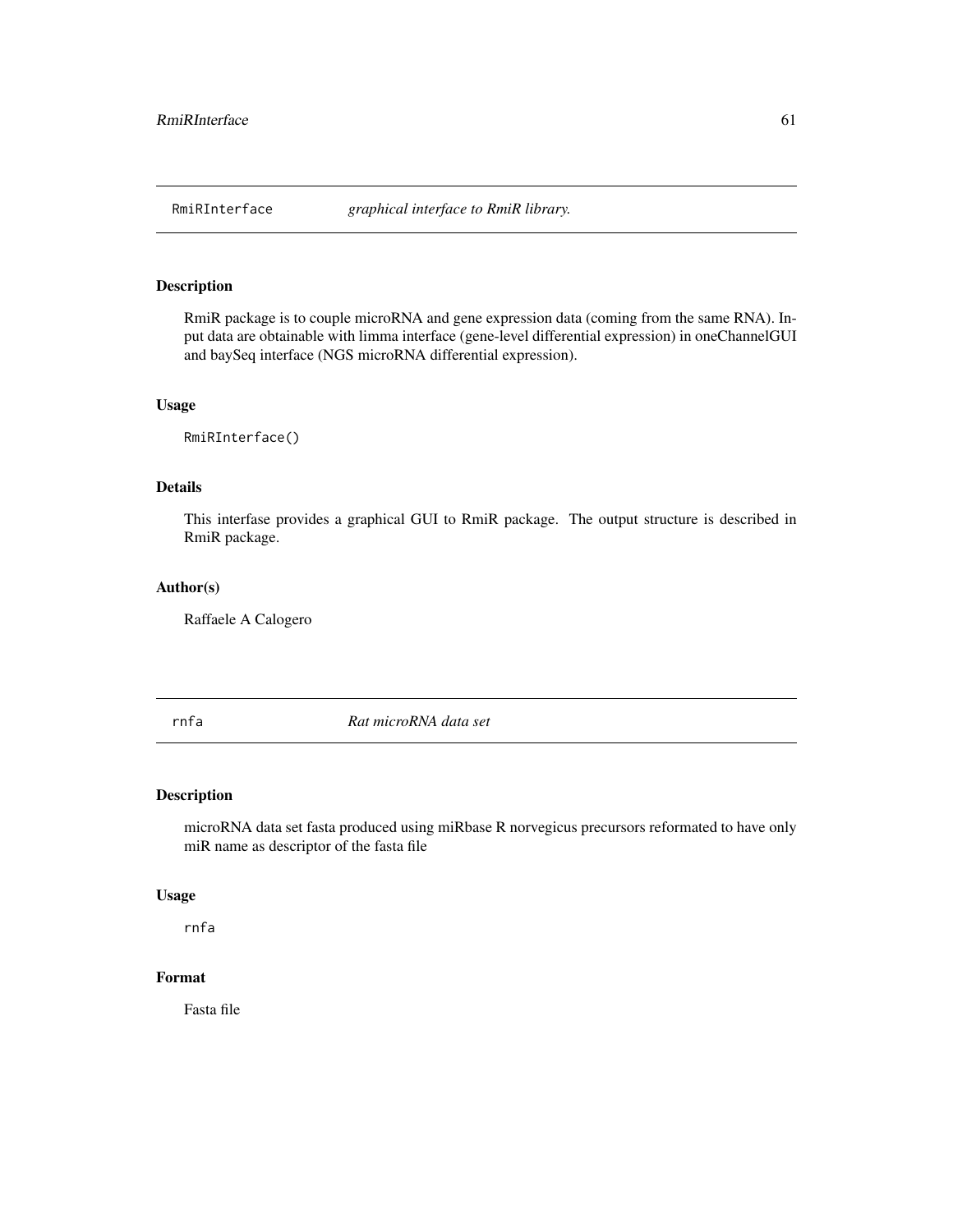MADS, which stands for Microarray Analysis of Differential Splicing, is a tool to identify differential alternative splicing by exon array. The principle of MADS is to increase the precision of exon-level and gene-level expression estimates by correcting, as much as possible, noise in observed probe intensities due to background and cross-hybridization. MADS incorporates a series of novel algorithms motivated by the probe-rich design of exon-tiling arrays, such as background correction, iterative probe selection and removal of sequence-specific cross-hybridization to off-target transcripts. MADS was published in RNA,2008,14(8): 1470-1479. Junction and Exon array Toolkit for Transcriptome Analysis (JETTA) is compacted version of MADS.

### Usage

runningJetta()

#### Details

Expression indexes are calculated as the order of Background Correction, Normalization and Summarization. In the Summarization step, background corrected and normalized probe intensities of a meta probeset are summarized to expression of the meta probeset. Meta probesets can be defined as gene/transcript clust/exon level.

Background Correction JETTA estimates background signal using background probes and subtracts it from the probe intensity. If the probe intensity is less than the estimated background signal, the background subtracted signal is truncated to 1. Estimation of background signal is based on several models: Median GC: median of background probe signal of the same GC counts MAT: linear model of probe sequence with 80 parameters. see Kapur et al, 2007

Normalization Normalization of JETTA is done for core probes defined in probeset annotation file. If the PSA file is not specified, it considers all probes in the MPS files as core probes. Median scaling: scaling each array so that its median is 100 Quantile: all probes of the same signal quantile have the same signal

Summarization LiWong model: multiplication model of expression and probe effect, see Li and Wong, 2001 Probe selection: select probes based on cross-array correlation of signal. see Xing et al, 2006 Median-polish

Alternative Splicing Detection Detecting alternatively expressed PSR/Exon between two sample groups based on background corrected and normalized probe intensities. It has several criteria to filter out transcript clusts and probes from the analysis. TC expression level: excluding lowexpressed transcript clusts TC expression fold change: excluding transcript clusts which have big fold change between two groups Extreme probe signal: excluding probes of which signal is extremely high Cross-hybridized probes: excluding cross hybridized probes, currently pre-calculated results are needed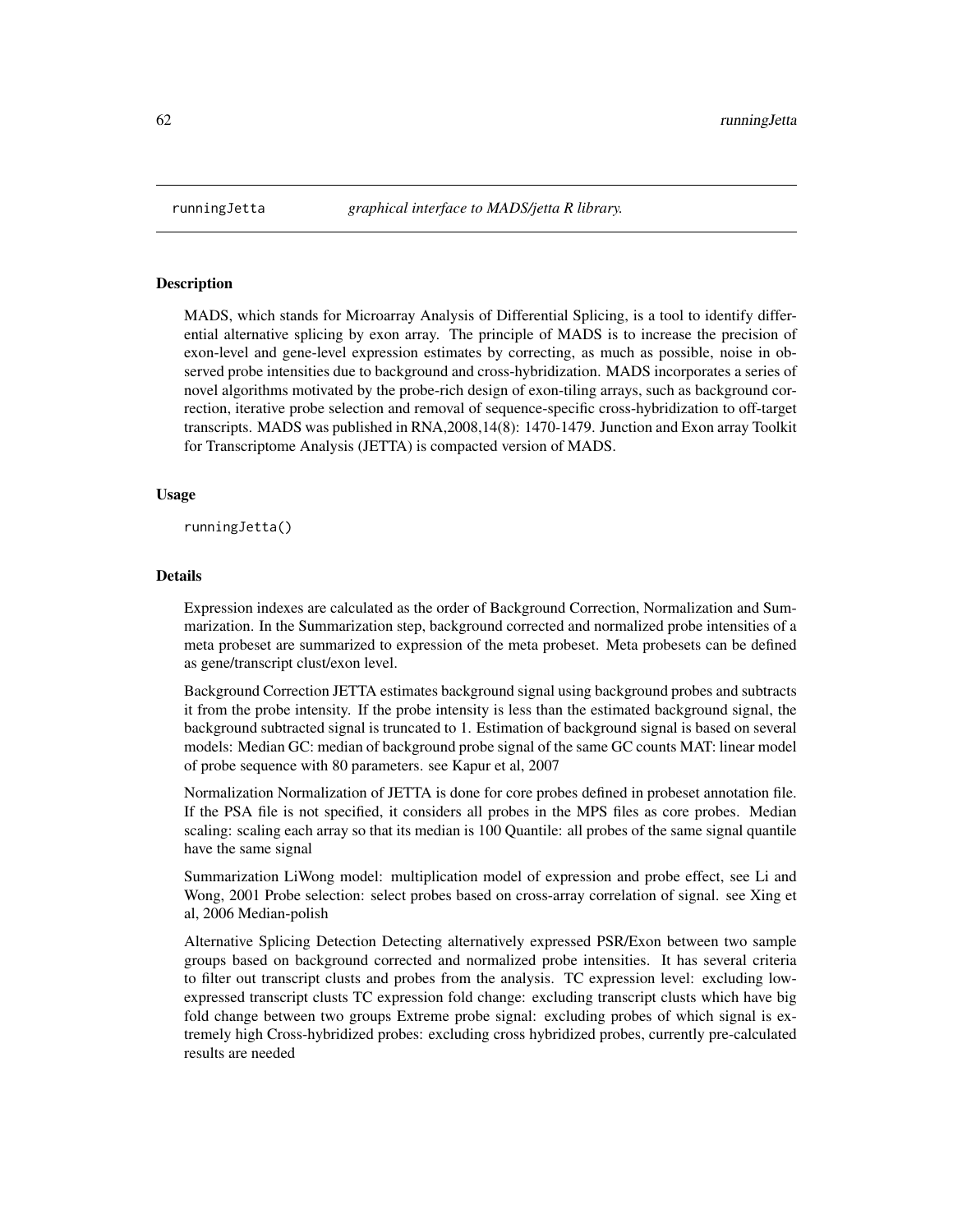### Author(s)

jseok@stanford.edu

sample.size.evaluation

*The function executes and plots results from ssize and delta fulction from the ssize packahe*

# Description

This function represents avisual tool for helping users to understand the trade off between sample size and statistical power. To know more about see ssize help.

#### Usage

sample.size.evaluation()

## Details

Both ssize and delta outputs are calculated using the BH type I error correction instead of the Bonferroni used as default in the ssize package. Furthermore, instead using the control group variance, this implementation uses the common variance described in Wei et al. BMC Genomics. 2004, 5:87

Main assumptions: A microarray experiment is set up to compare gene expressions between one treatment group and one control group. Microarray data has been normalized and transformed so that the data for each gene is sufficiently close to a normal distribution that a standard 2-sample pooled-variance t-test will reliably detect differentially expressed genes.

#### Author(s)

Raffaele A Calogero

sample.size.evaluation1

*The function executes functions from the sizepower packahe*

# Description

This function represents a tool for helping users to understand the trade off between sample size and statistical power. To know more about see ssize help.

#### Usage

```
sample.size.evaluation1()
```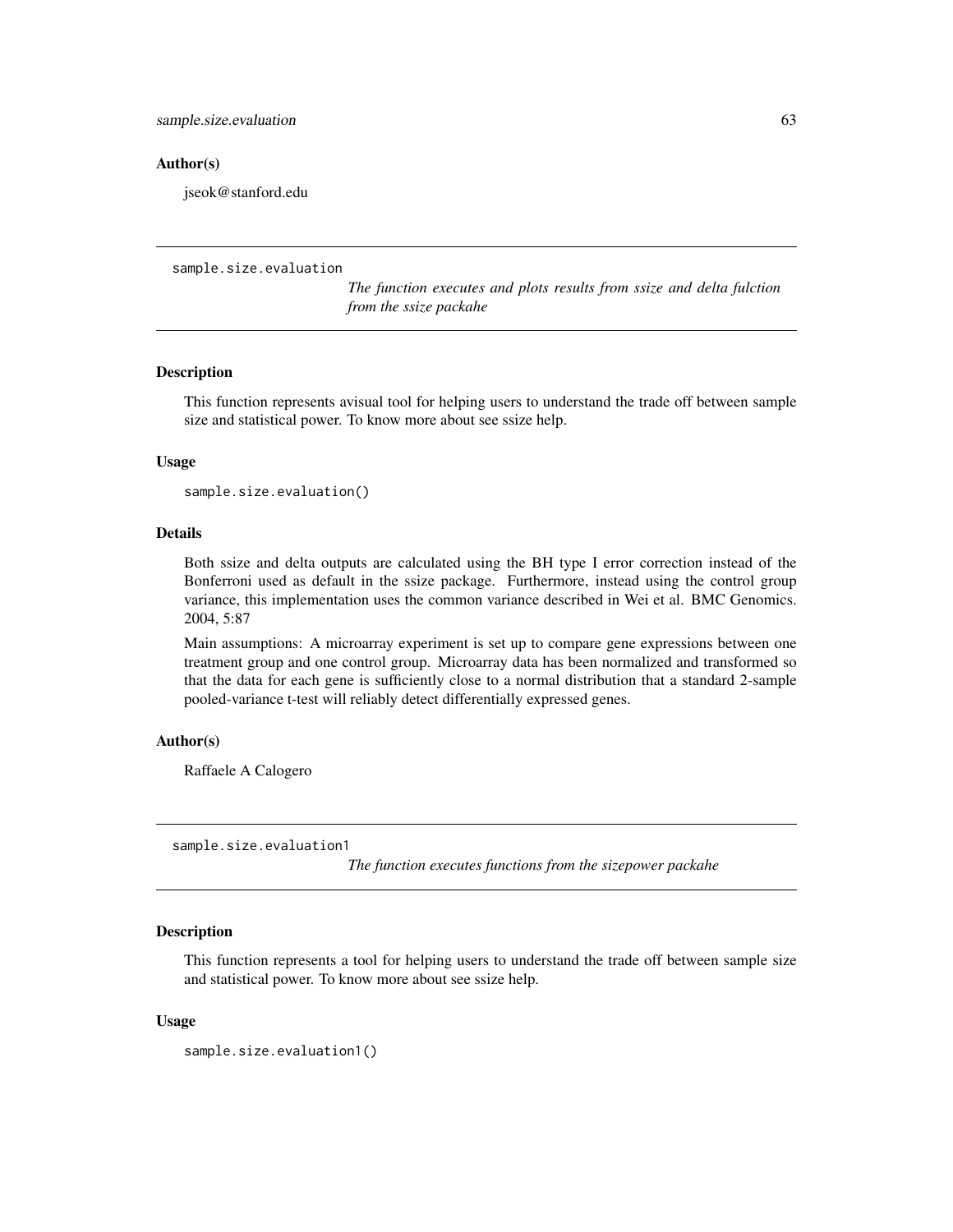# Details

see sizepower help

## Author(s)

Raffaele A Calogero

showDataset *Grabbing info about the available expression set*

# **Description**

The size of the normalized expression set can change upon filtering. This function show info about the exact size of the data set.

# Usage

showDataset()

## Author(s)

Raffaele A Calogero

showTopTable *Modification of the function immplemented in affylmGUI to generate a topTable*

# Description

Modification of the function immplemented in affylmGUI to generate a topTable. To know more about topTable see limma package help

#### Usage

showTopTable(...,export=FALSE)

## Arguments

| export | defining the possibility to export data |
|--------|-----------------------------------------|
| .      | Arguments to be passed to methods       |

## Author(s)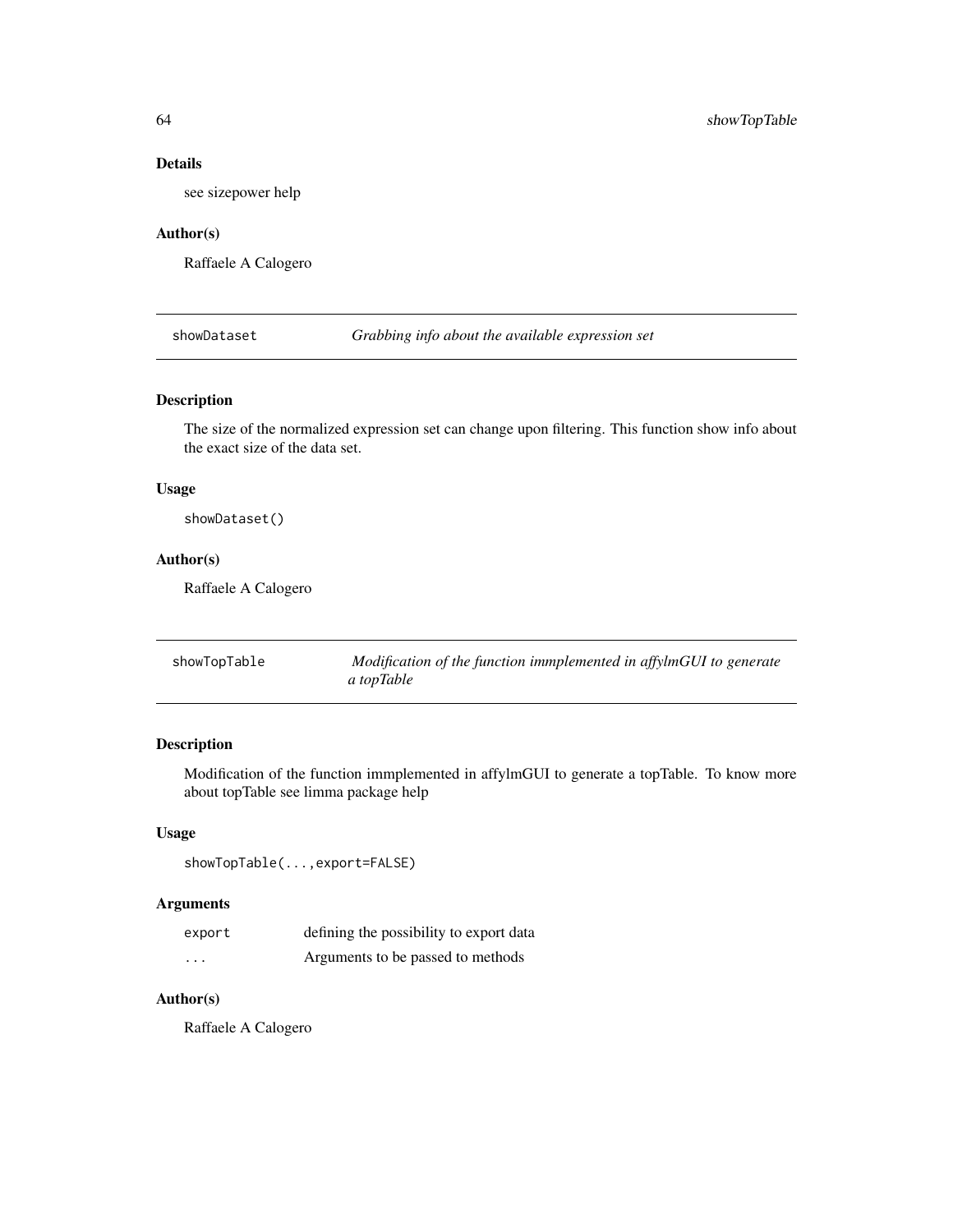siggenes *The function executes SAM analysis implemented in siggenes bioconductor library*

# Description

To know more about SAM in Bioconductor see siggenes help.

## Usage

siggenes()

## Author(s)

Raffaele A Calogero

| simFilter | This function allows filtering on the basis of the average splice index |
|-----------|-------------------------------------------------------------------------|
|           | mean or min difference between two groups                               |

# Description

Filtering out gene/exon level probe sets associated to average splice index mean or min difference between two groups lower than user defined value

# Usage

simFilter()

## Note

This fuction needs the presence of Splice Index.

## Author(s)

Raffaele A Calogero

# See Also

simFilter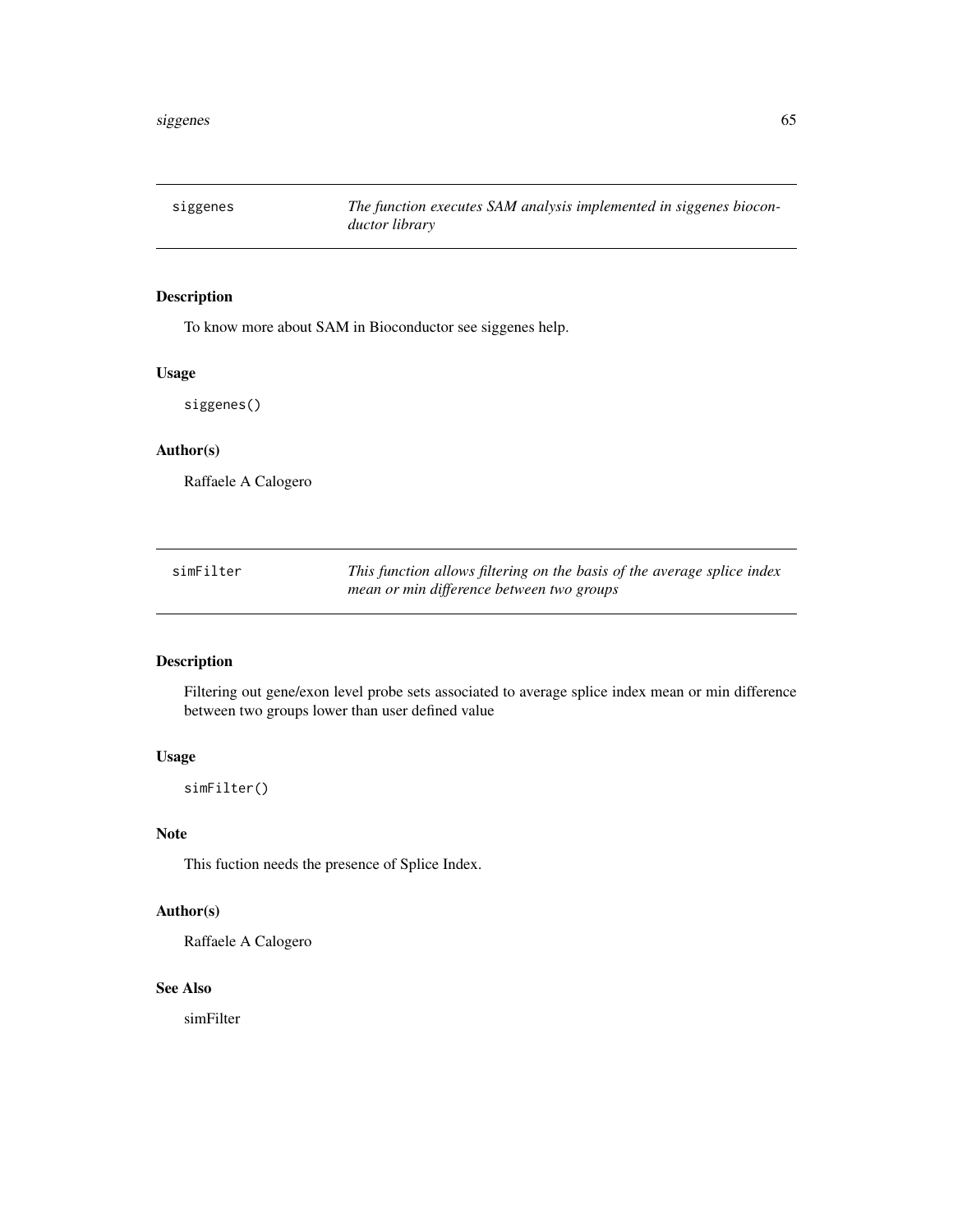Exons intensities are divided for the expression of the corresponding gene, as descrived by Clark et al. Science 2002 May 3;296(5569):907-10.

#### Usage

```
spliceIndex()
```
# Details

The function is not yet optimized, therefore it could take quite a long time to compute spliceIndex if more than 1000 genes are used.

## Author(s)

Raffaele A Calogero

# See Also

inspecting.splice.index

```
standAloneAddingAnnotation
```
*Attach to a data frame containing gene-level data derived from Affymetrix exon arrays the annotations derived by netaffx*

## Description

Standalone oneChannelGUI function attaches gene-level annotation to a data frame.

#### Usage

standAloneAddingAnnotation(annotationdf, df.tobe.annotated, ids.column)

### Arguments

| annotationdf      | An annotation data frame generated with standAloneBuildingLocalAnnotation                                                 |
|-------------------|---------------------------------------------------------------------------------------------------------------------------|
|                   | function                                                                                                                  |
| df.tobe.annotated |                                                                                                                           |
|                   | A data frame containing a gene-level data of any type. It is mandatory that onne<br>of the column contains gene-level ids |
| ids.column        | the column of the df.tobe.annotated containing gene-level ids                                                             |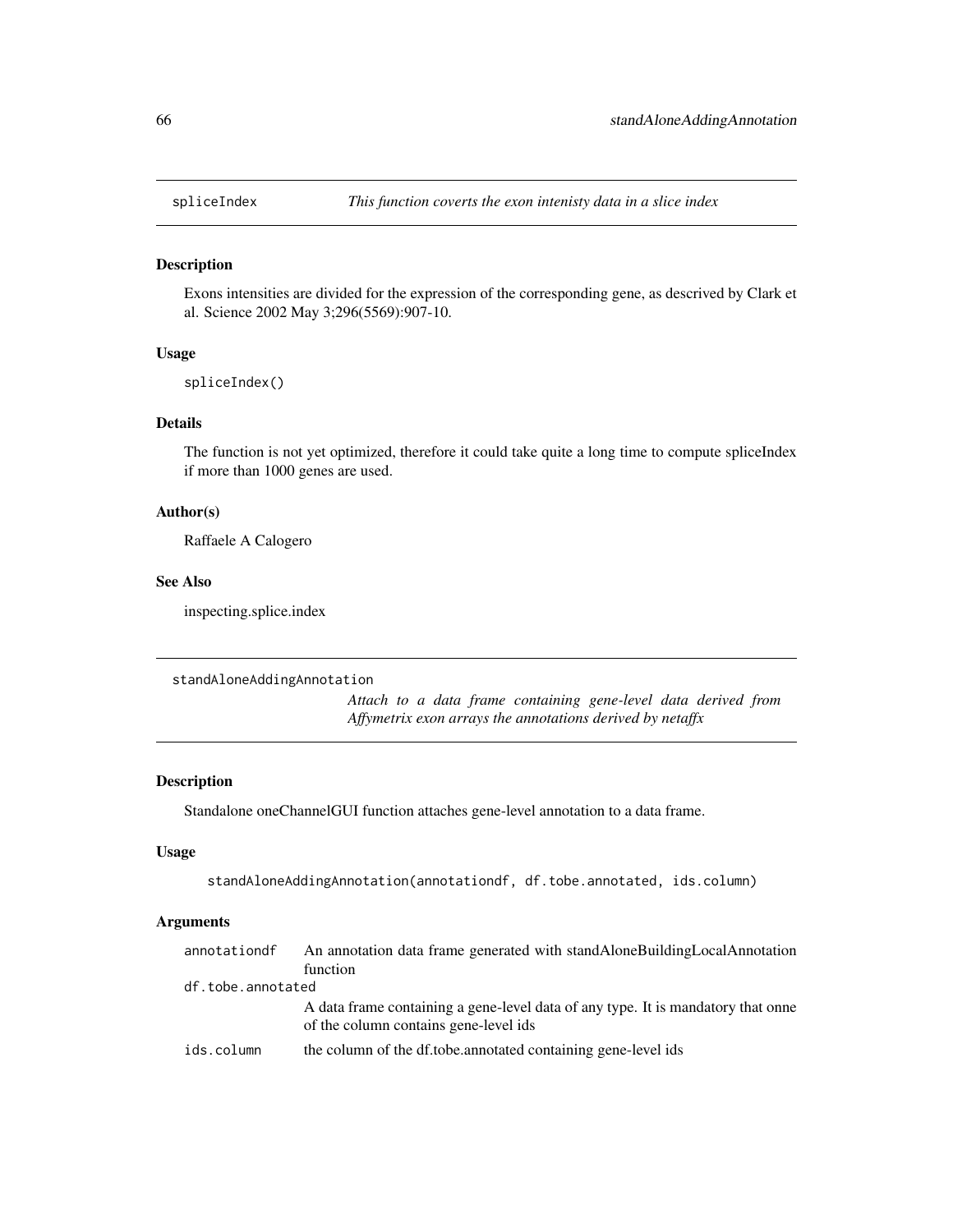# Value

A data frame.

# Author(s)

Raffaele A Calogero

standAloneBuildingLocalAnnotation

*Creates a data frame with gene-level annotation data for exon arrays using the netaffx database*

# Description

Standalone oneChannelGUI function to create gene-level annotation data using netaffx database.

# Usage

```
standAloneBuildingLocalAnnotation(libDirLocation = getwd(), netaffxUser = "myemail@somewhere.org",
```
# Arguments

|                 | libDirLocation Folder where to save the annotation object       |
|-----------------|-----------------------------------------------------------------|
|                 | netaffxUser The email registered to Affymetrix netaffx web site |
|                 | netaffxUserPw The password to access to netaffx                 |
| whichAnnotation |                                                                 |
|                 | Which annotation table should be used                           |

# Value

Location of the annotation data frame.

# Author(s)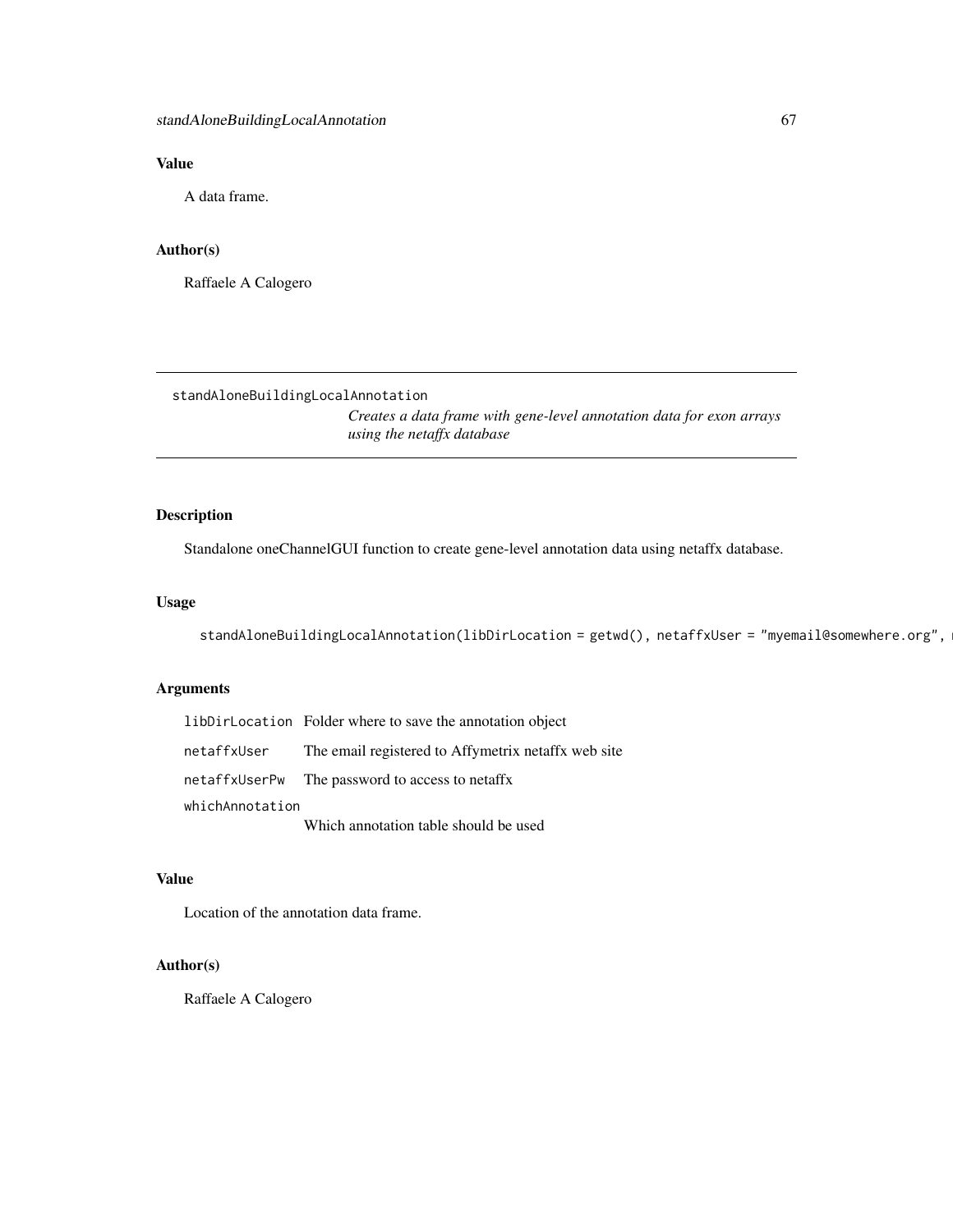Widget to create a target file to load .CEL files to be used with NewLimmaFile function.

## Usage

targetWidget()

#### Author(s)

Raffaele A Calogero

| templA | Generating a template A to be uploaded in Ingenuity Pathways anal- |
|--------|--------------------------------------------------------------------|
|        | $\gamma$ sis (IPA)                                                 |

#### Description

A template A file to be used in Ingenuity can be generated starting from a topTable containing the full array data.

#### Usage

templA()

## Note

Template A file will contain a column with the gene ID, a column with fold change, a column with true p-value and a column with p-values for discriminating between the set of differentially expressed probe sets and the background. This coulumn is needed to allow IPA to identify the set of enriched functional classes associated to the differentially expressed probe sets.

## Author(s)

Raffaele A Calogero

## See Also

IPAlistFilter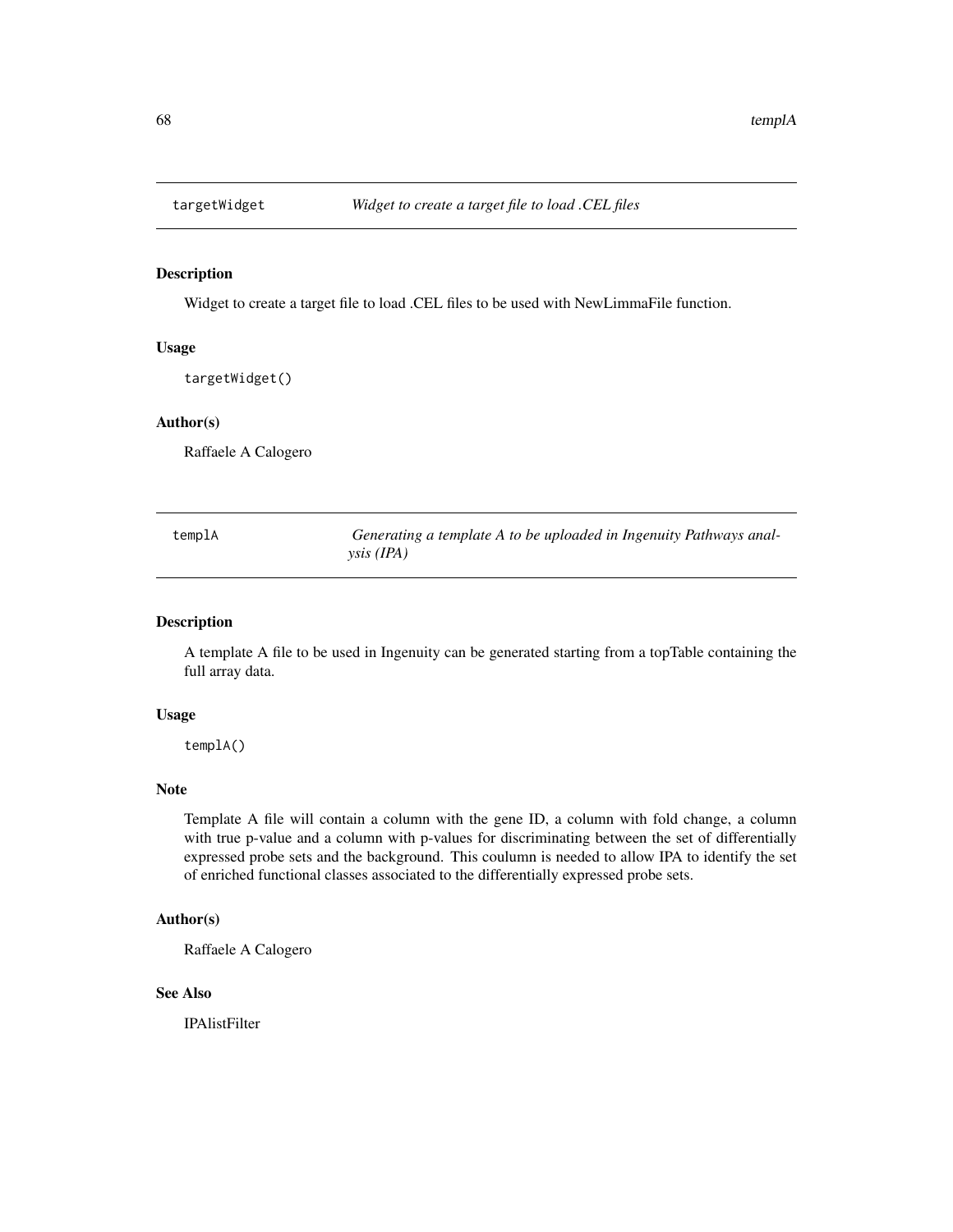topTable.exons *topTable.exons*

## Description

This function generates a tables of differentially expressed exons.

# Usage

topTable.exons()

## Details

topTable.exons function uses the results produced by dexExons function to generate a table of differentially expressed exons

## Author(s)

Raffaele A Calogero

trainTest *Creating a training set and a test set by a mouse click*

### Description

This function allows the creation of a training set and a test set to be used for classification purposes.

#### Usage

trainTest()

## Details

User will be asked to assign names to the available classification parameters. User will be asked to select the number associated to one of the available classification parameters. The training set will be made, using the selected classification parameter and it will be made of 2/3 of the original data set. The test set will be the remaining 1/3.

#### Author(s)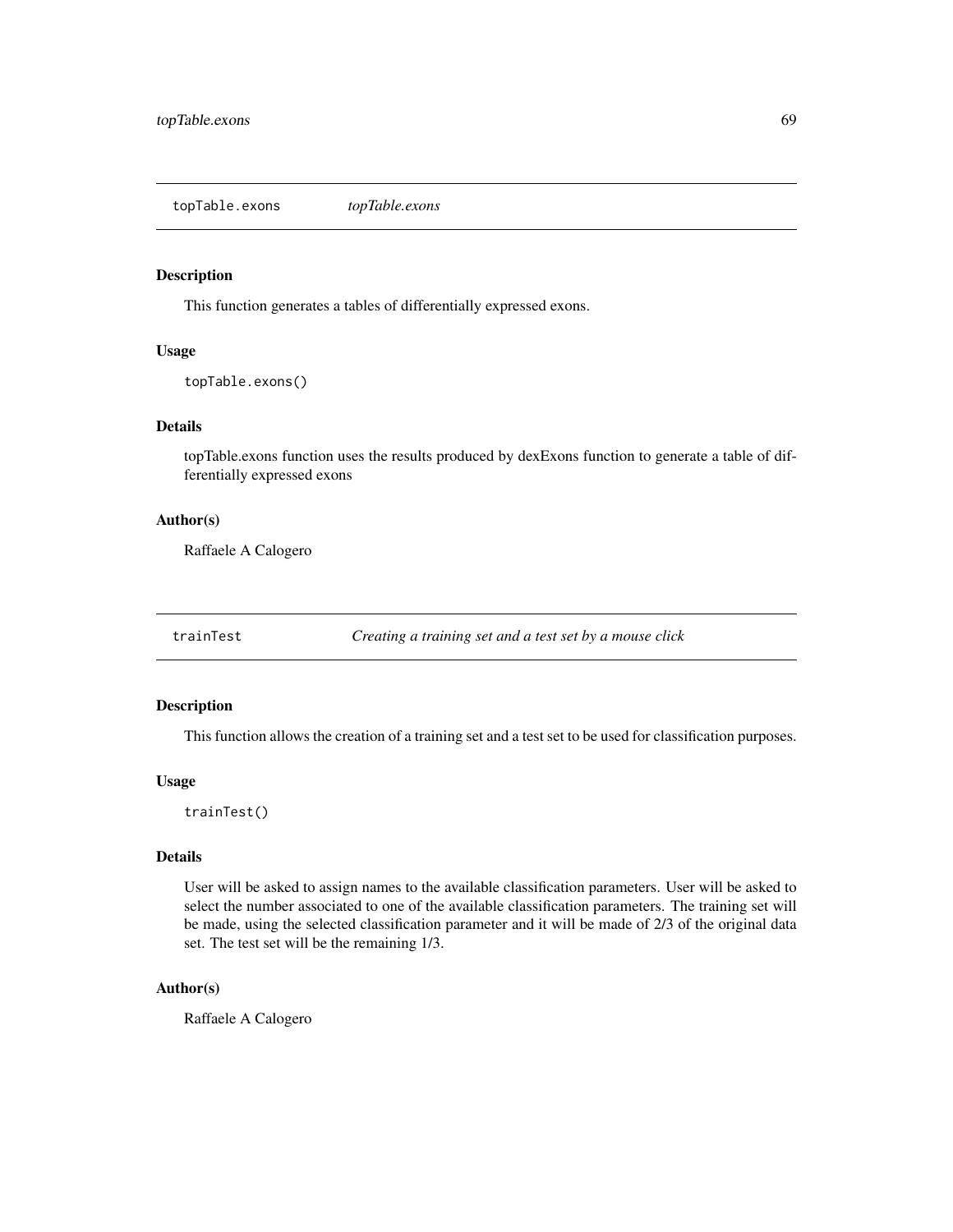tuxedoSetup *tuxedoSetup*

## Description

To be able to run Tuxedo Suite with oneChannelGUI it is necessary to make soft links for samtools, bowtie, tophat, cufflinks programs

# Usage

tuxedoSetup()

## Details

samtools need to be installed by the user, as instead bowtie, tophat and cufflinks are installed via oneChannelGUI

## Author(s)

Raffaele A Calogero

TuxedoSuite *TuxedoSuite*

# Description

TuxedoSuite contains a set of functions to run tophat, cufflinks, cuffmerge, cuffdiff and to extract gene, geneDiff, isoforms, isoDiff, and CDS, cdsDiff, differentially expressed between two experimental conditions. The present implementation works only on MAC and Linux, due to the absence of a windows implementation of the tuxedo suite. tophat, cufflinks, cuffmerge and cuffdiff create the line command to execute the correponding program and all programs are run in background, since they might require quite a lot of computation time. One differential expression is obtained geneDiff, isoDiff and cdsDiff can be used to extract respectively differentially expressed genes, isoforms and CDSs

## Usage

tophat() createDir() cufflinks() cuffmerge() cuffdiff() geneDiff() isoDiff() cdsDiff() chooseInDir() chooseOutDir()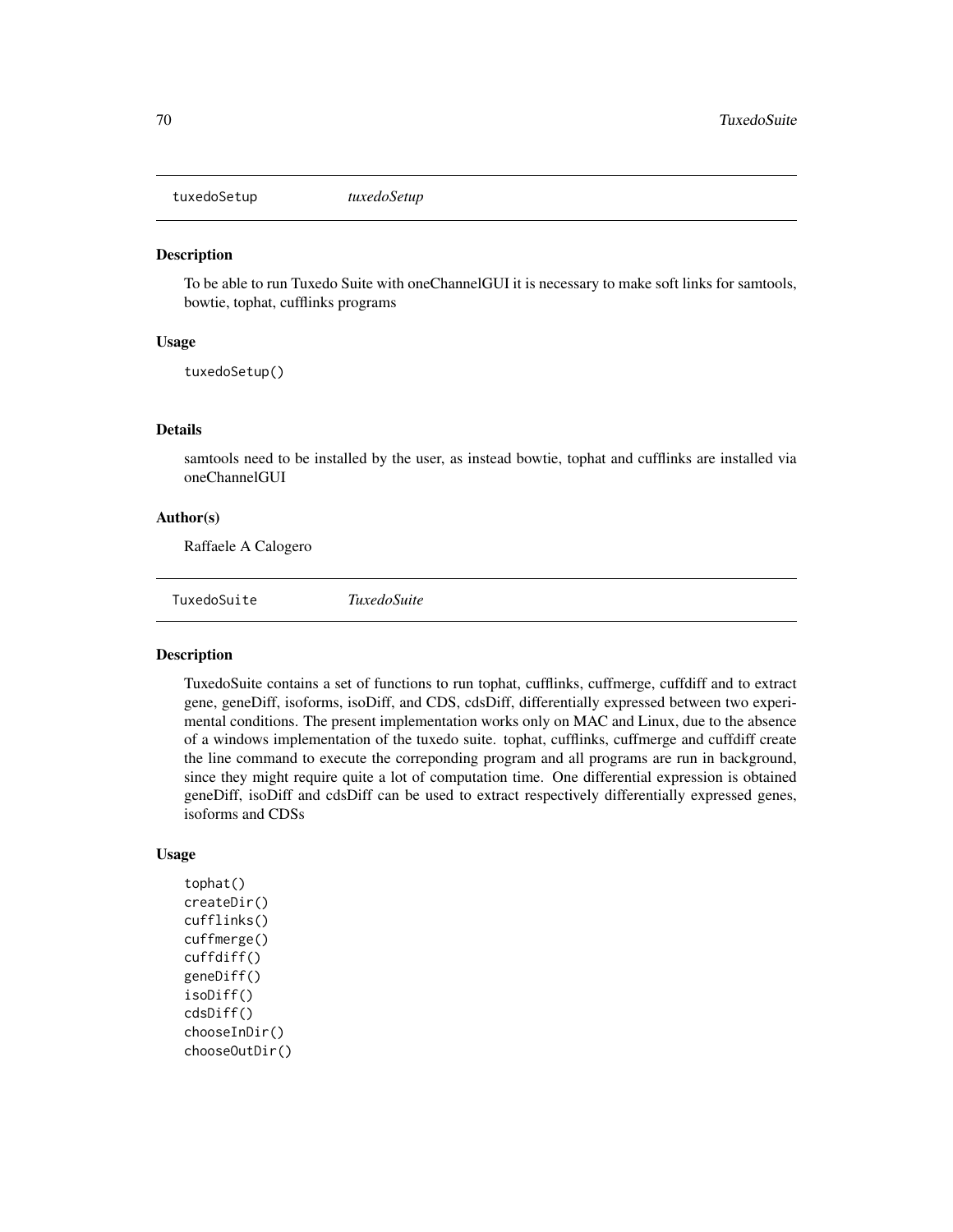#### updateLibs 71

#### Details

tophat, cufflinks, samtools and bowtie need to be installed in the system and their folder installation inserted in the PATH variable. Also the genome of interest, as fasta file and as bowtie indexed files need to be previously installed together with a GTF file containing known annotations for the genome of interest. To run the pipeline a target file is needed. createDir generates folders, with the name extracted from the Name column in the target file. In each of these folders tophat will create the files used by cufflinks, cuffmerge, cuffdiff. cuffdiff will create a folder in which differentially expressed data are saved. Access to those data is done using the cummeRbund package.

## Author(s)

Raffaele A Calogero

| updateLibs | This function allows to update the present installation of Bioconduc- |
|------------|-----------------------------------------------------------------------|
|            | tor                                                                   |

## Description

The function allows the updating of local installation of Bioconductor. It might be quite long depending on the internet connection speed.

#### Usage

updateLibs()

# Author(s)

Raffaele A Calogero

variantExons *This function is used to generate a table containing exon-level probe set data linked to variant exons*

## **Description**

Internal oneChannelGUI annotation data linking exon-level probesets to variant exons, i.e. those exons that ar specific for a subgroup of the isoforms associated to a specific gene, can be upgraded using this function. Annotation RDA files need to be saved in the data subdir of oneChannelGUI dir. Windows users need to exchange the older copies present in Rdata.zip, simply dragging them in the zip file.

#### Usage

variantExons()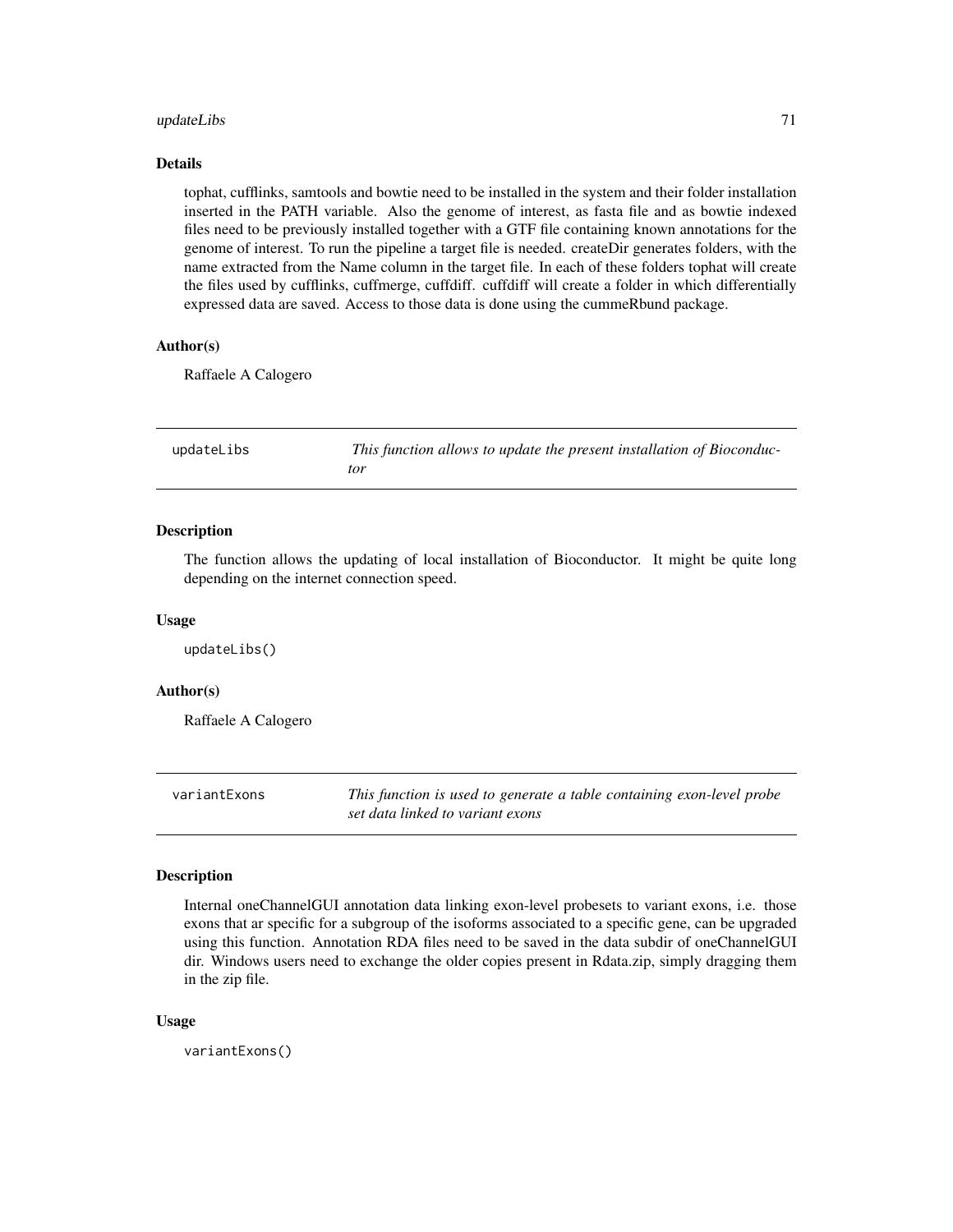## Author(s)

Raffaele A Calogero

variantSI *This function allows filtering on the basis of variant exons*

### Description

The function interesects a list of alternative splice exon-level probe sets detected by oneChannelGUI analysis and intersects it to the list of exon-level probe sets associated to variant exons, i.e. these exons that are associated only to a subset of all isoforms associated to a gene. The table of variant Exon is stored in RRE database and is retrieved by the function updating the UCSC tables linking probe set ids with variant exons, located in the General Tools menu. The variantSI function also attaches to the variant exons table the deltaSI associated exon-level probe set.

### Usage

variantSI()

# Note

This fuction needs the presence of Splice Index

#### Author(s)

Raffaele A Calogero

#### See Also

variantExons, plotVariantSI

VennDiagram *Venn diagrams using two or three lists*

### Description

Venn diagrams can be generated using probe sets ids or Entrez gene ids saved in flat files.

## Usage

```
VennDiagram()
```
#### Details

The function asks to the user to select two/three files containing probe set ids or EGs separated by carriage return. Each file should contain only one column and no header.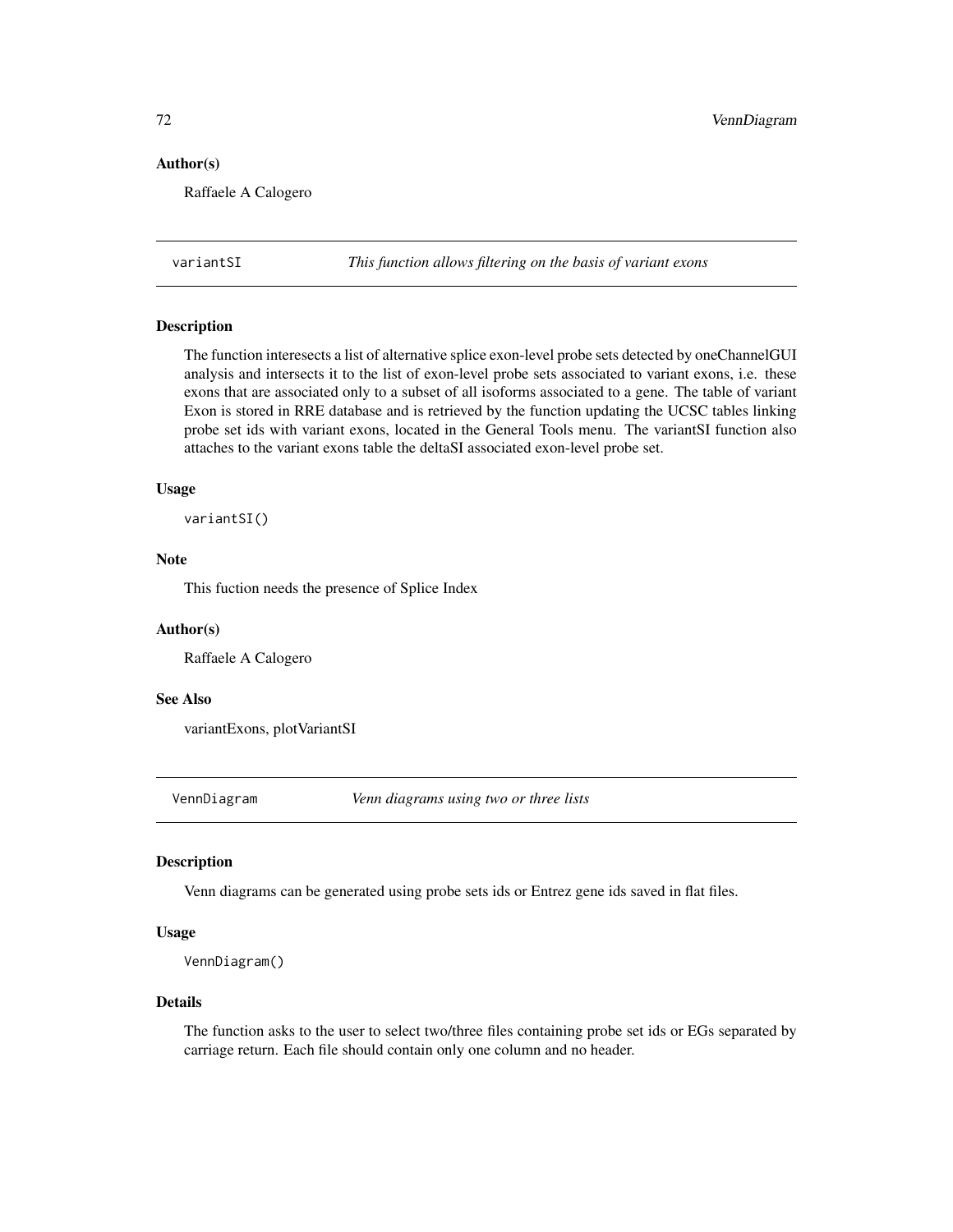#### <span id="page-72-0"></span> $wrapNGS$  73

## Author(s)

Raffaele A Calogero

# wrapNGS *Downloading software for NGS*

# Description

A function to download all external software needed for NGS data analysis

#### Usage

wrapNGS()

# Author(s)

Raffaele A Calogero

wrapScaffold *A wrapper for makeGCcontent, makeGeneScaffold*

#### Description

A function to wrap the makeGCcontent, makeGeneScaffold functions Built scaffolds are available as precompiled at sourceforge oneChannelGUI.extras project.

# Usage

```
wrapScaffold(whichRef)
```
#### Arguments

whichRef The genome of interest to be used to create a gene-level scaffold

## Author(s)

Raffaele A Calogero

#### See Also

makeGCcontent, makeGeneScaffold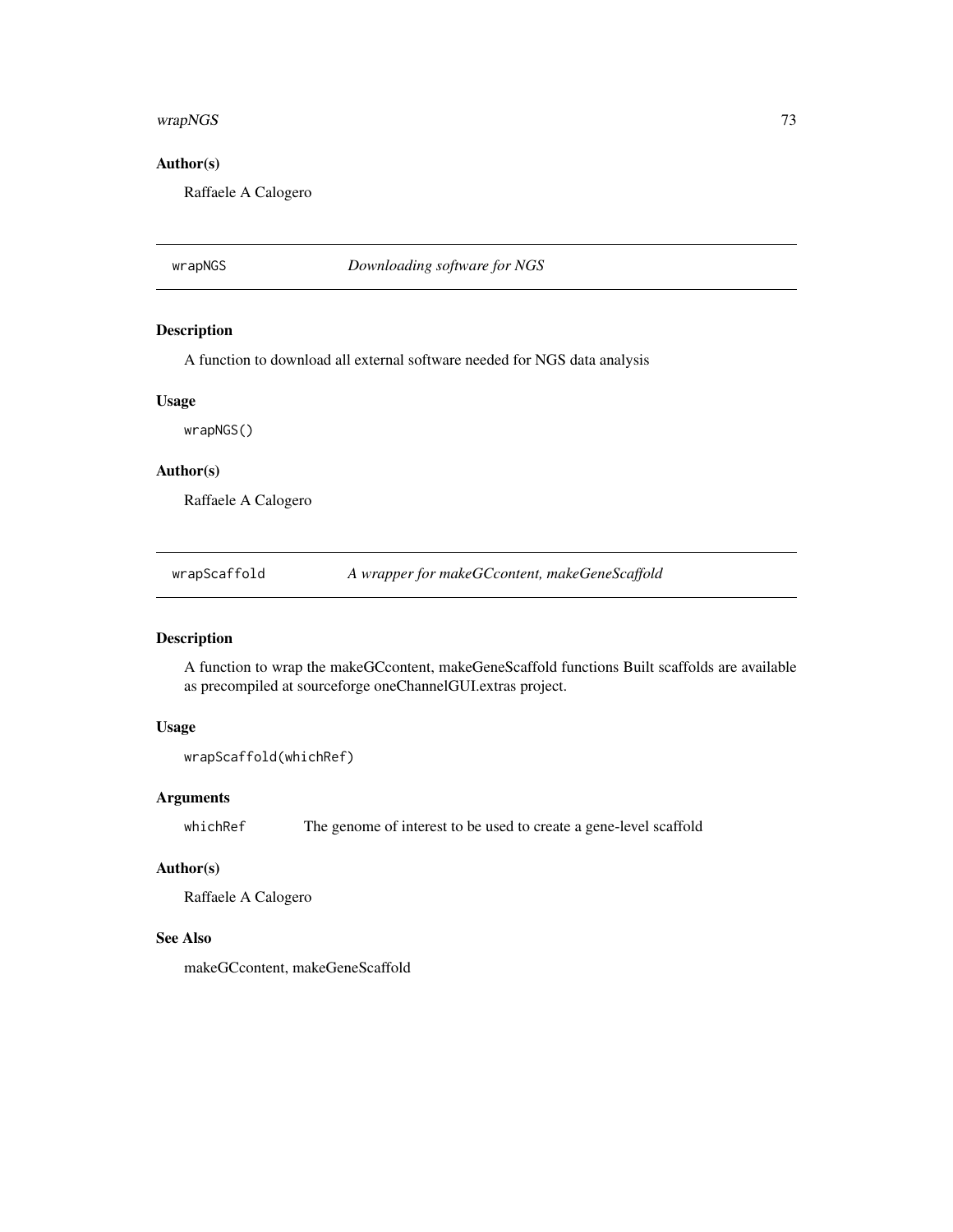# Index

∗Topic IO desGenes, [14](#page-13-0) dexCounts, [15](#page-14-0) dexExons, [15](#page-14-0) makeSam, [36](#page-35-0) oneChannelGUI, [48](#page-47-0) topTable.exons, [69](#page-68-0) tuxedoSetup, [70](#page-69-0) TuxedoSuite, [70](#page-69-0) ∗Topic datasets bofa, [8](#page-7-0) chrLength, [10](#page-9-0) geoVSbioc, [28](#page-27-0) hsfa, [29](#page-28-0) mmfa, [42](#page-41-0) ncHs.data, [44](#page-43-0) ncMm.data, [45](#page-44-0) ncRn.data, [45](#page-44-0) rnfa, [61](#page-60-0) ∗Topic hplot dfMAplot, [16](#page-15-0) EDANtFreq, [17](#page-16-0) EDAplotQuality, [17](#page-16-0) EDAreadNumber, [18](#page-17-0) normBoxplot, [47](#page-46-0) plotGO, [53](#page-52-0) rawpCheck, [56](#page-55-0) VennDiagram, [72](#page-71-0) ∗Topic manip adaptorTrimm, [5](#page-4-0) annotateNGSeset, [6](#page-5-0) AptMidas, [6](#page-5-0) biomartFilter, [7](#page-6-0) bowtieBuilt, [8](#page-7-0) bowtieDownload, [8](#page-7-0) bowtieGenomes, [9](#page-8-0) colExtract, [10](#page-9-0) consistentFilters, [12](#page-11-0) cosieWrapper, [12](#page-11-0)

edgeRNorm, [19](#page-18-0) EG2probeset, [19](#page-18-0) erankProdAltSpl, [20](#page-19-0) erankProdAltSplFilter, [20](#page-19-0) exonsSpecific2as, [23](#page-22-0) filteringTable, [26](#page-25-0) genomePlot, [27](#page-26-0) getNGSannotation, [28](#page-27-0) makeBED15, [34](#page-33-0) mapping2ensembl, [36](#page-35-0) mapping2exon, [37](#page-36-0) mapping2RefSeq, [37](#page-36-0) metaArrayIC, [40](#page-39-0) metaArrayMerge, [40](#page-39-0) miRNAbowtieRun, [41](#page-40-0) mRNAbowtieRun, [42](#page-41-0) NGSreformat, [46](#page-45-0) plierToZero, [52](#page-51-0) plotVariantSI, [54](#page-53-0) qcMDS, [54](#page-53-0) rankingConversion, [55](#page-54-0) rawBoxplotPN, [56](#page-55-0) Reads2logos, [57](#page-56-0) refiningPeaks, [57](#page-56-0) reformatGdl, [58](#page-57-0) refseqDownload, [58](#page-57-0) retrievePSRseq, [59](#page-58-0) retrievePSRseq1gid, [60](#page-59-0) simFilter, [65](#page-64-0) variantSI, [72](#page-71-0) wrapNGS, [73](#page-72-0) ∗Topic methods buildingLocalAnnotation, [9](#page-8-0) combineGeoMSF, [11](#page-10-0) combining2eSet, [11](#page-10-0) createGeoTarget, [13](#page-12-0) crosshybFilter, [13](#page-12-0) dfMAplot, [16](#page-15-0) eSet4meV, [21](#page-20-0)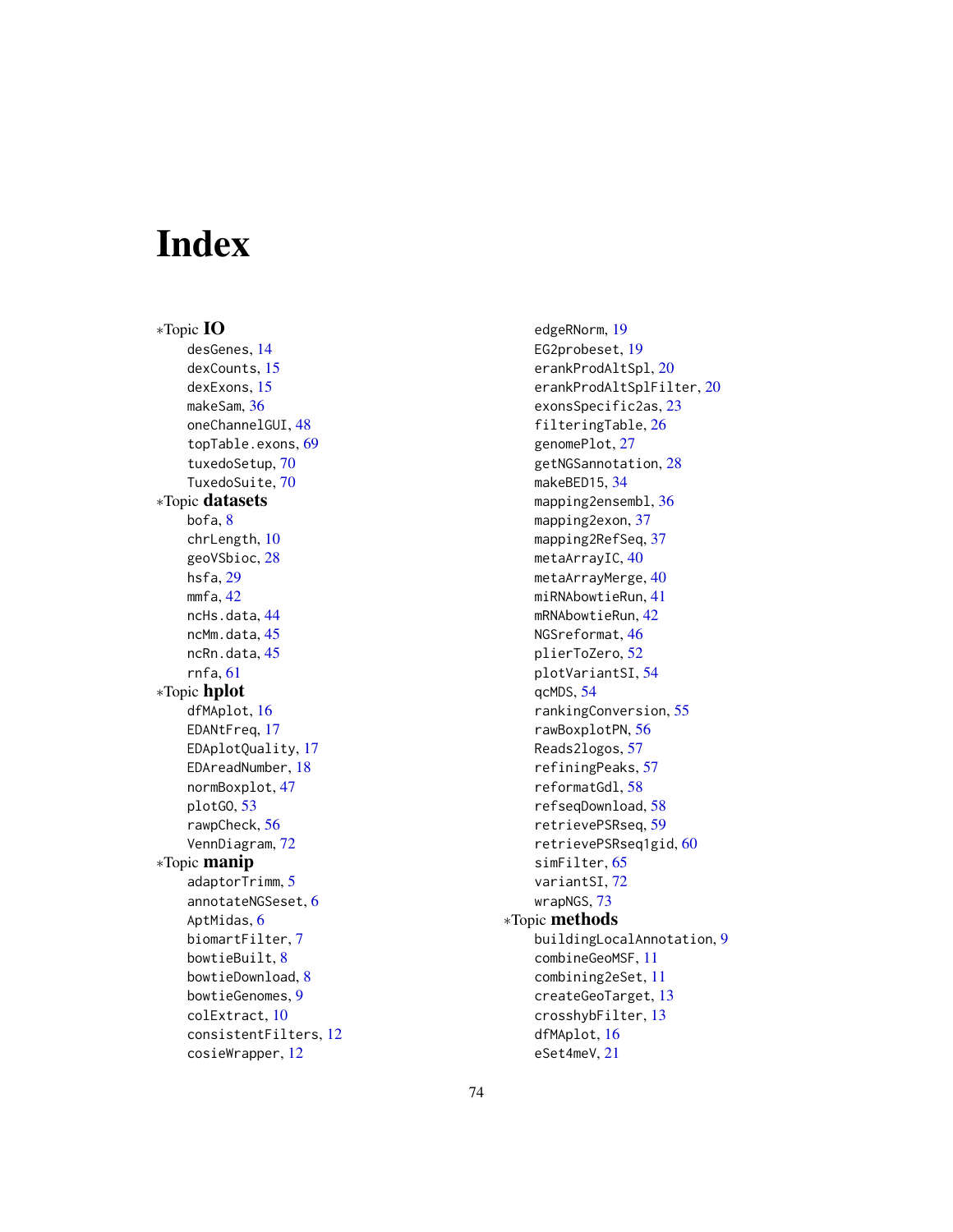#### INDEX 75

extractAffyids, [24](#page-23-0) filteringmiRtargets, [25](#page-24-0) geneExonLibs, [26](#page-25-0) genomeStudioReformat, [27](#page-26-0) GOenrichment, [29](#page-28-0) inspecting.one.splice.index, [30](#page-29-0) inspecting.splice.index, [30](#page-29-0) intensityFilter, [31](#page-30-0) IPAlistFilter, [31](#page-30-0) iqrFilter, [32](#page-31-0) listFilter, [34](#page-33-0) mRNAmiRCor, [43](#page-42-0) OpenBeadStudioFiles, [51](#page-50-0) PlotOptionsv1, [53](#page-52-0) reviqrFilter, [60](#page-59-0) showDataset, [64](#page-63-0) showTopTable, [64](#page-63-0) spliceIndex, [66](#page-65-0) standAloneAddingAnnotation, [66](#page-65-0) standAloneBuildingLocalAnnotation, [67](#page-66-0) templA, [68](#page-67-0) updateLibs, [71](#page-70-0) variantExons, [71](#page-70-0) ∗Topic package oneChannelGUI-package, [4](#page-3-0) ∗Topic utilities bayseqInterface, [7](#page-6-0) ctrtrtHeatmap, [14](#page-13-0) edgerInterface, [18](#page-17-0) exonContrasts, [21](#page-20-0) exonScaffold, [22](#page-21-0) exonTopTableExtract, [23](#page-22-0) extractmirTargets, [24](#page-23-0) limma2paired, [33](#page-32-0) limmaExons, [33](#page-32-0) makeGCcontent, [35](#page-34-0) makeGeneScaffold, [35](#page-34-0) masigpro, [38](#page-37-0) masigpro.edesign, [38](#page-37-0) masigpro.view, [39](#page-38-0) ML.edesign, [41](#page-40-0) myExpresso, [44](#page-43-0) ncScaffold, [46](#page-45-0) ocPlotHist, [47](#page-46-0) ocPlotPCA, [48](#page-47-0) OpenLargefiles, [51](#page-50-0) OpenmRNABam, [52](#page-51-0)

rankProd, [55](#page-54-0) retrieveMirTargets, [59](#page-58-0) RmiRInterface, [61](#page-60-0) runningJetta, [62](#page-61-0) sample.size.evaluation, [63](#page-62-0) sample.size.evaluation1, [63](#page-62-0) siggenes, [65](#page-64-0) targetWidget, [68](#page-67-0) trainTest, [69](#page-68-0) wrapScaffold, [73](#page-72-0) .annotation *(*oneChannelGUI*)*, [48](#page-47-0) .myfindOverlaps *(*oneChannelGUI*)*, [48](#page-47-0) .myrk *(*oneChannelGUI*)*, [48](#page-47-0) AboutaffylmGUI *(*oneChannelGUI*)*, [48](#page-47-0) AboutextendedaffylmGUI *(*oneChannelGUI*)*, [48](#page-47-0) adaptorTrimm, [5](#page-4-0) addAnnLib *(*oneChannelGUI*)*, [48](#page-47-0) addga *(*oneChannelGUI*)*, [48](#page-47-0) affyPLMHelp *(*oneChannelGUI*)*, [48](#page-47-0) affyPlotMA *(*oneChannelGUI*)*, [48](#page-47-0) annotateNGSeset, [6](#page-5-0) aptFolder *(*oneChannelGUI*)*, [48](#page-47-0) AptMidas, [6](#page-5-0) bayseqInterface, [7](#page-6-0) biomartFilter, [7](#page-6-0) bofa, [8](#page-7-0) bowtieBuilt, [8](#page-7-0) bowtieDownload, [8](#page-7-0) bowtieGenomes, [9](#page-8-0) buildingLocalAnnotation, [9](#page-8-0) cdsDiff *(*TuxedoSuite*)*, [70](#page-69-0) changeMenu *(*oneChannelGUI*)*, [48](#page-47-0) changes *(*oneChannelGUI*)*, [48](#page-47-0) chimeraseq *(*oneChannelGUI*)*, [48](#page-47-0) chooseEDir *(*oneChannelGUI*)*, [48](#page-47-0) chooseInDir *(*TuxedoSuite*)*, [70](#page-69-0) chooseOutDir *(*TuxedoSuite*)*, [70](#page-69-0) chrLength, [10](#page-9-0) closePdf *(*oneChannelGUI*)*, [48](#page-47-0) colExtract, [10](#page-9-0) combineGeoMSF, [11](#page-10-0) combining2eSet, [11](#page-10-0) ComputeContrasts *(*oneChannelGUI*)*, [48](#page-47-0) ComputeLinearModelFit *(*oneChannelGUI*)*, [48](#page-47-0)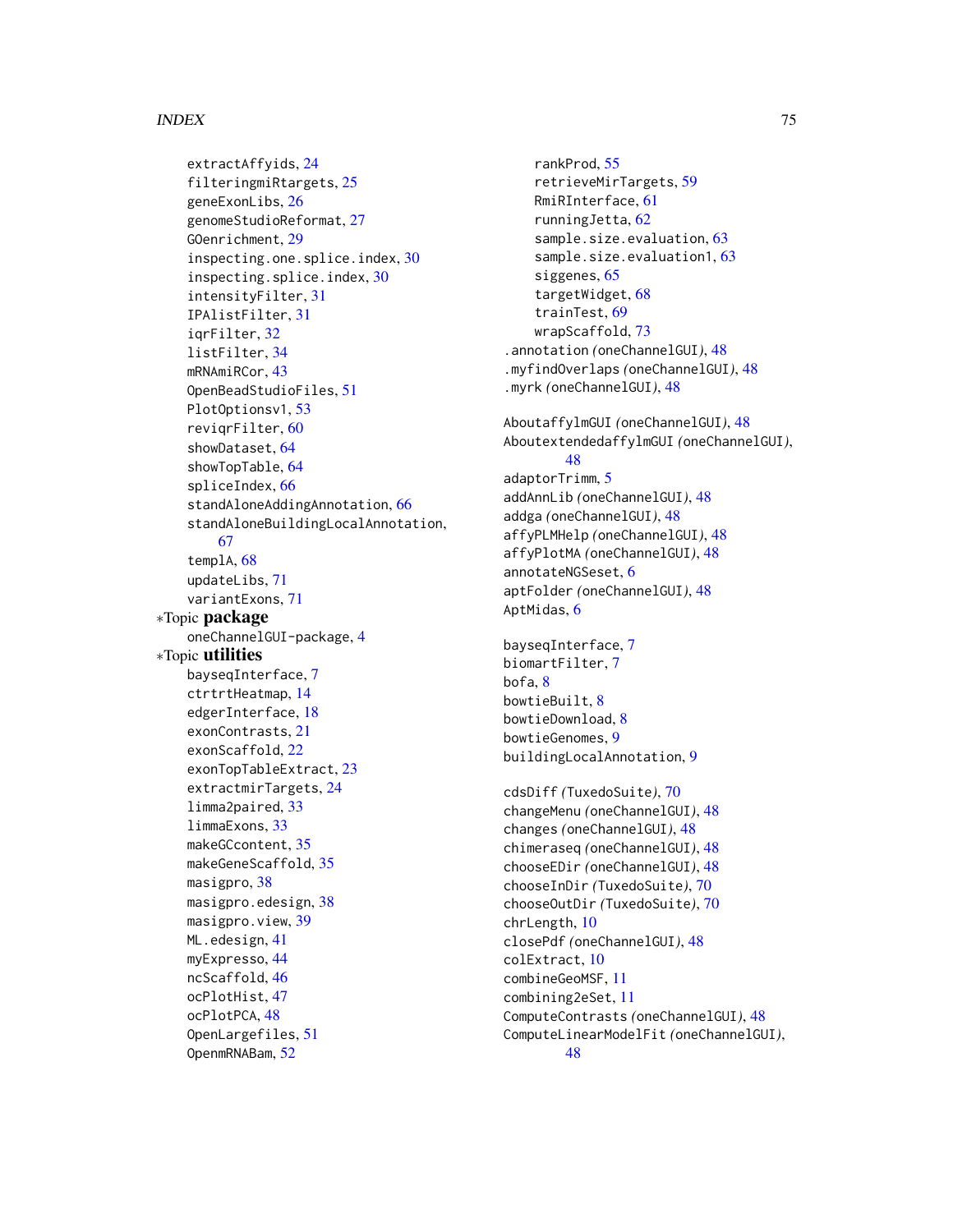```
consistentFilters, 12
cosieWrapper, 12
createDir (TuxedoSuite), 70
createGeoTarget, 13
crosshybFilter, 13
ctrtrtHeatmap, 14
cuffdiff (TuxedoSuite), 70
cufflinks (TuxedoSuite), 70
cuffmerge (TuxedoSuite), 70
```

```
dabgFilter (oneChannelGUI), 48
delete.ML (oneChannelGUI), 48
deleteLocalData (oneChannelGUI), 48
desCounts (oneChannelGUI), 48
DESeqInterface (oneChannelGUI), 48
desGenes, 14
dexCounts, 15
dexExons, 15
dfMAplot, 16
```
EDAbetweenLane *(*oneChannelGUI*)*, [48](#page-47-0) EDAbiasPlot *(*oneChannelGUI*)*, [48](#page-47-0) EDAboxplot *(*oneChannelGUI*)*, [48](#page-47-0) EDANtFreq, [17](#page-16-0) EDAplotQuality, [17](#page-16-0) EDAreadNumber, [18](#page-17-0) EDAwithinLane *(*oneChannelGUI*)*, [48](#page-47-0) edgerInterface, [18](#page-17-0) edgeRNorm, [19](#page-18-0) EG2probeset, [19](#page-18-0) erankProdAltSpl, [20](#page-19-0) erankProdAltSplFilter, [20](#page-19-0) eSet4meV, [21](#page-20-0) exonContrasts, [21](#page-20-0) exonScaffold, [22](#page-21-0) exonsSpecific2as, [23](#page-22-0) exonTopTableExtract, [23](#page-22-0) exportFASTA *(*oneChannelGUI*)*, [48](#page-47-0) ExportfeatureNames *(*oneChannelGUI*)*, [48](#page-47-0) ExportNormalizedExpressionValues *(*oneChannelGUI*)*, [48](#page-47-0) ExportNormalizedExpressionValues1 *(*oneChannelGUI*)*, [48](#page-47-0) extPckInfo *(*oneChannelGUI*)*, [48](#page-47-0) extractAffyids, [24](#page-23-0) extractmirTargets, [24](#page-23-0)

fastQC *(*oneChannelGUI*)*, [48](#page-47-0) filteringmiRtargets, [25](#page-24-0)

filteringTable, [26](#page-25-0) fusionfilter *(*oneChannelGUI*)*, [48](#page-47-0) fusionNS *(*oneChannelGUI*)*, [48](#page-47-0) fusionpeptides *(*oneChannelGUI*)*, [48](#page-47-0)

```
geneDiff (TuxedoSuite), 70
geneExonLibs, 26
genefilterHelp (oneChannelGUI), 48
genomePlot, 27
genomeStudioReformat, 27
geoVSbioc, 28
getNGSannotation, 28
GetNormalizationMethod (oneChannelGUI),
        48
GOenrichment, 29
goseqInterface (oneChannelGUI), 48
GOstatsHelp (oneChannelGUI), 48
```
#### hsfa, [29](#page-28-0)

```
importfusions (oneChannelGUI), 48
initialize.extAffylmGUI
        (oneChannelGUI), 48
inspecting.one.splice.index, 30
inspecting.splice.index, 30
intensityFilter, 31
intronicBg (oneChannelGUI), 48
IPAlistFilter, 31
iqrFilter, 32
isoDiff (TuxedoSuite), 70
```
javaFolder *(*oneChannelGUI*)*, [48](#page-47-0)

largedatasetNorm *(*oneChannelGUI*)*, [48](#page-47-0) libraryFilesDir *(*oneChannelGUI*)*, [48](#page-47-0) limma2paired, [33](#page-32-0) limmaExons, [33](#page-32-0) listFilter, [34](#page-33-0) log2Conversion *(*oneChannelGUI*)*, [48](#page-47-0)

makeBED15, [34](#page-33-0) makeGCcontent, [35](#page-34-0) makeGeneScaffold, [35](#page-34-0) makeSam, [36](#page-35-0) mapping2ensembl, [36](#page-35-0) mapping2exon, [37](#page-36-0) mapping2RefSeq, [37](#page-36-0) masigpro, [38](#page-37-0) masigpro.edesign, [38](#page-37-0) masigpro.view, [39](#page-38-0)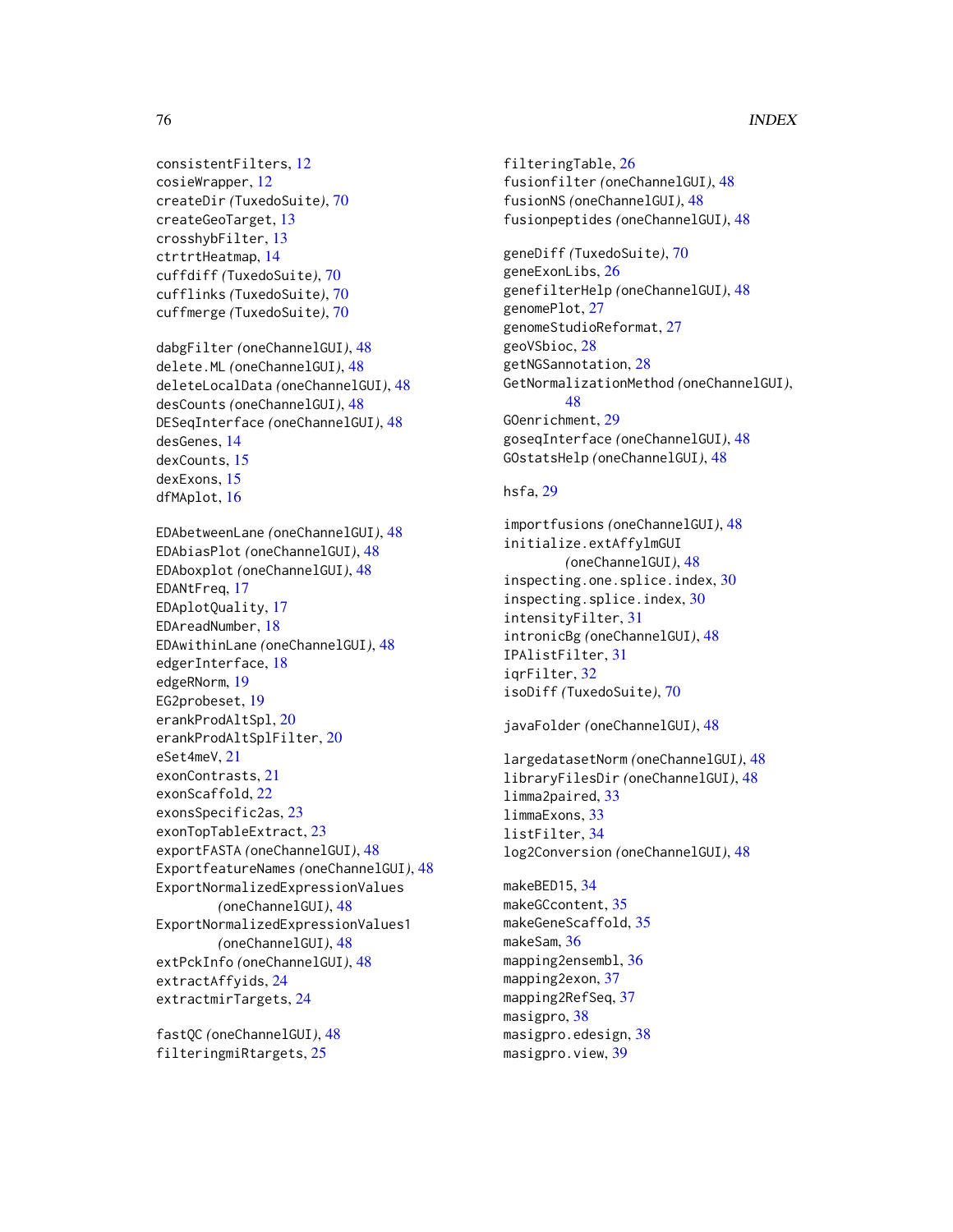#### INDEX 277

maSigProHelp *(*oneChannelGUI*)*, [48](#page-47-0) metaArrayIC, [40](#page-39-0) metaArrayMerge, [40](#page-39-0) meVDownload *(*oneChannelGUI*)*, [48](#page-47-0) midasFilter *(*oneChannelGUI*)*, [48](#page-47-0) miRNAbowtieRun, [41](#page-40-0) ML.edesign, [41](#page-40-0)  $mmfa, 42$  $mmfa, 42$ mRNAbowtieRun, [42](#page-41-0) mRNAmiRCor, [43](#page-42-0) myExpresso, [44](#page-43-0) ncHs.data, [44](#page-43-0) ncMm.data, [45](#page-44-0) ncRn.data, [45](#page-44-0) ncScaffold, [46](#page-45-0) NewLimmaFile *(*oneChannelGUI*)*, [48](#page-47-0) NewLimmaFileNGS *(*oneChannelGUI*)*, [48](#page-47-0) ngsperlDownload *(*oneChannelGUI*)*, [48](#page-47-0) NGSreformat, [46](#page-45-0) NormalizeNow *(*oneChannelGUI*)*, [48](#page-47-0) normBoxplot, [47](#page-46-0) ocPlotHist, [47](#page-46-0) ocPlotPCA, [48](#page-47-0) oneChannelGUI, [48](#page-47-0) oneChannelGUI *(*oneChannelGUI-package*)*, [4](#page-3-0) oneChannelGUI-package, [4](#page-3-0) oneChannelGUI.start *(*oneChannelGUI*)*, [48](#page-47-0) oneChannelGUIHelp *(*oneChannelGUI*)*, [48](#page-47-0) OpenAFile *(*oneChannelGUI*)*, [48](#page-47-0) OpenAGeoFile *(*oneChannelGUI*)*, [48](#page-47-0) OpenALimmaFile *(*oneChannelGUI*)*, [48](#page-47-0) OpenBeadStudioFiles, [51](#page-50-0) OpenCDFandTargetsfiles *(*oneChannelGUI*)*, [48](#page-47-0) OpenExonandTargetsfiles *(*oneChannelGUI*)*, [48](#page-47-0) OpenExonFile *(*oneChannelGUI*)*, [48](#page-47-0) OpenExonProbeFile *(*oneChannelGUI*)*, [48](#page-47-0) OpenGeoFile *(*oneChannelGUI*)*, [48](#page-47-0) OpenGeoFiles *(*oneChannelGUI*)*, [48](#page-47-0) OpenLargeFile *(*oneChannelGUI*)*, [48](#page-47-0) OpenLargefiles, [51](#page-50-0) OpenLimmaFile *(*oneChannelGUI*)*, [48](#page-47-0) OpenmiRanalyserfiles *(*oneChannelGUI*)*, [48](#page-47-0) OpenmiRBam *(*oneChannelGUI*)*, [48](#page-47-0) OpenmiRExpress *(*oneChannelGUI*)*, [48](#page-47-0) OpenmiRProfiles *(*oneChannelGUI*)*, [48](#page-47-0)

OpenmiRShrimp *(*oneChannelGUI*)*, [48](#page-47-0) OpenmRNABam, [52](#page-51-0) OpenNgsfiles *(*oneChannelGUI*)*, [48](#page-47-0) openPdf *(*oneChannelGUI*)*, [48](#page-47-0)

pamrHelp *(*oneChannelGUI*)*, [48](#page-47-0) pdmclassHelp *(*oneChannelGUI*)*, [48](#page-47-0) plierToZero, [52](#page-51-0) plotcoverage *(*oneChannelGUI*)*, [48](#page-47-0) plotDE.exons *(*oneChannelGUI*)*, [48](#page-47-0) plotGO, [53](#page-52-0) PlotOptionsv1, [53](#page-52-0) plotVariantSI, [54](#page-53-0)

#### qcMDS, [54](#page-53-0)

rankingConversion, [55](#page-54-0) rankProd, [55](#page-54-0) RankProdHelp *(*oneChannelGUI*)*, [48](#page-47-0) rawBoxplotPN, [56](#page-55-0) rawpCheck, [56](#page-55-0) Reads2logos, [57](#page-56-0) recoverUnfiltered *(*oneChannelGUI*)*, [48](#page-47-0) refiningPeaks, [57](#page-56-0) reformatGdl, [58](#page-57-0) refseqDownload, [58](#page-57-0) retrieveMirTargets, [59](#page-58-0) retrievePSRseq, [59](#page-58-0) retrievePSRseq1gid, [60](#page-59-0) reviqrFilter, [60](#page-59-0) RmiRInterface, [61](#page-60-0) rnfa, [61](#page-60-0) runningJetta, [62](#page-61-0)

sample.size.evaluation, [63](#page-62-0) sample.size.evaluation1, [63](#page-62-0) SaveAsLimmaFile *(*oneChannelGUI*)*, [48](#page-47-0) SaveLimmaFile *(*oneChannelGUI*)*, [48](#page-47-0) setBinDir *(*oneChannelGUI*)*, [48](#page-47-0) SetED *(*oneChannelGUI*)*, [48](#page-47-0) showDataset, [64](#page-63-0) showTopTable, [64](#page-63-0) siggenes, [65](#page-64-0) siggenesHelp *(*oneChannelGUI*)*, [48](#page-47-0) simFilter, [65](#page-64-0) sizepowerHelp *(*oneChannelGUI*)*, [48](#page-47-0) spliceIndex, [66](#page-65-0) ssizeHelp *(*oneChannelGUI*)*, [48](#page-47-0) standAloneAddingAnnotation, [66](#page-65-0)